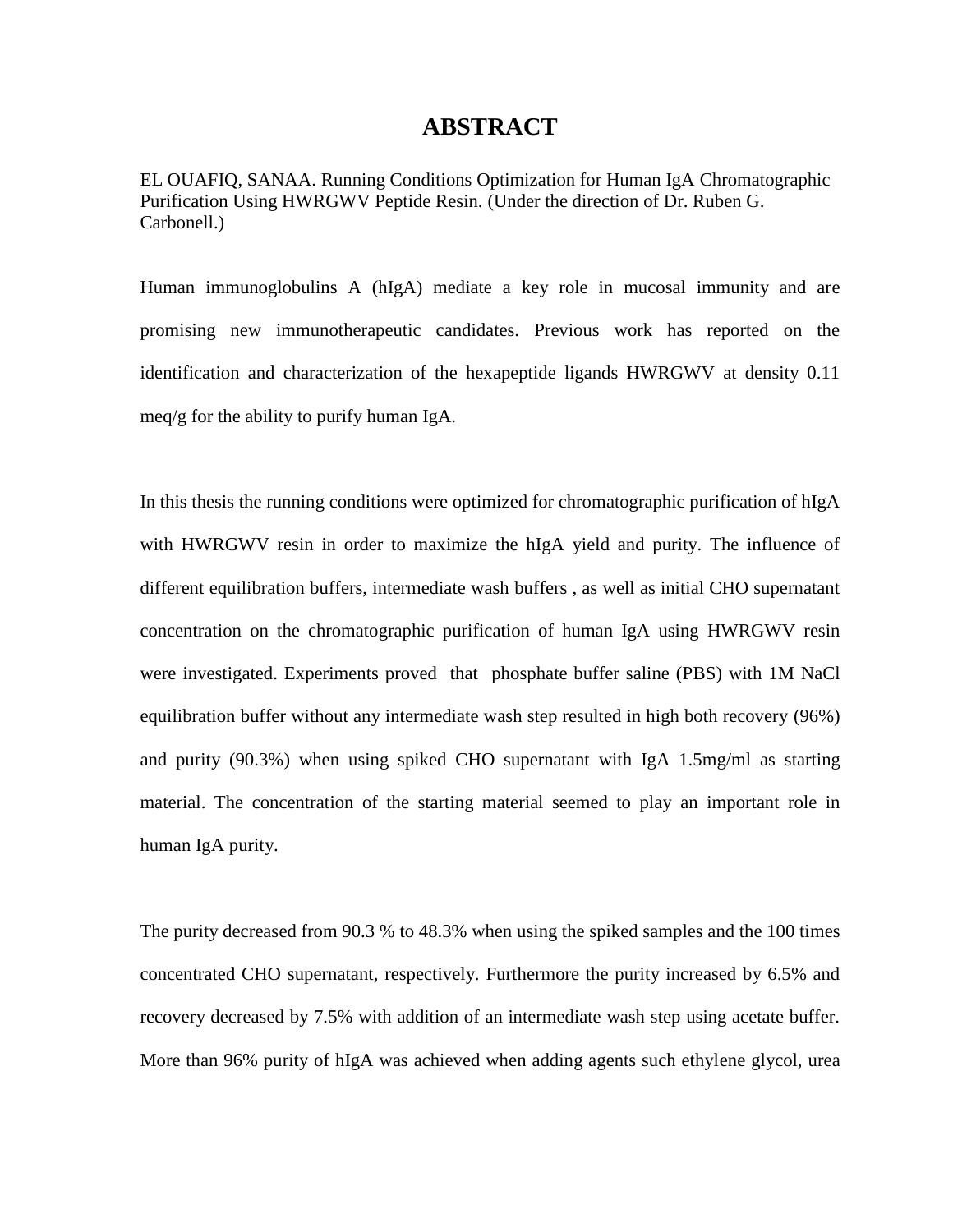and arginine to the intermediate wash buffer, however, the improved purity was compensated by the decrease in recovery (<70%).

This study demonstrates that using PBS + 1M NaCl as equilibration buffer without a post wash step to purify human IgA from relatively high starting CHO supernatant IgA concentration is the optimal running conditions in HWRGWV peptide resin based chromatography purification of human IgA.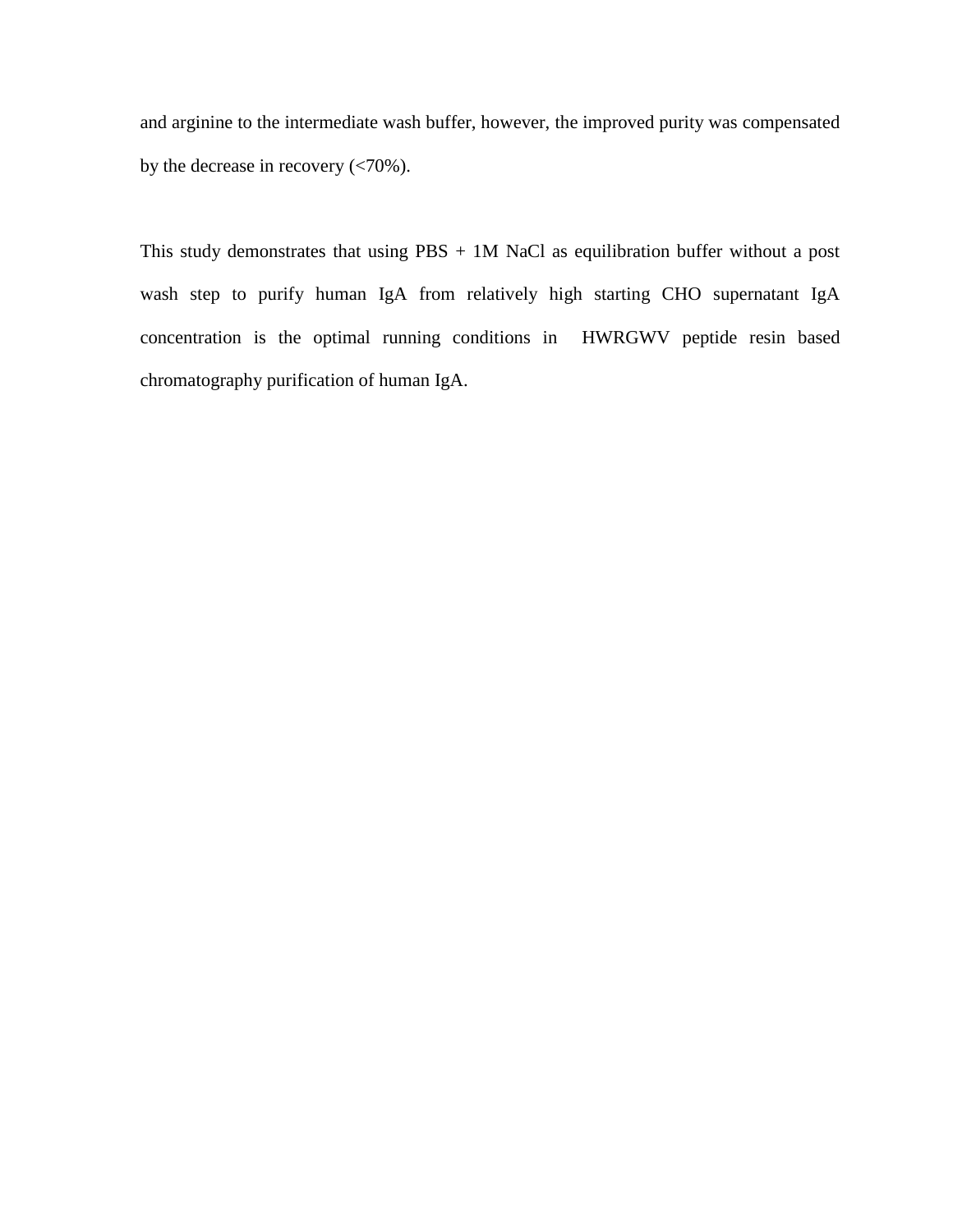© Copyright 2012 by Sanaa El Ouafiq

All Rights Reserved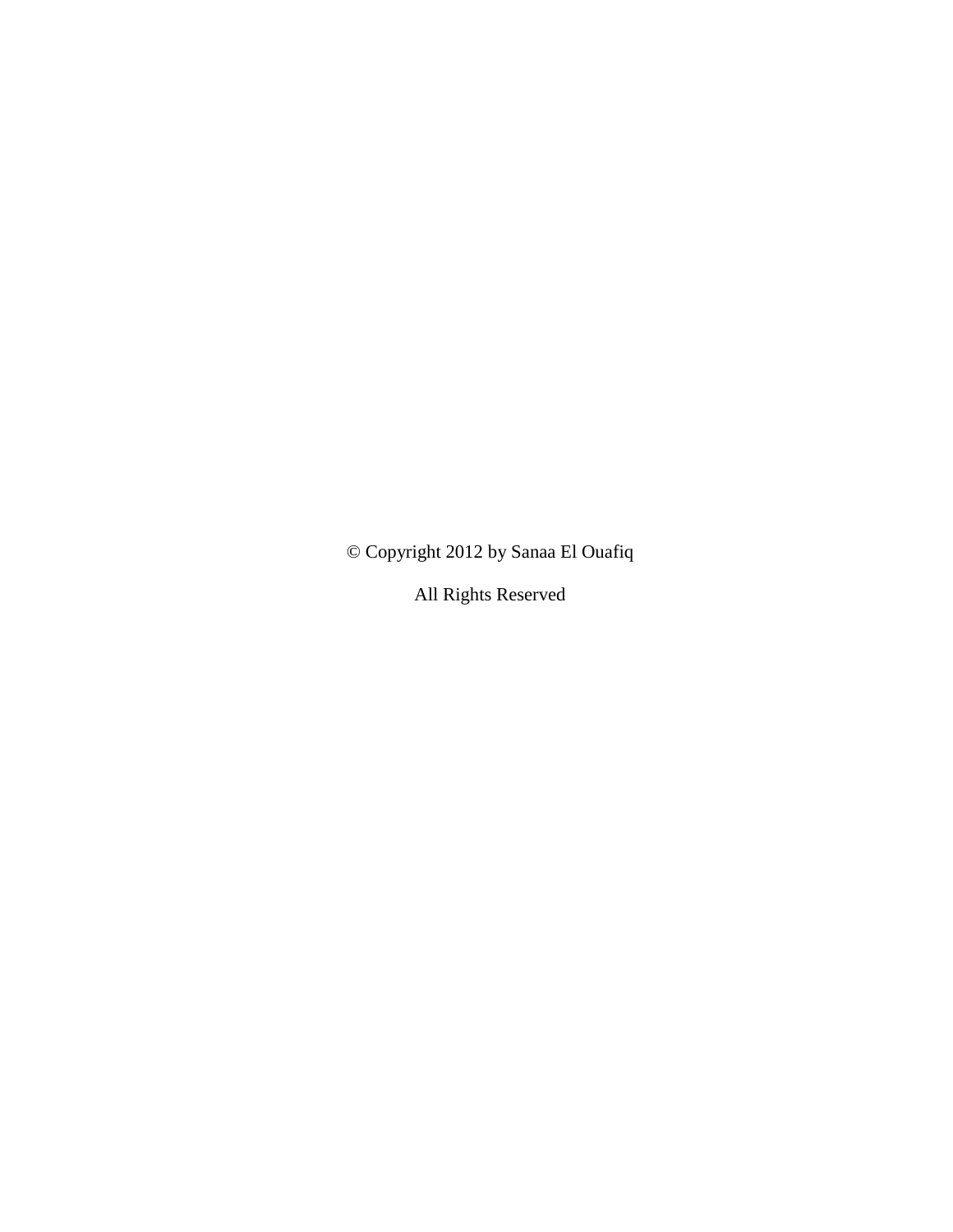### Running Conditions Optimization for Human IgA Chromatographic Purification Using HWRGWV Peptide Resin

by Sanaa El Ouafiq

#### A thesis submitted to the Graduate Faculty of North Carolina State University in partial fulfillment of the requirements for the degree of Master of Science

Biomanufacturing

Raleigh, North Carolina

2012

APPROVED BY:

Dr. Ruben G. Carbonell Committee Chair

\_\_\_\_\_\_\_\_\_\_\_\_\_\_\_\_\_\_\_\_\_\_\_\_\_\_\_\_\_\_\_\_ \_\_\_\_\_\_\_\_\_\_\_\_\_\_\_\_\_\_\_\_\_\_\_\_\_\_\_\_\_\_\_\_

\_\_\_\_\_\_\_\_\_\_\_\_\_\_\_\_\_\_\_\_\_\_\_\_\_\_\_\_\_\_\_

Dr. Gary Gilleskie Dr. William Welsh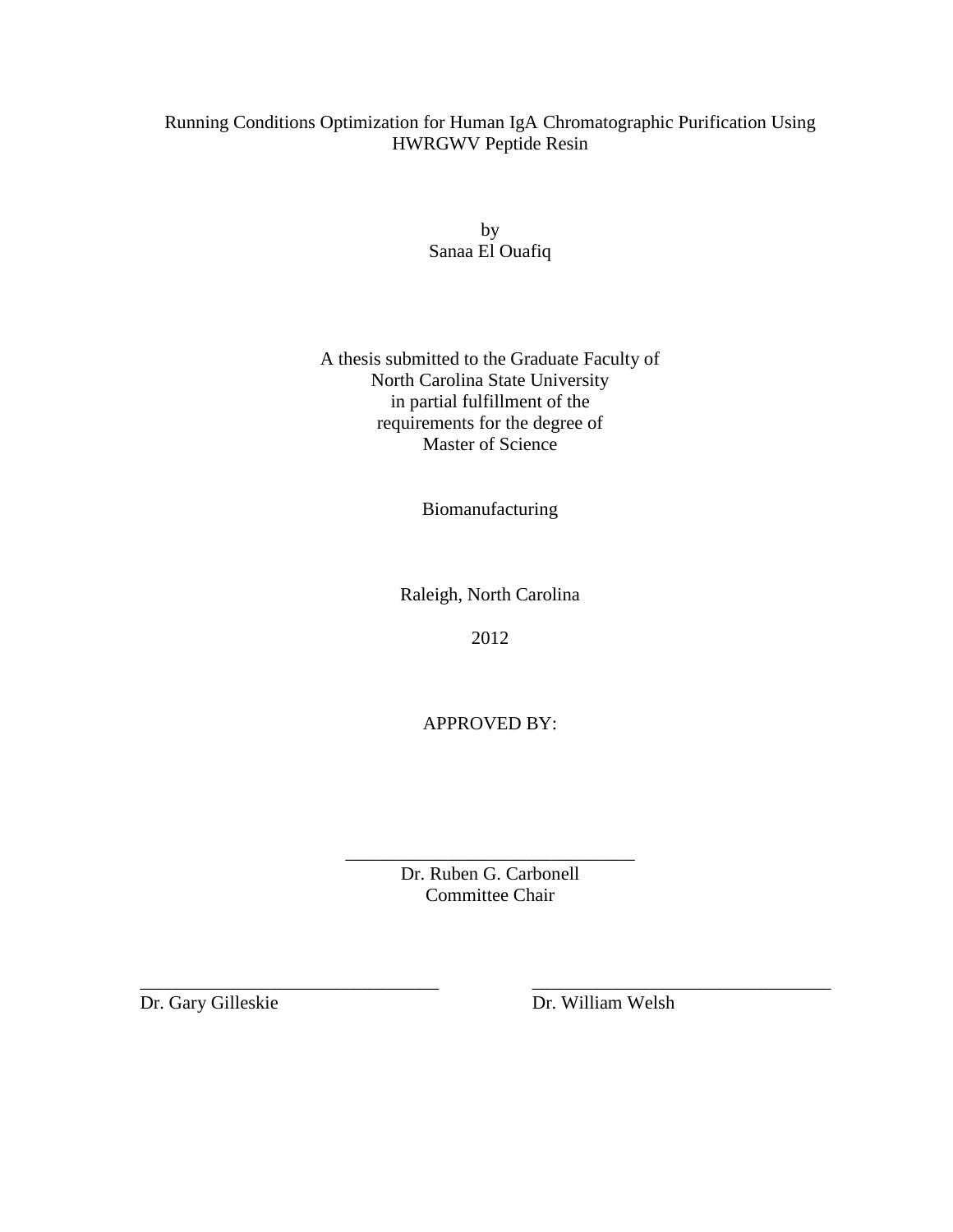# **BIOGRAPHY**

Sanaa El Ouafiq was born on February 26<sup>th</sup>, 1984. She was raised in Casablanca, Morocco, graduated in 2002 from High School. She entered Ben M'sik, Hassan II University that autumn for her BS degree in Organic Chemistry and attended the same University for Master degree in Quality Control. After graduation she worked as a quality assurance responsible at pharmaceutical industry. Two years later, the author moved to North Carolina, USA and joined Biomanufacturing Training and Education Center at Carolina State University to pursue her Master of Science degree in Biomanufacturing.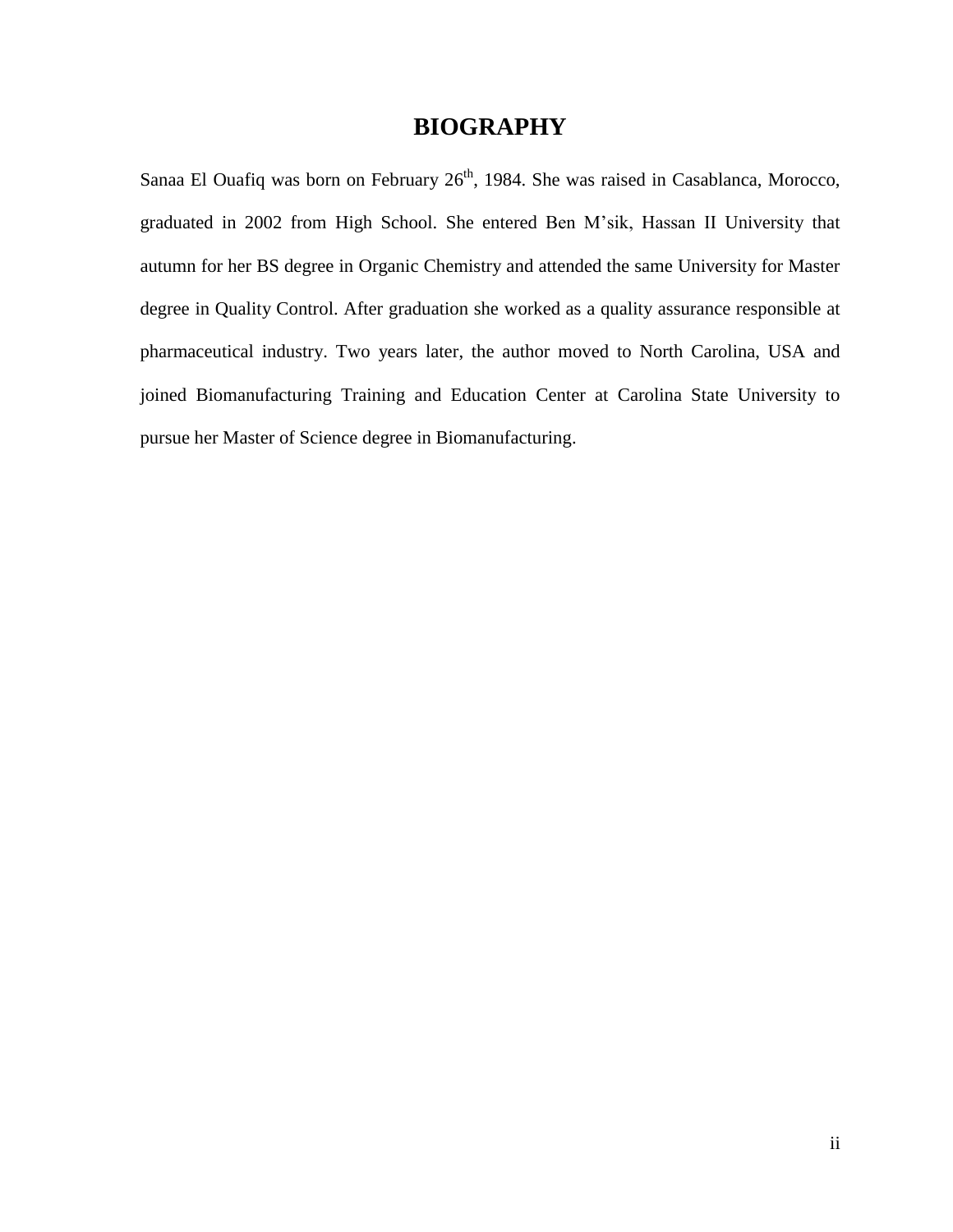## **ACKNOWLEDGMENTS**

I am profoundly indebted to several people for their support and encouragement during this thesis. I would like to express my sincere gratitude to my program advisor Dr. Michael Flickinger for the continuous support during the two years of the Biomanufacturing program.

I would like to thank Dr. Zhuo Liu and Dr. Patrick Gurgel for their patience, motivation, enthusiasm, and immense knowledge. Without their support, this project would not have been finished. I would also like to thank my committee advisors, Dr. Ruben Carbonell, Dr. Gary Gilleskie and Dr.William Welsh, for their guidance, insightful comments, and suggestions concerning this project.

My sincere thanks also goes to Dr. Nathaniel Hentz and Rebecca Semcer at BTEC analytical laboratory for their generous help, invaluable discussion, and collaboration and for offering me the summer internship opportunity in their group and leading me working on diverse exciting projects. Their guidance helped me in all the time of research and writing of this thesis. I would also like to thank the members of the bioseparation group for their kindness and friendship.

A special thanks to my parents for their endless love, prayers and encouragement, to my husband Elmostafa for his love, care and support of all of my endeavors and to my sweet daughter Sara.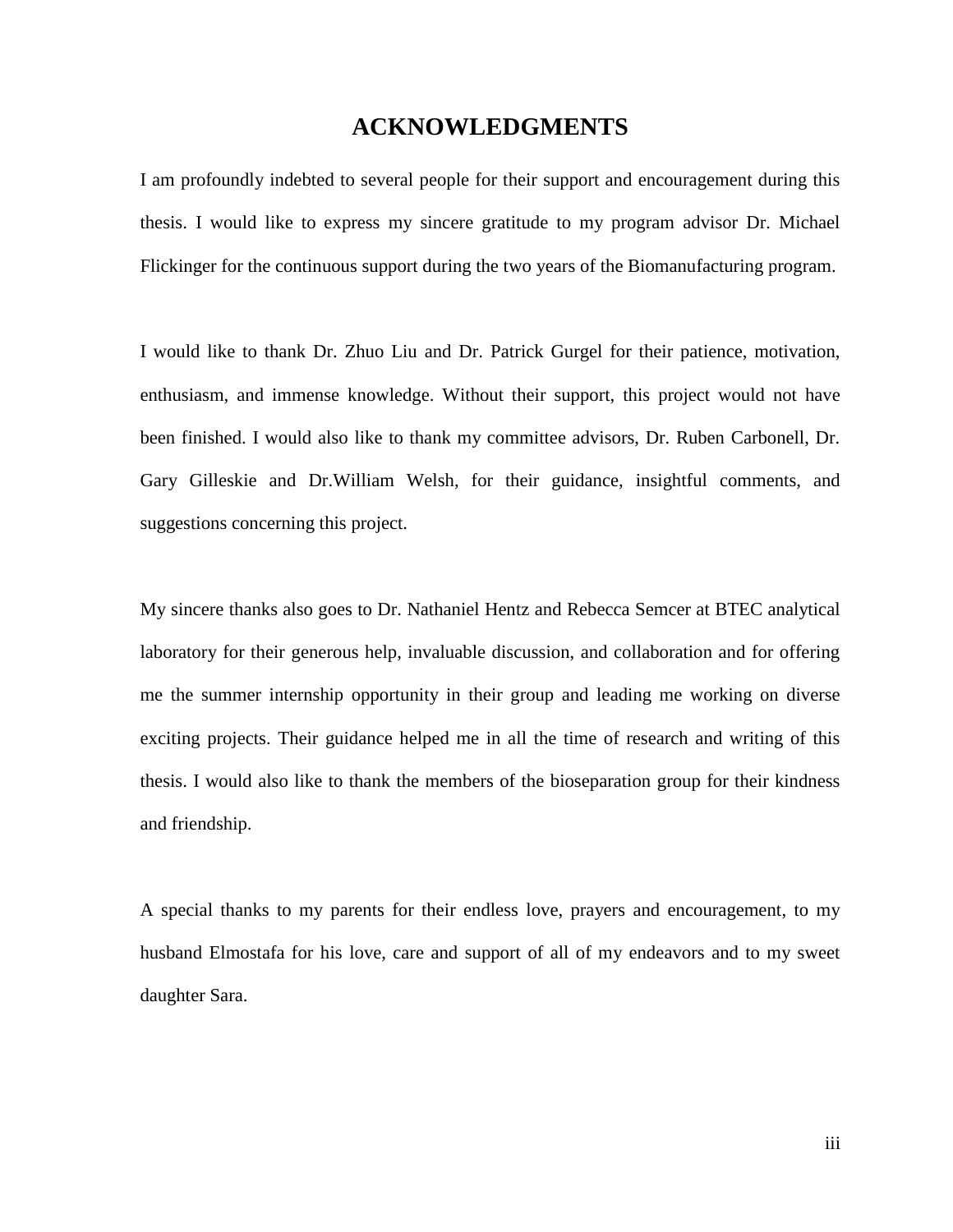Last but not the least; I would like to thank BTEC for giving me the opportunity to be part of the Biomanufacturing program and for the valuable hands on classes. I also want to thank all of my friends who ever gave me help. To those who indirectly contributed in this research, your kindness means a lot to me. Thank you very much.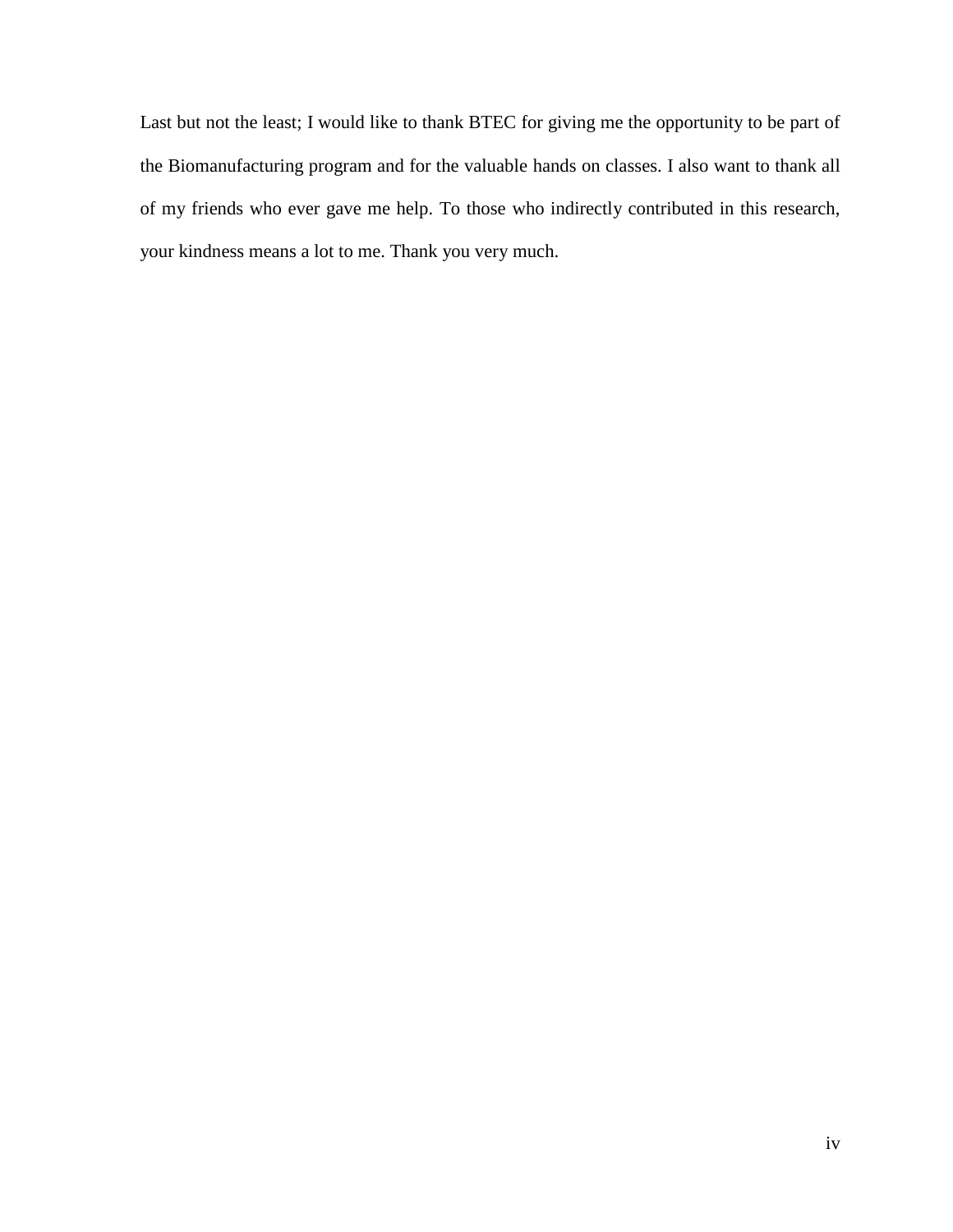# **TABLE OF CONTENTS**

| I.     |                                                                                         |  |
|--------|-----------------------------------------------------------------------------------------|--|
| П.     |                                                                                         |  |
|        |                                                                                         |  |
|        |                                                                                         |  |
| 4.1.   |                                                                                         |  |
| 4.2.   |                                                                                         |  |
| 4.3.   |                                                                                         |  |
| 4.4.   | HWRGWV ligand based chromatographic capture and elution of human IgA 12                 |  |
| 4.5.   |                                                                                         |  |
| 4.5.1. |                                                                                         |  |
| 4.5.2. |                                                                                         |  |
| 4.5.3. |                                                                                         |  |
| 4.5.4. |                                                                                         |  |
| V.     |                                                                                         |  |
|        | 5.1. Effect of running conditions on purity and recovery of human IgA purification from |  |
|        |                                                                                         |  |
|        |                                                                                         |  |
|        |                                                                                         |  |
|        | 5.2. Effect of running conditions on purity and recovery of human IgA purification from |  |
|        |                                                                                         |  |
|        |                                                                                         |  |
|        |                                                                                         |  |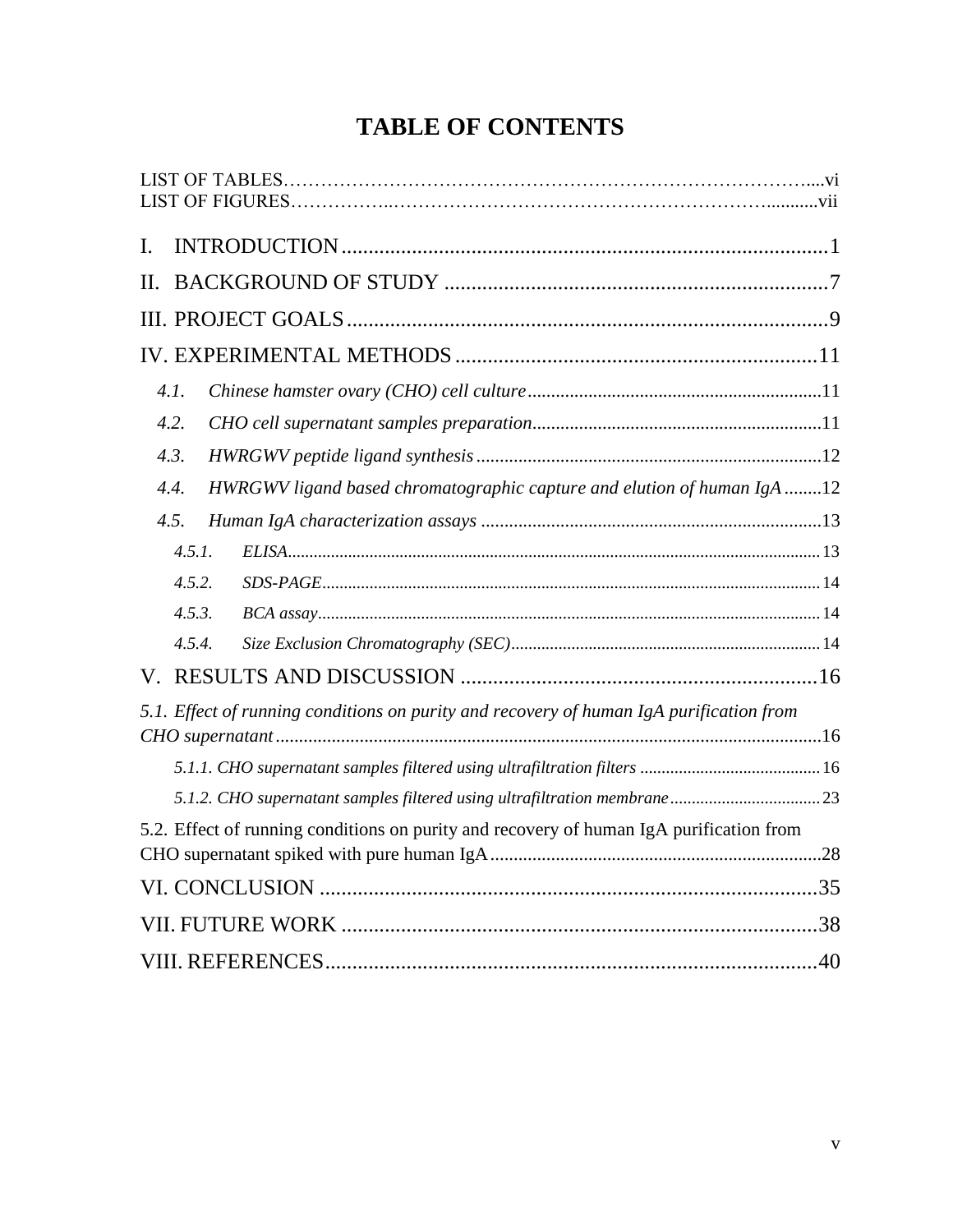# **LIST OF TABLES**

**Table 4-1** Running conditions of human IgA affinity chromatography purification with HWRGWV peptide ligand from 20 and 100 times concentrated CHO supernatant………………………………………………………………………………..….14

**Table 4-2** Running conditions of human IgA affinity chromatography purification with HWRGWV peptide ligand from spiked CHO supernatant with 1.5mg/ml pure hIgA………15

**Table 5-1** Human IgA concentration /recovery and total protein concentration / recovery in different loading mixtures concentrated by ultrafiltration filters………………………………………22

**Table 5-2** Human IgA concentration /recovery and total protein concentration / recovery in different loading mixtures concentrated using ultrafiltration membrane……………………………26

**Table 5-3** Performance parameters obtained for the purification of hIgA from a 100 times concentrated CHO cell supernatant and spiked CHO supernatant with hIgA using two first running conditions…………………………………………………………………………..33

**Table 5-4** Performance parameters obtained for the purification of hIgA from spiked CHO supernatant with hIgA using five different running conditions………………………………………………34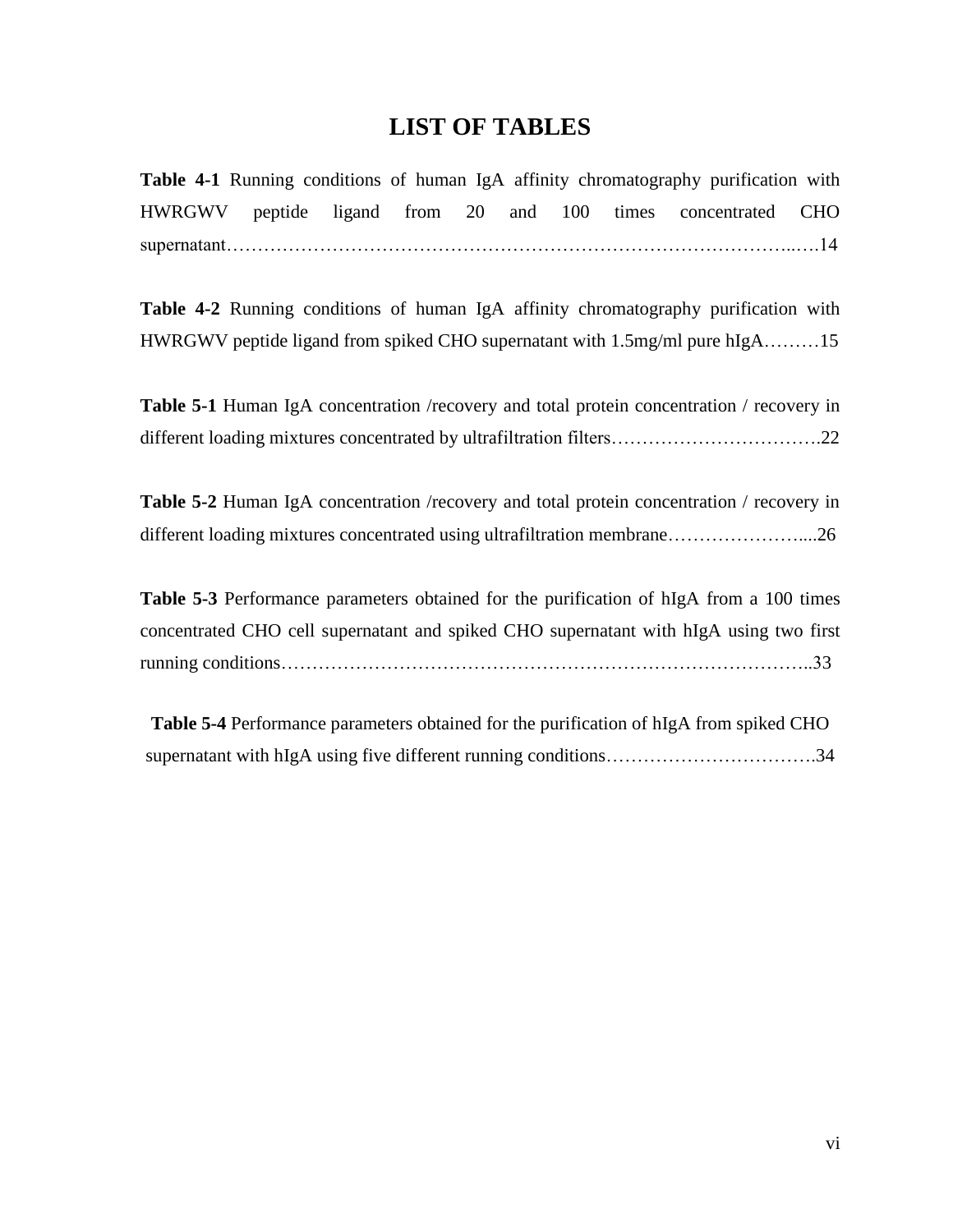# **LIST OF FIGURES**

| Figure 5-1 Chromatograms and SDS-PAGE of purification of human IgA from 20 times<br>concentrated CHO supernatant using ultrafiltration filters with HWRGWV resin 17                  |
|--------------------------------------------------------------------------------------------------------------------------------------------------------------------------------------|
| Figure 5-2 Chromatograms and SDS-PAGE of purification of human IgA from 100 times<br>concentrated CHO supernatant using ultrafiltration filters with HWRGWV resin18                  |
| Figure 5-3 Yield and purity of purified IgA from 20 times concentrated CHO supernatant by<br>ultrafiltration filters using affinity chromatography purification with HWRGWV resin21  |
| Figure 5-4 Yield and purity of purified IgA from 100 times concentrated CHO supernatant<br>by ultrafiltration filters using affinity chromatography purification with HWRGWV resin22 |
| Figure 5-5 Comparison of human IgA yield and purity from 20 times concentrated CHO                                                                                                   |
| Figure 5-6 Comparison of human IgA yield and purity from 100 times concentrated CHO                                                                                                  |
| Figure 5-7 Size-exclusion chromatograms of the CHO cell supernatant, pure 95% IgA and                                                                                                |
| Figure 5-8 Size-exclusion chromatograms of the purified sample 1, pure 95% IgA, and                                                                                                  |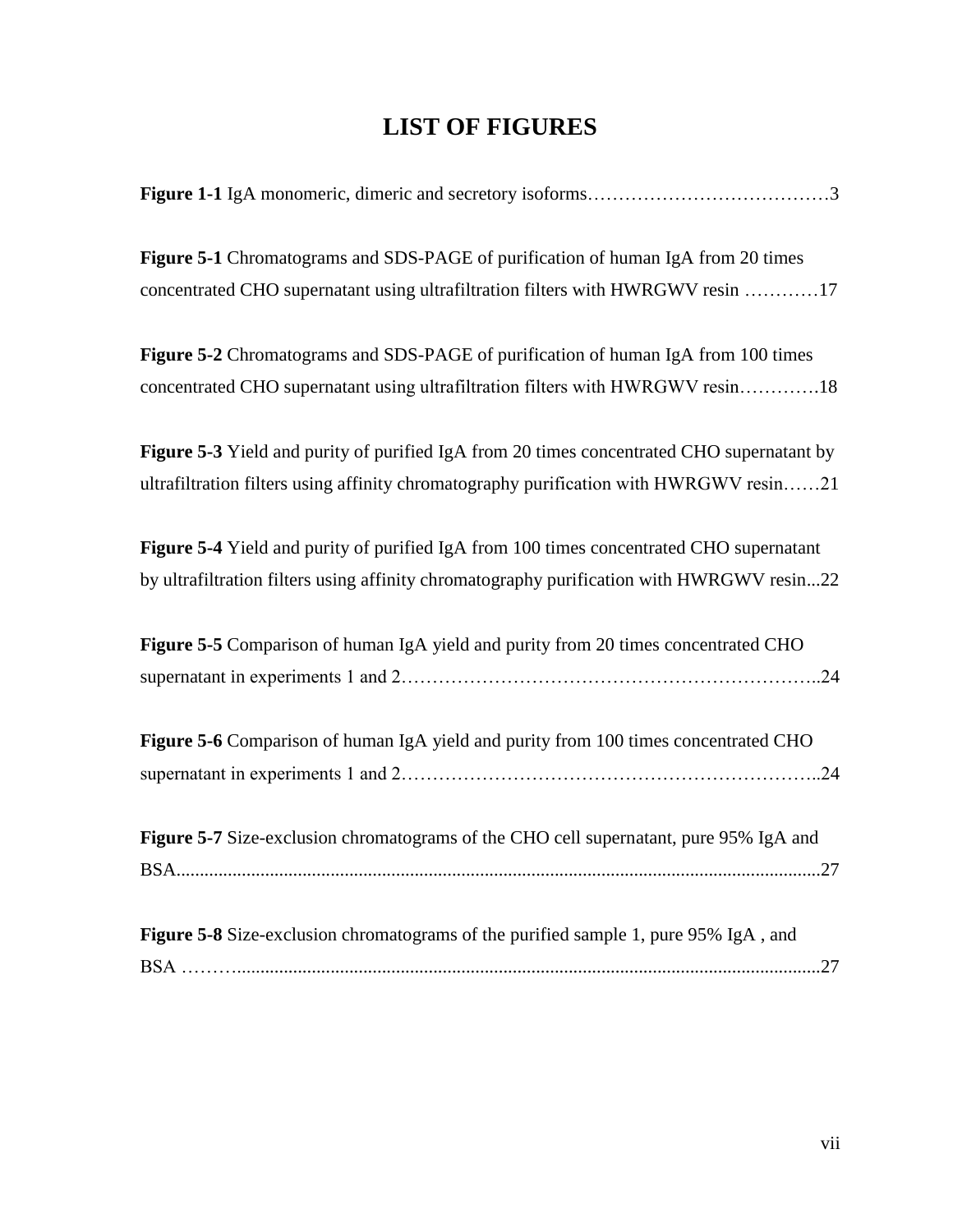| <b>Figure 5-9</b> Size-exclusion chromatograms of the purified sample 2, Pure 95% IgA, and |  |
|--------------------------------------------------------------------------------------------|--|
|                                                                                            |  |
|                                                                                            |  |
| <b>Figure 5-10</b> Chromatograms and SDS-PAGE of purification of human IgA from spiked     |  |

|  |  | samples with HWRGWV resin under different loading conditions31 |  |
|--|--|----------------------------------------------------------------|--|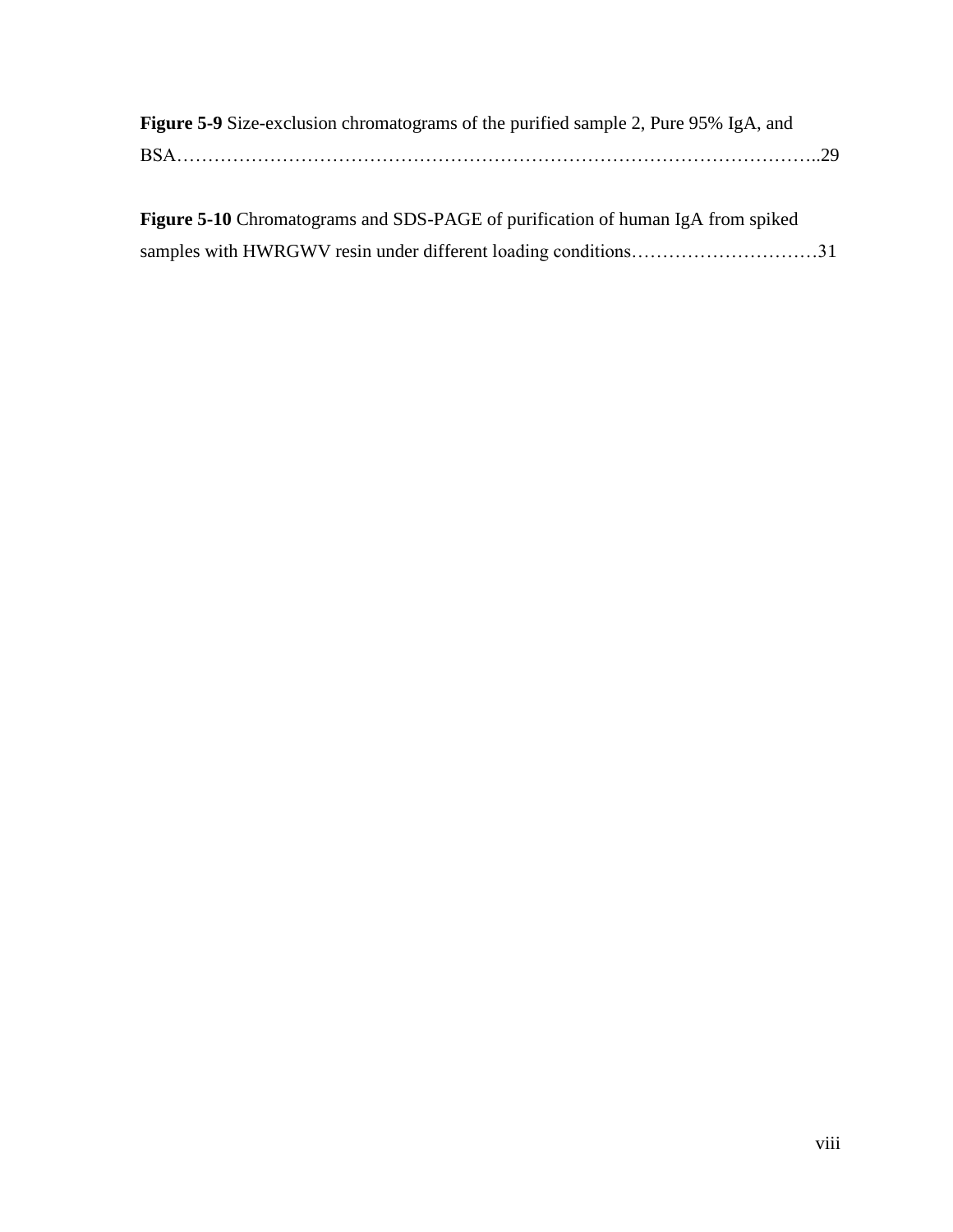# <span id="page-11-0"></span>**I. INTRODUCTION**

Over the past 20 years, therapeutic monoclonal antibodies (mAb) have become a significant addition to the pharmaceutical repertoire. Monoclonal antibodies now hold an established role in basic biomedical research, in diagnosis of disease, and in treatment of diseases, such as various forms of cancer. Monoclonal antibodies are important tools used by many investigators in their research, have led to many medical advances and promise to play an even more significant role in the future of pharmaceutical intervention in diseases [1,2-3].

The market for therapeutic monoclonal antibodies (mAbs) is one of the most dynamic sectors within the biotechnology industry. The global market for therapeutic monoclonal antibodies (mAbs) was estimated at \$44.6 billion in 2010. With the rollout of at least eight new therapeutic mAb products and expanded indications for existing products expected during the forecast period, the global mAb market is expected to rise to nearly \$62.3bn in 2015. The U.S. is projected to be the largest single market for therapeutic mAbs from 2011 to 2016. This particular market was nearly \$19.8 billion in 2010 and reached \$20.1 billion by 2011 this market will grow to \$27.4 billion by 2015 [3-7].

Monoclonal antibodies are key elements of new treatment option. Therefore, many current research and development studies for new drugs are based on these molecules. Structurally, monoclonal antibodies (mAbs) are composed of two variable regions that contain a specific binding site and constant regions that control other functions, including complement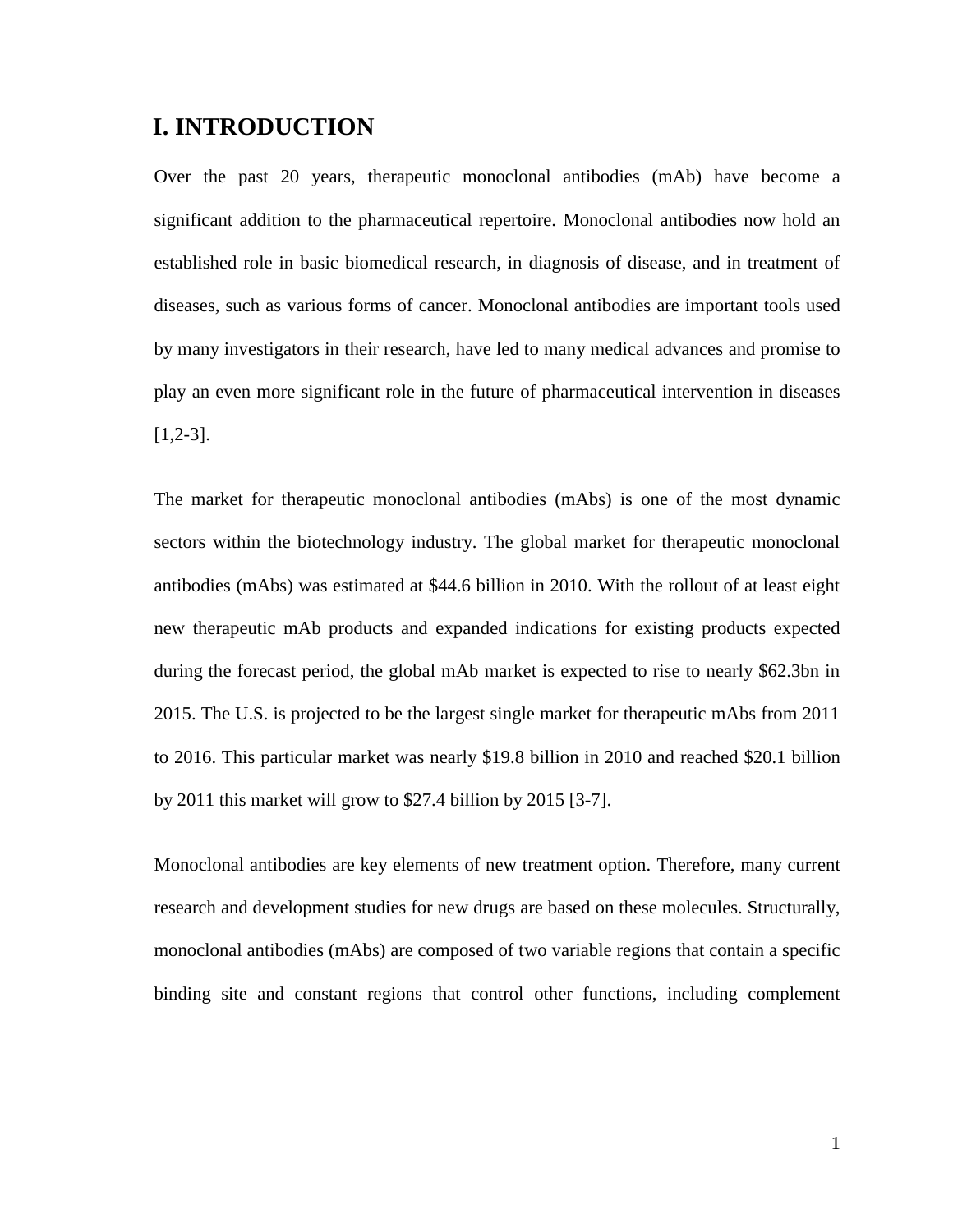binding and antibody mediated cytotoxicity [4-5]. The diverse repertoire of immunoglobulin genes allows for production of various potential therapeutic agents [8].

The immunoglobulin can be divided into five different classes (IgA, IgM, IgG, IgE and IgD) based on differences in the amino acid sequences in the constant region of the heavy chains. The antibodies may have specific target binding and different functions depending on the immunoglobulin class [4-8]. The human IgG is the most widely used subclass, because it has well defined biochemical structure and an extended plasma half life, it activates human complement effectively and recruits Natural Killer NK cells for Antibody Dependent Cellular Cytotoxicity ADCC [6]. However IgA is the most abundantly generated antibody isotype and forms the first line of immune defense [16]. The human IgA exists in monomeric, dimeric and secretory isoforms (Figure 1-1) but this thesis is focused on the monomer hIgA isoform with molecular weight of 160 kDa.

The human IgA has a specific polymeric immunoglobulin receptor mediated transport mechanism for entry into the secretions and may inhibit attachment of microbes to the luminal surface of the mucosal epithelial lining [8]. In addition, experimental studies show that hIgA antibodies can neutralize viruses intracellularly if a virus is infecting an epithelial cell [6, 9-16]. Furthermore, human IgA antibodies can provide an internal mucosal barrier beneath the mucosal lining, bind to receptors on a variety of leukocytes and have been shown, in some experimental studies, to be capable of activating the alternative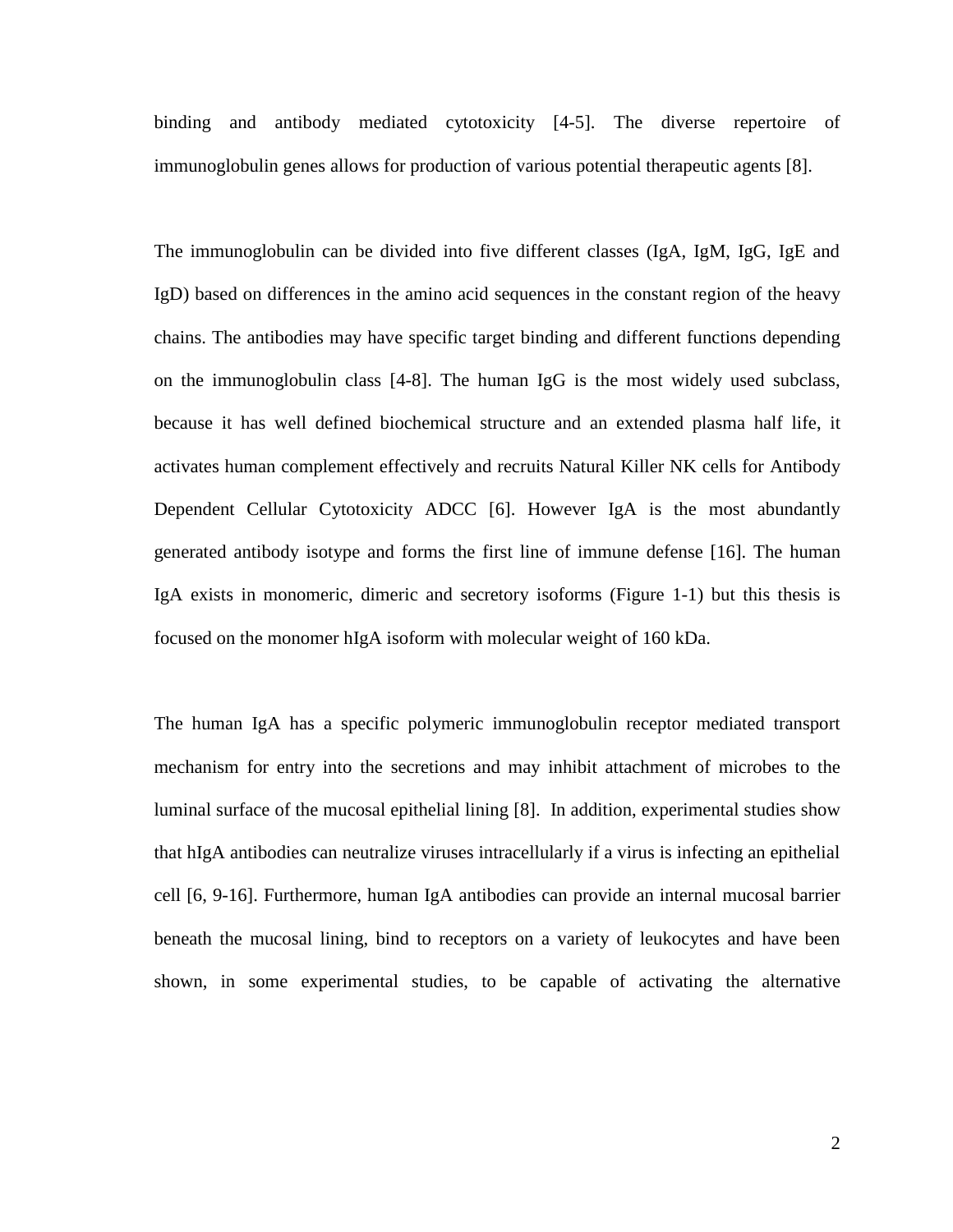complement pathway. Human IgA antibodies are a potential candidate in research and development of new mucosal vaccines and therapeutic drugs [6, 8-9].



**Figure 1-1** IgA monomeric, dimeric and secretory isoforms [8]

Downstream processing of biopharmaceuticals is the series of operations that take a feed stream from an upstream process and produce a purified bulk drug. It plays a major role in overall drug production and dictates a significant proportion of the total manufacturing costs. Downstream processing has often involved multiple steps with significant time and energy expended on maximizing product quality and yield. However the major concern of today's developer in this field is to minimize the increasing costs of downstream processing [10].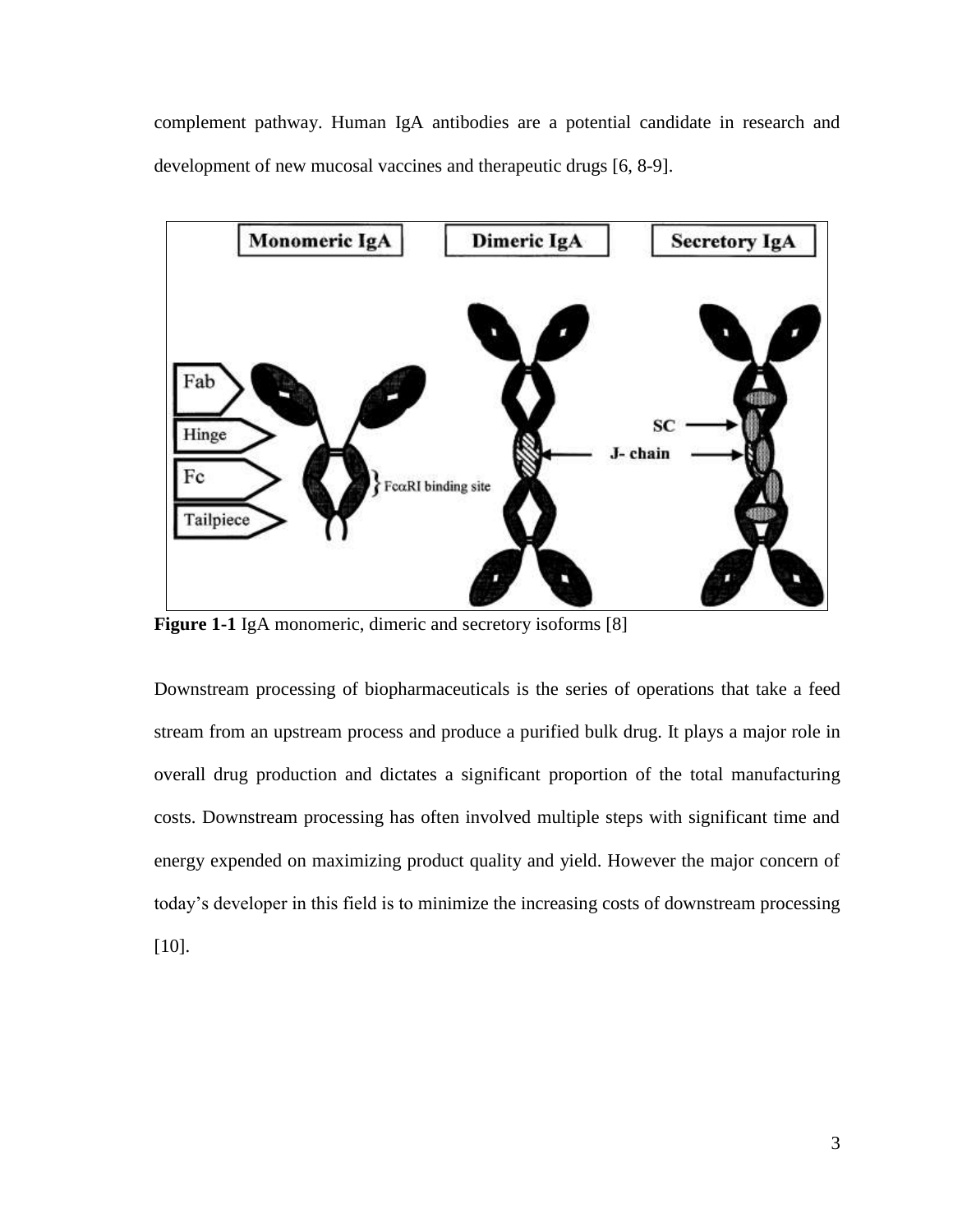A variety of preparative modes of chromatography have been employed for the purification of mAbs based on their specific physical and chemical properties, such as size, solubility, charge, hydrophobicity and binding affinity [11]. However, affinity chromatography based purification continues to be the most efficient and commonly employed. Affinity chromatography is one of the simplest and most effective methods for purifying protein therapeutics, offering reduced process steps and therefore higher yields than non affinity methods can provide [12]. The effectiveness of affinity chromatography is largely based on the binding characteristics of the required antibody and the ligand used for antibody capture [12-13].

Most schemes have involved the use of Protein A affinity chromatography. Protein A chromatography is highly selective for mAbs where binding is usually achieved at physiological pH values. Acidic conditions of approximately pH 3 are usually needed for elution [11]. Protein A chromatography permits a generic approach that simplifies process development and supports purification platform development. However the demand for cost efficient production processes has led to the necessity of optimization of the downstream purification. Thus eliminating a protein A step from downstream process would overcome the known drawbacks of protein A chromatography such as high resin costs, protein A leaching and the formation of aggregates due to the acidic conditions needed for elution. Clearly, there is a significant incentive for the development of new alternative ligands to protein A. Ligands are essential components in affinity chromatography, as they play a major role in the specificity and stability of the system.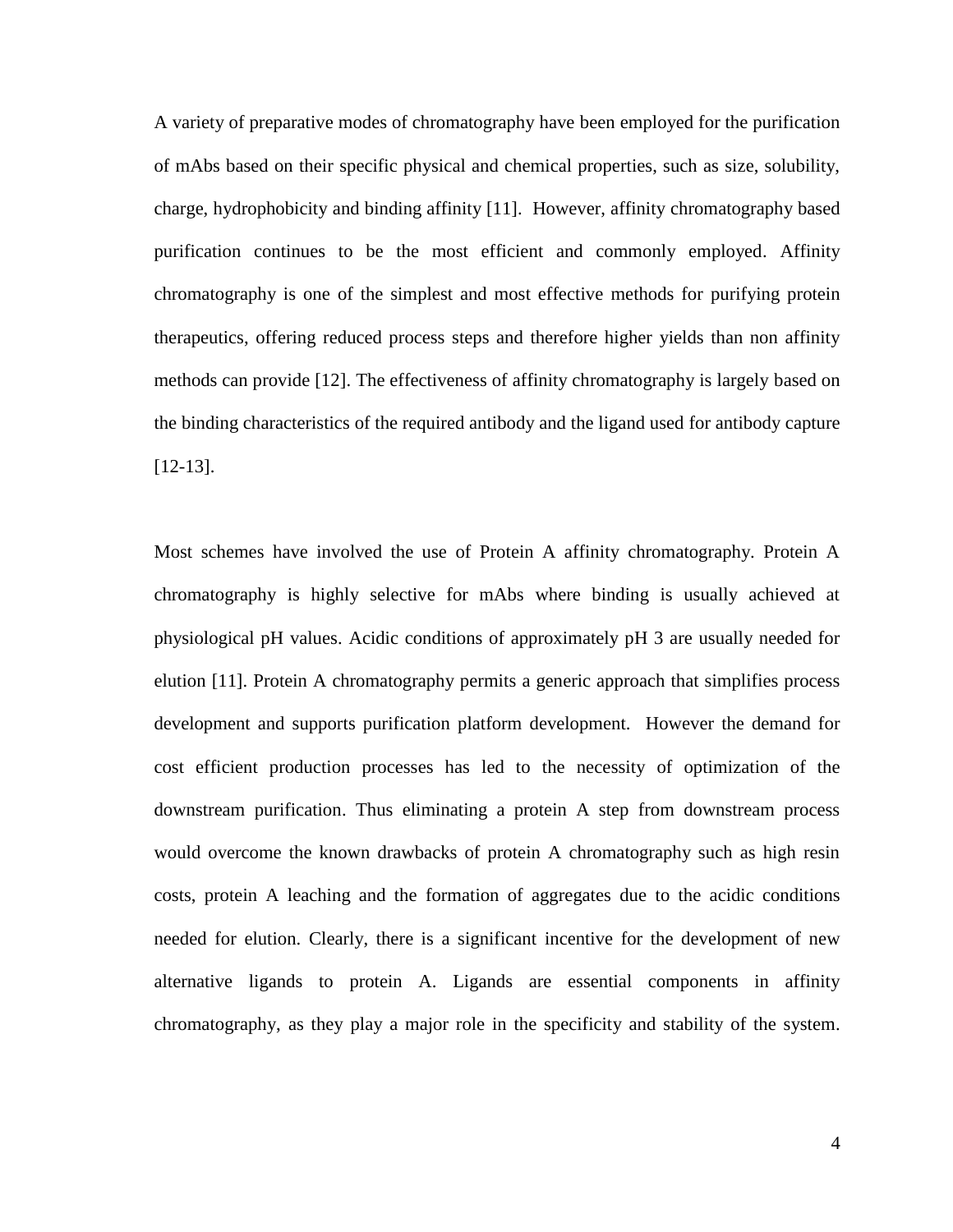There are four ligands based affinity chromatography that can be used in antibodies purification:

Biospecific ligands, Pseudobiospecific ligands, Synthetic ligands and Affinity tags.

**Biospecific ligands** (Protein A and G) are a powerfully selective method for antibodies purification that represent a group of naturally derived substances such as antibody binding proteins, bacterially derived receptors, antigens, lectins or anti-antibodies directed to the antibody requiring purification [13,14-15].

*Pseudobiospecific ligands* exploit intrinsic properties such as hydrophobic and thiophilic properties of the immunoglobulin at the molecular level. They are promising candidates for antibodies purification, relatively inexpensive, more robust, structurally simple, less toxic and highly stable. However their affinity is generally lower compared to the biospecific ligands but it is sufficient to ensure selectivity towards antibody molecules [13, 14-15].

**Synthetic ligands** are developed affinity ligands specifically for an antibody which has high recycling options. Synthetic ligands are great potential alternatives to traditional biospecific affinity ligands for large-scale antibody purification. They can be tailored for specificity, affinity and tuned depending on the target [13-14].

*Affinity tags* can be short polypeptide sequences or whole proteins. Ligands specific for the tags are used for the purification of the protein tag enabling single step purification of the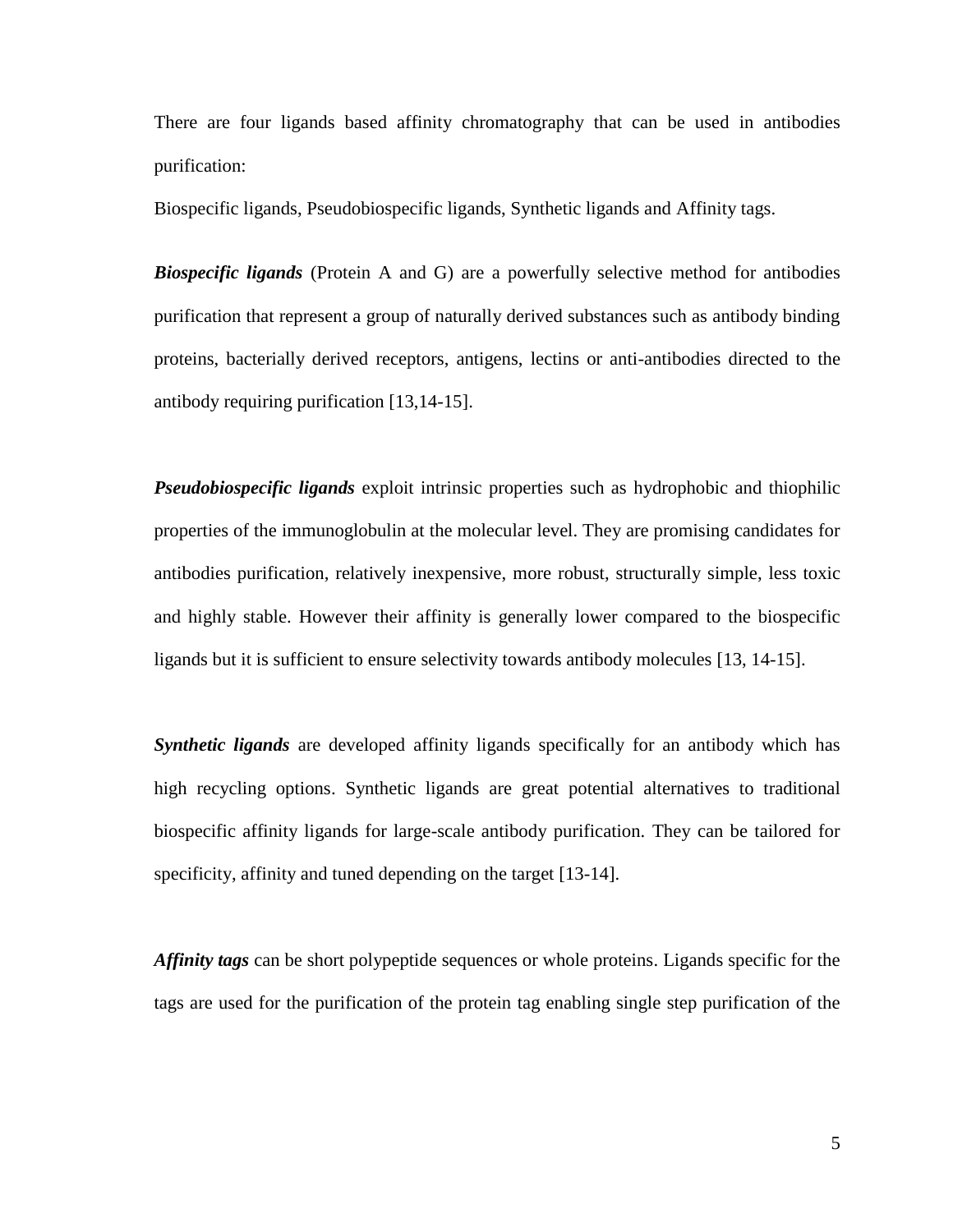target protein. Affinity tags also offer an attractive approach for monoclonal antibodies purification by ensuring proper orientation of the antibody [14-15].

Extensive effort has been spent on examining alternative synthetic peptide ligands with varying selectivity and complexity by bioseparation group of Dr. Ruben Carbonell (Chemical Engineering Department, North Carolina State University). HWRGWV synthetic peptide ligand has been reported to be selective for antibody purification, due to its unique interaction characteristics, allowing the reliable separation of antibodies from crude mixtures. Since the discovery of the effectiveness of HWRGWV peptide ligand based affinity chromatography for IgG purification, IgA purification was also studied by the same group using the same peptide. For IgA purification, various factors such as pH, ionic strength, temperature, presence of competing species and flow characteristics, have been exploited to improve the purification procedure. Basically, affinity chromatography relies on four essential steps, preparation of absorption media, loading, washing and elution to achieve maximum yield and purity. The aim of this study is to determine the optimal running conditions to purify human IgA from CHO cell supernatant by affinity chromatography with HWRGWV peptide ligand selected from the screening of multiple synthetic peptides library.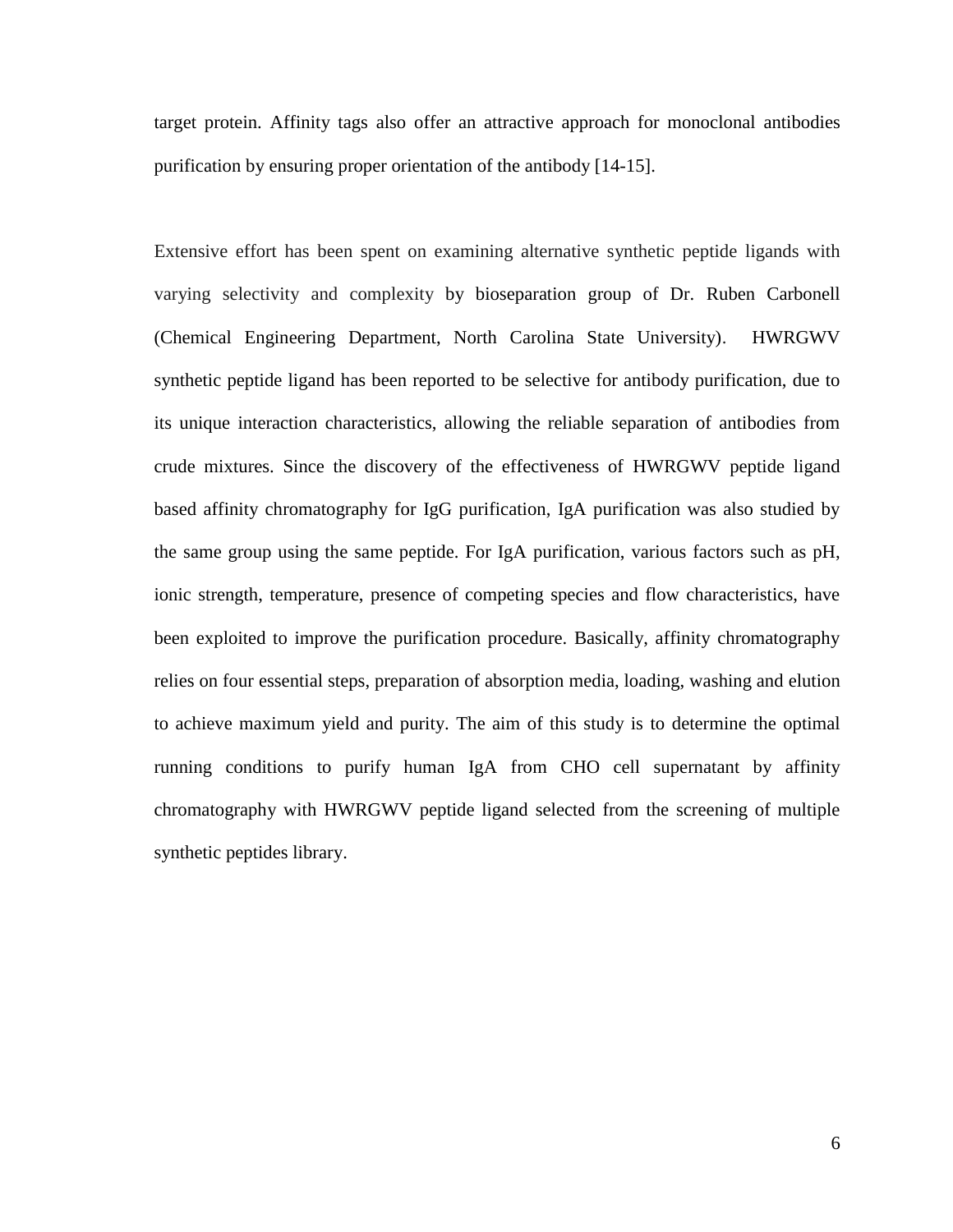### <span id="page-17-0"></span>**II. BACKGROUND OF STUDY**

Currently the purification of monoclonal antibodies for therapeutic purposes is reliant on protein A affinity chromatography. The rapid growth of this class of therapeutic and their high value makes the screen and study of an alternative methods to protein A an urgent necessity. Multiple synthetic solid phase combinatorial linear hexamer peptide ligands were screened for their affinity to immunoglobulin subclasses by a radiolabeled-screening technique. HWRGWV demonstrated the strongest binding affinity to hIgM followed by hIgA and hIgG respectively. Furthermore this peptide ligand exhibits a protein A comparable affinity to bind to hIgG through its Fc portion and interacts with the amino acids SNGQPEN in the loop Ser383 – Asn389 [18].

A 85% purity and 94% recovery was achieved in IgG purification process from two different commercial CHO cell culture media using HWRGWV ligand under its optimal density (approximately 0.11 meq/g) [21]. HWRGWV was also able to purify hIgG with purity and recovery higher than 95% under the same conditions from complete minimum essential medium (cMEM) containing 10% fetal calf serum and 5% tryptose phosphate broth [19-20].

After demonstrating that the ability of HWRGWV ligand to purify IgG by binding through the Fc portion is comparable to protein A or G affinity chromatography and based on preliminary experiments which indicate that IgA bound very well to HWRGWV resin, a similar study was conducted on IgA purification using the same peptide resin. Five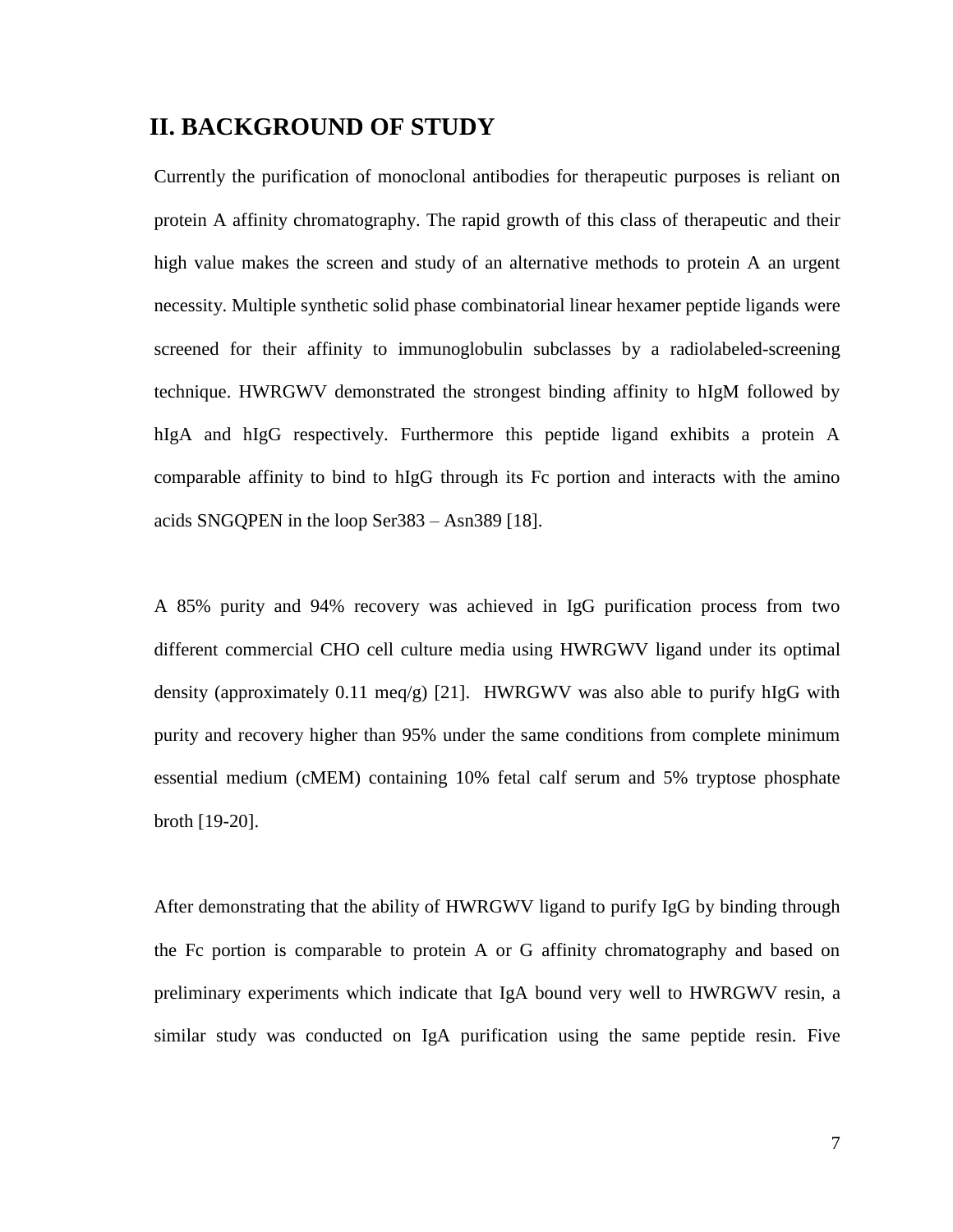potential binding sites for hIgA (B1–B5) were found in its heavy chain constant regions by using the amino acid sequence SNGQPEN as a reference. The mechanism of interaction between HWRGWV with IgA was investigated and, as a result, it has been determined that the electrostatic interactions and N-terminal histidine charge of HWRGWV ligand play important role in hIgA affinity chromatography purification.

The effects of different electrolytes and non electrolytes elution additives as well as the effects of peptide density and elution solution pH on human IgA purity and recovery were also investigated. High recovery and purity of hIgA were achieved at HWRGWV peptide resin density approximately 0.11meq/g and by using elution pH lower than 4 [17]. Although the present paper explores the effects of different running conditions on chromatographic purification of hIgA from concentrated CHO supernatant using HWRGWV peptide ligand in terms of hIgA purity and recovery.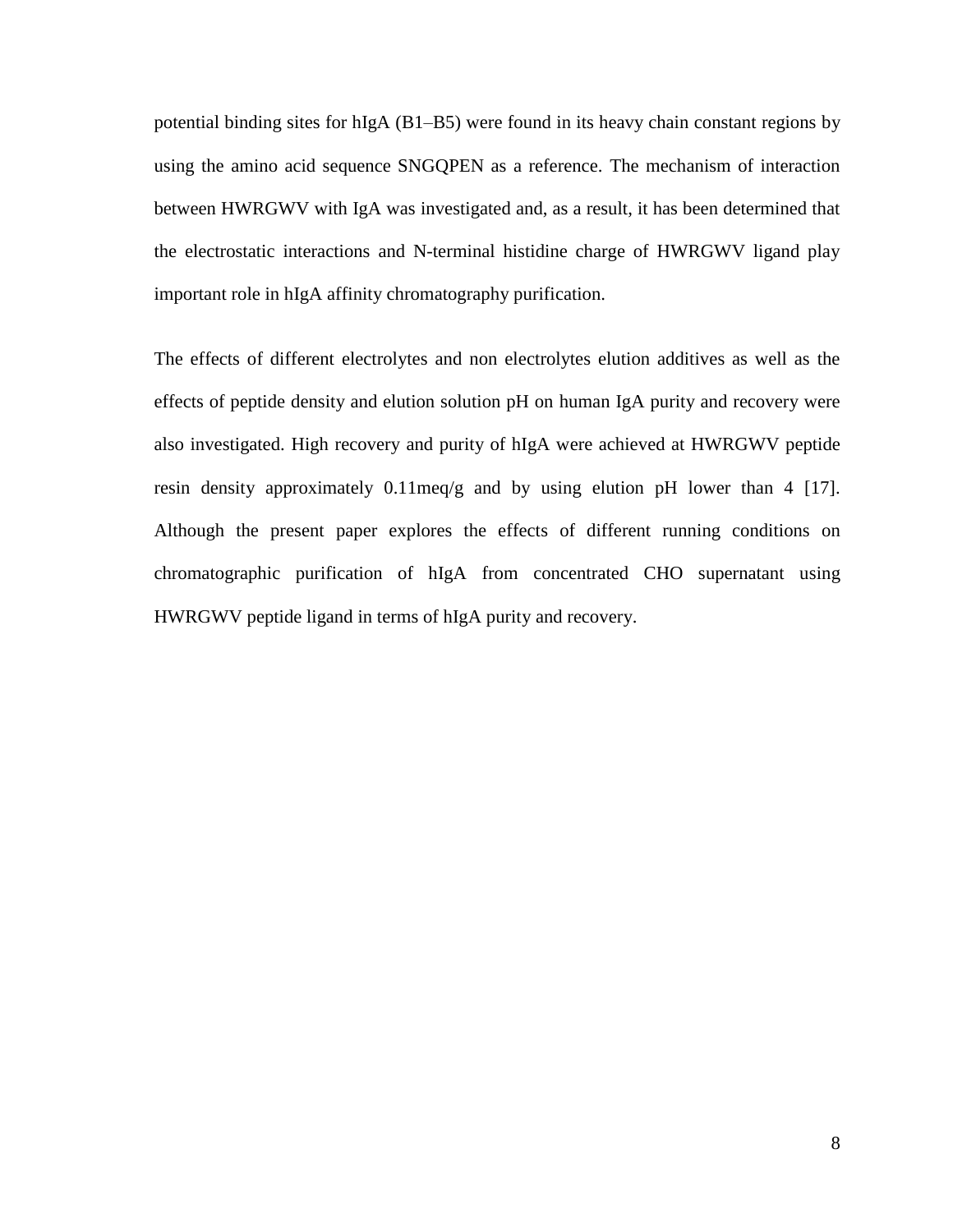# <span id="page-19-0"></span>**III. PROJECT GOALS**

The objective of this thesis is to propose the most suitable running conditions in terms of equilibration buffer, intermediate wash buffer and starting material concentration to be used during the affinity chromatography purification of immunoglobulin A with HWRGWV synthetic peptide ligand in order to achieve the desired purity and recovery of the Immunoglobulin A at the end of the purification process. Human IgA (hIgA) is a very important therapeutic antibody. In order to obtain low cost, high efficiency and less risk human IgA, affinity chromatography purification step using a synthetic peptide resin HWRGWV has been developed and need to be optimized.

In this thesis, a study of the performance of affinity chromatography purification of human IgA with HWRGWV peptide resin in terms of IgA purity and recovery will be conducted by using different equilibration and intermediate wash buffers. Multiple experiments will be performed using different equilibration buffers that consist of acetate buffer by itself or with addition of salt such as NaCl or some other agents such as urea, ethylene glycol and arginine. These equilibration buffers will be used for two different starting CHO supernatant concentrations. Based on this two first experiments results, the optimal equilibration buffers will be used to run a third experiment which includes the investigation of high concentration starting material by using spiked CHO supernatant with pure hIgA as well as the evaluation of the intermediate wash buffers in order to improve the purity of eluted hIgA.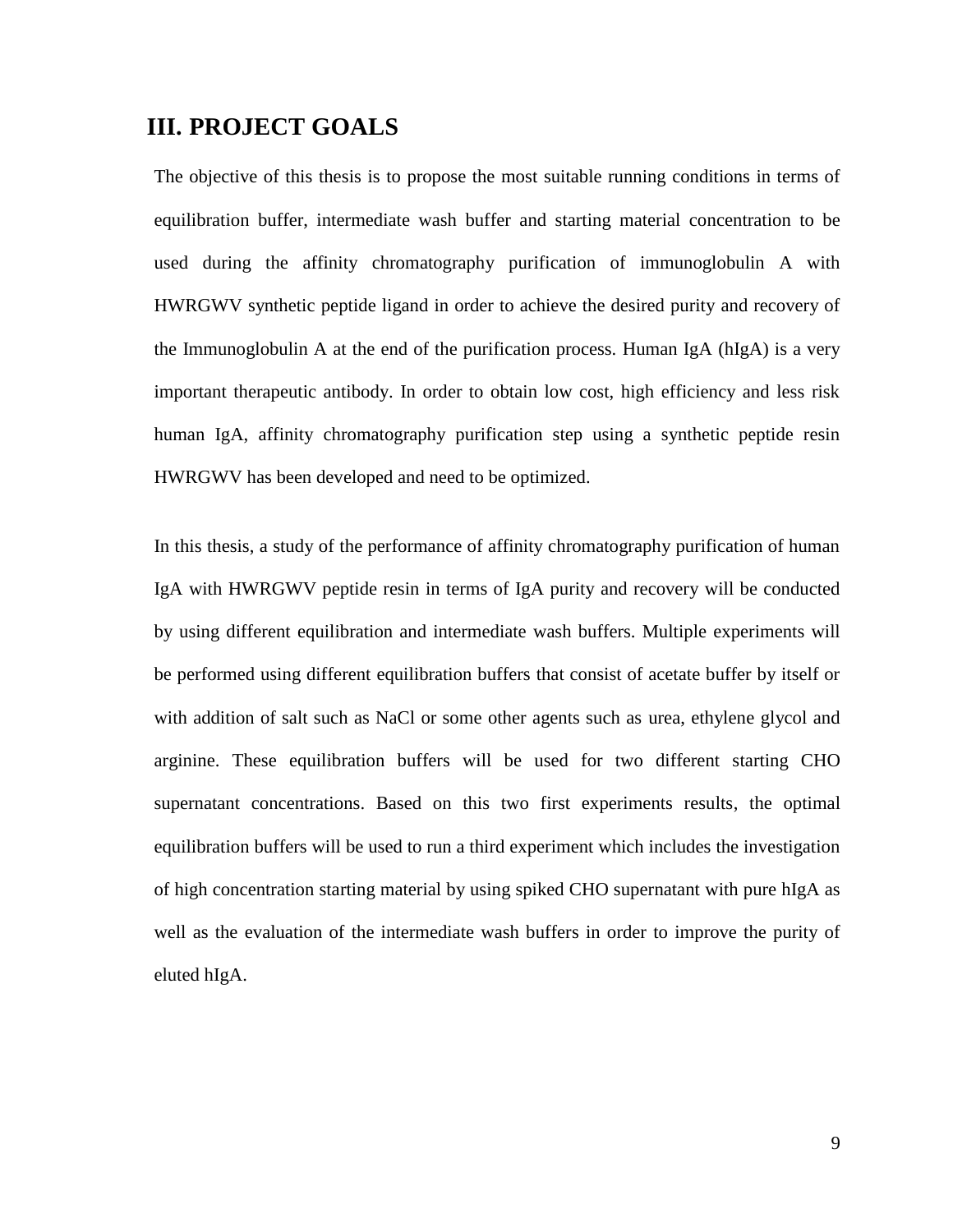At the end of the project, the generated results will be analyzed and discussed to identify the optimal loading and post washing conditions beside the optimal starting material concentration.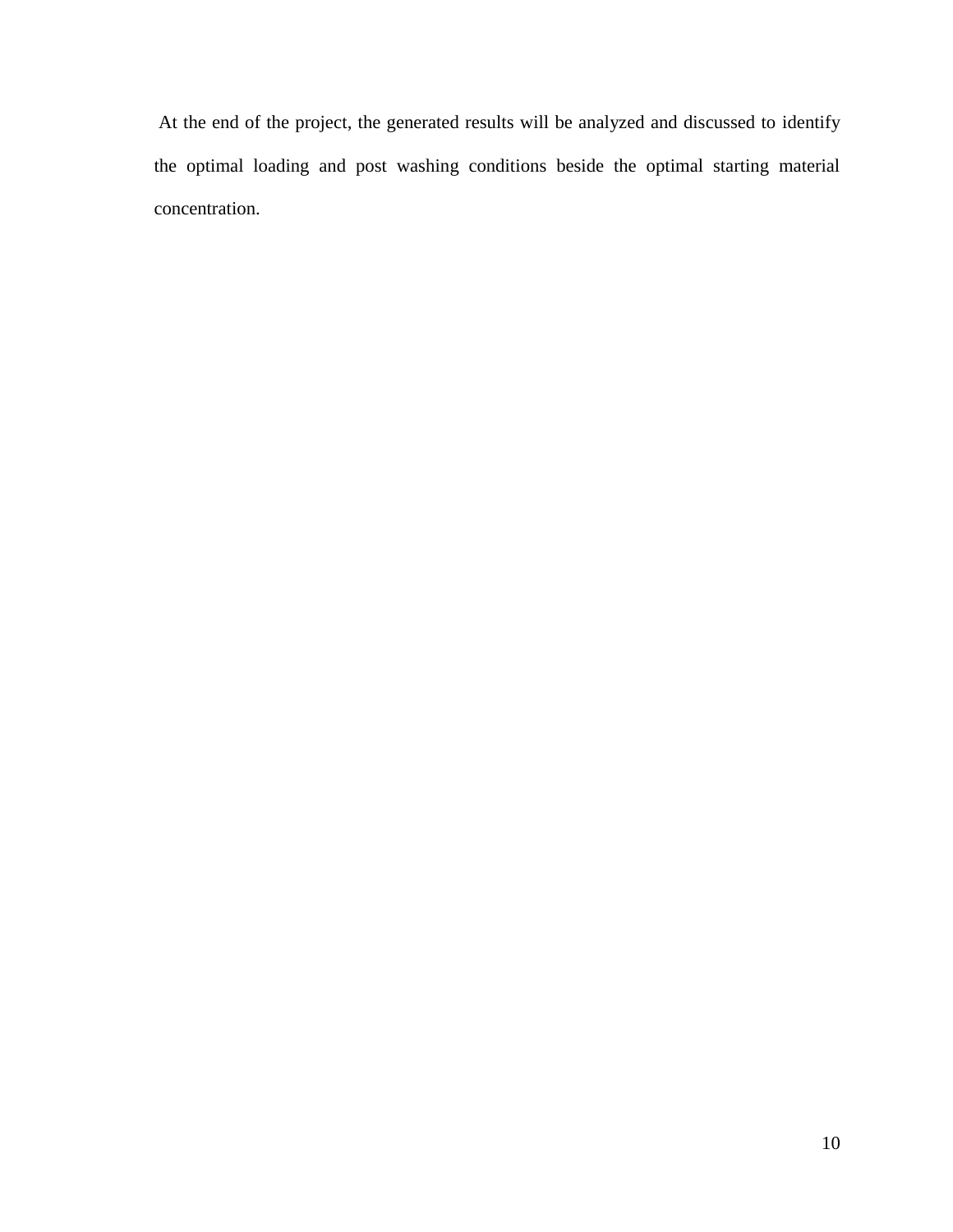### <span id="page-21-0"></span>**IV. EXPERIMENTAL METHODS**

#### <span id="page-21-1"></span>*4.1. Chinese hamster ovary (CHO) cell culture*

A Chinese hamster ovary (CHO) cell line from Dr. Sherine L. Morrison laboratory, department of [Microbiology, Immunology and Molecular Genetics](http://www.mimg.ucla.edu/) at the University of California, was used as the host cell for the expression of recombinant IgA. Human IgA containing supernatants were generated by cultivation of CHO cell lines at 37 °C and 5%  $CO<sub>2</sub>$  in culture flasks using Eagles Minimum Essential Media (EMEM) from Quality Biologicals (Gaithersburg, MD, USA) with 10% fetal calf serum (FCS) from Hyclone (Logan, UT, USA) and 5% tryptose phosphate broth (TPB) from Becton Dickinson (Sparks, MD, USA). Recombinant cell lines were cultured for at least 10 passages to monitor growth rate, stability of product expression and cell viability.

#### <span id="page-21-2"></span>*4.2. CHO cell supernatant samples preparation*

The CHO cell supernatant samples were separated from the cells by centrifugation at 2000  $\times$ g for 10 minutes. The supernatant was then filtered using 0.22 µm syringe filters from EMD Millipore Corporation (Billerica, MA, USA) before testing for total protein concentration. The CHO cell supernatant samples containing  $0.149 \pm 0.051$  µg/ml of hIgA were concentrated 20 and 100 times using ultrafiltration filters with nominal molecular weight limit of 50K and 100K, respectively in experiment 1. In experiment 2 the samples were filtered using ultrafiltration membranes (100K NMWL, 44.5 mm). However, CHO supernatant samples were spiked with1.5mg/ml pure hIgA (>95%) purchased from Fitzgerald (Concord, MA, USA) to obtain high hIgA starting concentration in experiment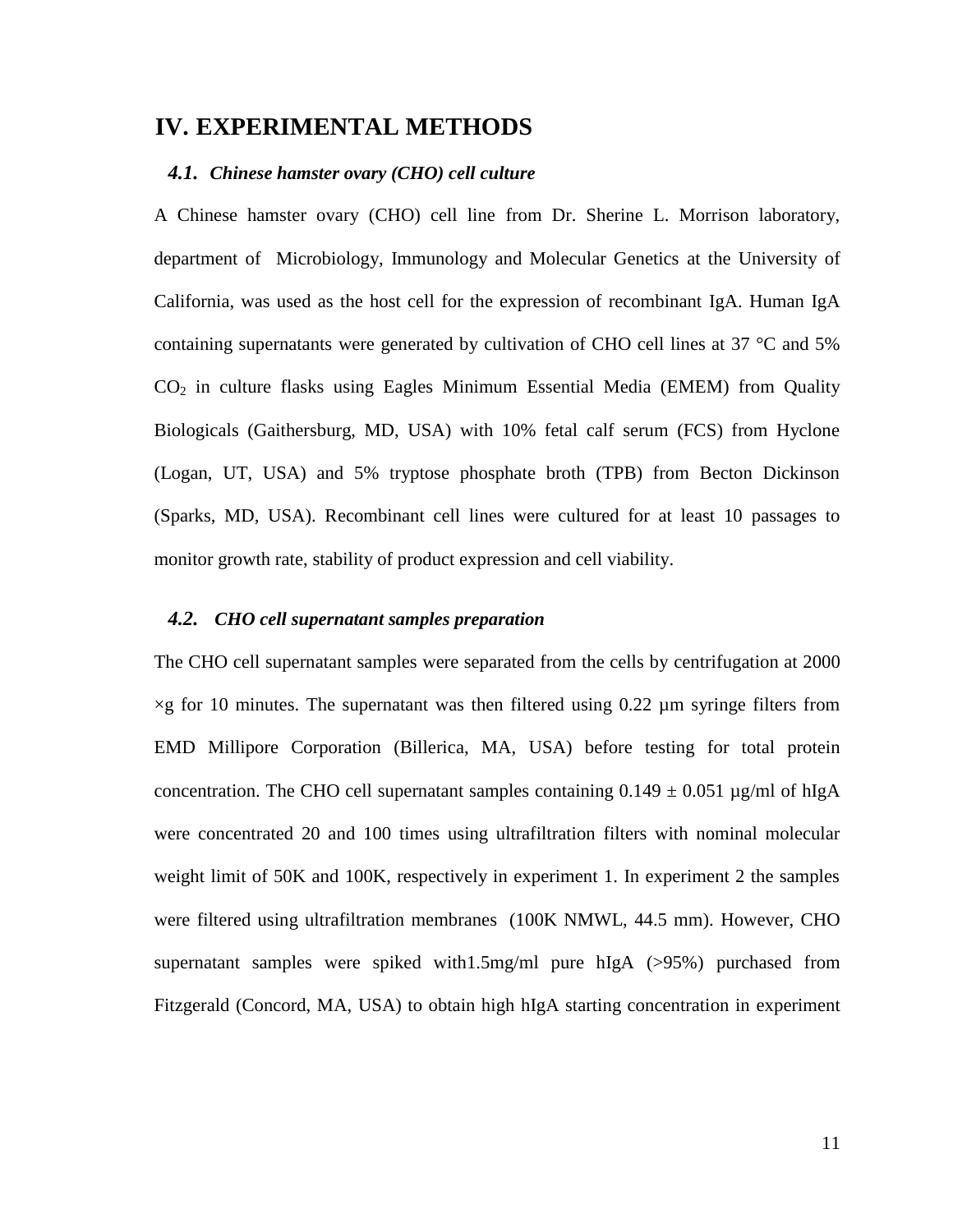3. Filters and membranes were purchased from EMD Millipore Corporation (Billerica, MA, USA).

#### <span id="page-22-0"></span>*4.3. HWRGWV peptide ligand synthesis*

The peptides, N-terminal acetylated HWRGWV was synthesized at a density of 0.11 meq/g from Toyopearl AF-Amino-650 M (particle size 65µm) by Tosoh BioScience (Montgomeryville, PA, USA) using Fluorenyl methyl oxycarbonyl (Fmoc) chemistry from Peptides International, Inc.(Louisville, KY, USA).

#### <span id="page-22-1"></span>*4.4. HWRGWV ligand based chromatographic capture and elution of human IgA*

In all chromatography experiments, the peptide resin was dry packed in 30 mm  $\times$  2.1 mm I.D. microbore columns (0.1mL) from Alltech (Deerfield, IL, USA) and expanded in 20% methanol at 0.05 mL/min for 2 hours followed by HPLC grade water and Phosphatebuffered saline (PBS) washes. Before sample loading, columns were equilibrated with pH 7.4 equilibration buffer consisting of PBS + 1 M NaCl. PBS pH 7.4 contains 0.01 M phosphate, 0.138 M sodium chloride, and 2.7 mM potassium chloride were obtained from Sigma (St. Louis, MO, USA). Samples were manually injected and loaded at 0.05 mL/min for 10 min, and then the flow rate was increased to 0.3 mL/min for the remainder of the run. The column was washed sequentially with 3 mL loading buffer, 6 mL elution buffer, and 6 mL 6M guanidine–HCl to regenerate the column, followed by the equilibration buffer. Different running conditions were performed using multiple equilibration and intermediate wash buffers (Table 4-1 and 4-2). For all experiments 0.2M acetate buffer (AC) at pH 3 was used as the elution buffer. Human IgA samples were prepared as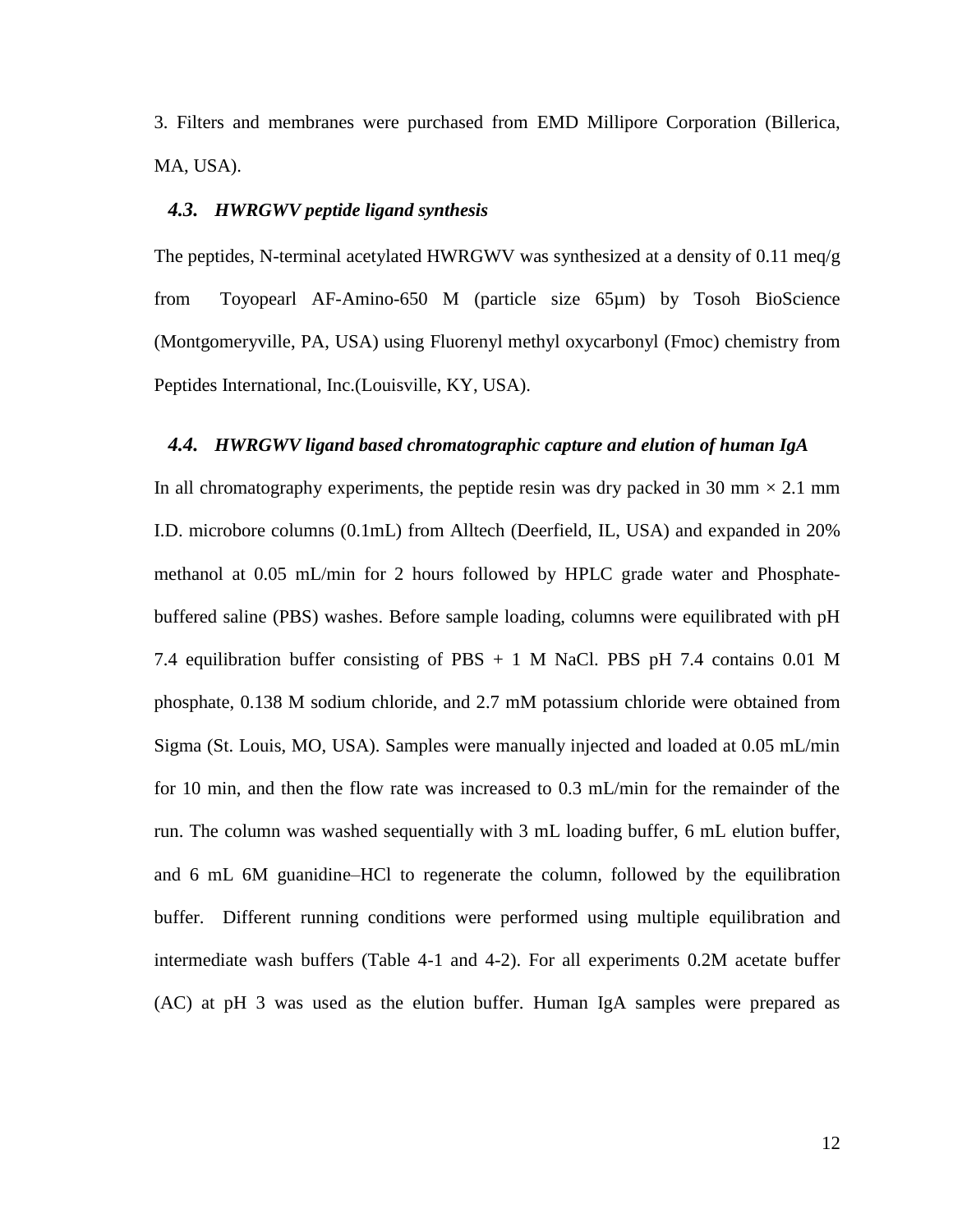described in section IV.2 and injected to equilibrated column. The HPLC running protocol was used as described above and the runs were performed reproducibly. The eluted fractions were collected and immediately adjusted to neutral pH by adding an appropriate volume of 1M Tris buffer pH 8.0 purchased from Fisher Scientific (Pittsburgh, PA, USA). All runs were performed on a Waters 626LC system with a 2487 UV detector and the effluent was monitored by absorbance at 280 nm. To compare the chromatographic properties of each condition, multiple HWRGWV peptide ligands based chromatography purification were carried out in each experiment, differing only with respect to the loading buffer, intermediate wash buffer or starting concentration used to load the samples.

#### <span id="page-23-0"></span>*4.5. Human IgA characterization assays*

#### <span id="page-23-1"></span>*4.5.1. ELISA*

Human IgA was quantified by sandwich ELISA using ELISA kit from Alpha Diagnostic International (San Antonio, TX, USA). A 200-300 µl of working wash solution was added to appropriate number of microwell strips for 5 minutes before discarding the liquid wash. The wells were then dried on a paper towel. In pre-determined wells, a 100 µl aliquot of standards, samples and controls was added and incubated for 60 minutes. An automatic plate washer was used to wash the wells 4 times before drying on fresh paper towel. After the wells were dried, a 100 µl aliquot of working Anti-Human IgA-HRP conjugate was added to each one and incubated for 30 minutes before being washed 5 times. A 100 µl of TMB substrate was added to each well and incubated for 15 minutes in the dark. A stop solution was added (100 µl) to stop the enzyme reaction and the plate was read using a microplate reader. Human IgA concentrations in the unknown samples and controls were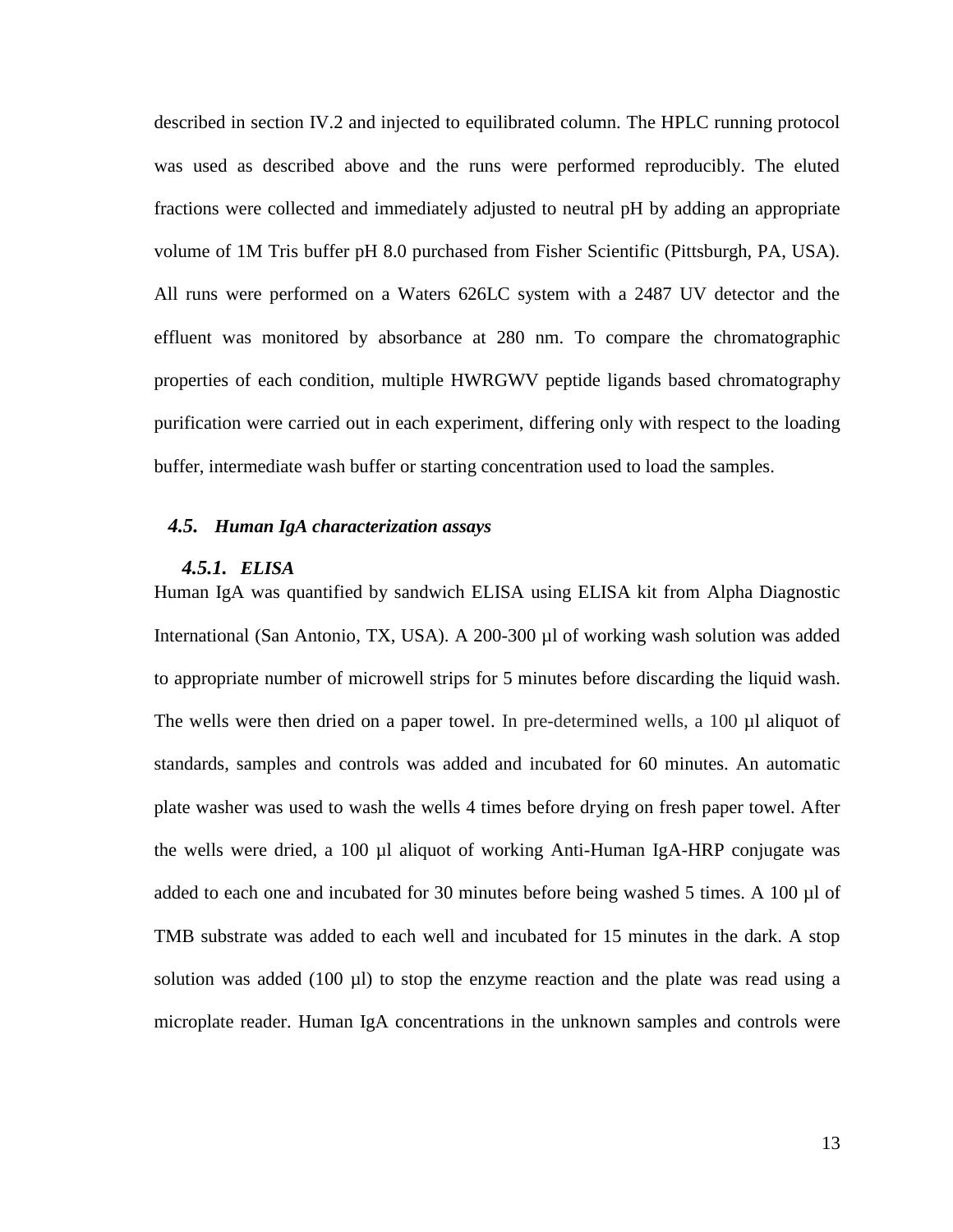determined by interpolation from the standard curve that was generated using hIgA antibody samples at known concentrations.

#### <span id="page-24-0"></span>*4.5.2. SDS-PAGE*

The collected fractions were concentrated 10 times by centrifugation at  $14,000 \times g$  for about 10 min using Microcon YM-3 filters (regenerated cellulose, 3000 MWCO) purchased from Millipore (Billerica, MA, USA) before the electrophoresis analysis. Concentrated fractions were analyzed by sodium dodecyl sulfate polyacrylamide gel electrophoresis (SDS-PAGE) under reducing conditions using NuPAGE Novex 4–12% Bis–Tris gels with MOPS running buffer on an X-cell SuperLockTM Mini-Cell system from Invitrogen (Carlsbad, CA, USA). The gels were stained by SimpleBlue SafeStain and human IgA purity was determined by densitometric measurement using software ImageJ 1.32j (National Institute of Health, Bethesda, MD, USA).

#### <span id="page-24-1"></span>*4.5.3. BCA assay*

Protein concentrations before and after chromatographic purification of hIgA were measured by the bicinchoninic acid (BCA) assay by using BCA Protein Assay Kit from Thermo Scientific (Rockford, USA) with a human BSA calibration curve.

#### <span id="page-24-2"></span>*4.5.4. Size Exclusion Chromatography (SEC)*

A Shimadzu HPLC system was used to perform a size- exclusion chromatography analysis for hIgA eluted fractions from 100 times concentrated CHO supernatant samples generated in experiment 2. Samples diluted in phosphate buffer saline (PBS) were run in isocratic mode through an inert particles packed into a steel 150mm x 7.8mm column at 1ml/min flow rate. Absorbance was monitored at 280 nm.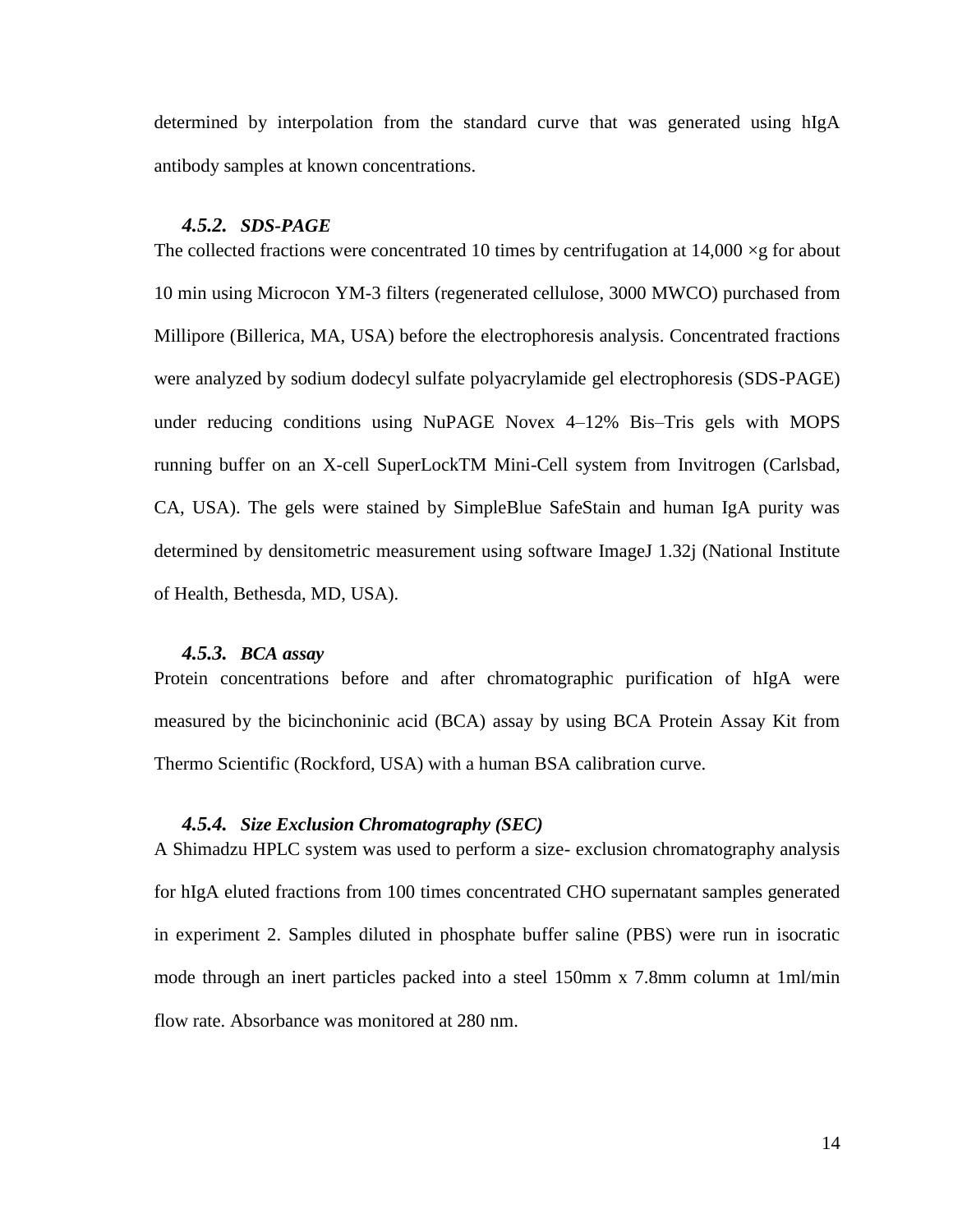| <b>Running</b><br>conditions          | <b>Equilibration buffers</b>          | Post wash           | <b>Elution</b>    |
|---------------------------------------|---------------------------------------|---------------------|-------------------|
| 1                                     | $PBS + 1M$ NaCl                       | N/A                 | $0.2M$ AB pH<br>3 |
| 2                                     | $PBS + 1M$ NaCl                       | $0.2M$ AB pH<br>5.2 | $0.2M$ AB pH<br>3 |
| 3                                     | $0.2M$ AB pH 5.2                      | N/A                 | $0.2M$ AB pH<br>3 |
| $\overline{4}$                        | $0.2M$ AB pH $5.2 + 10\%$ EG          | N/A                 | $0.2M$ AB pH<br>3 |
| 5                                     | $0.2M$ AB pH $5.2 + 0.2M$ urea        | N/A                 | $0.2M$ AB pH<br>3 |
| 6                                     | $0.2M$ AB pH $5.2 + 0.1M$<br>arginine | N/A                 | $0.2M$ AB pH<br>3 |
| $\Delta R \cdot \Delta$ cetate Ruffer |                                       |                     |                   |

**Table 4-1** Running conditions of human IgA affinity chromatography purification with HWRGWV peptide ligand from 20 and 100 times concentrated CHO supernatant.

AB: Acetate Buffer EG: Ethylene Glycol

**Table 4-2** Running conditions of human IgA affinity chromatography purification with HWRGWV peptide ligand from spiked CHO supernatant with 1.5mg/ml pure IgA.

| <b>Running</b> | <b>Equilibration</b> | Post wash                          | <b>Elution</b> |
|----------------|----------------------|------------------------------------|----------------|
| conditions     | <b>buffers</b>       |                                    |                |
|                | $PBS + 1M$ NaCl      | N/A                                | $0.2M$ AB pH 3 |
| 2              | $PBS + 1M$ NaCl      | $0.2M$ AB pH 5.2                   | $0.2M$ AB pH 3 |
| 3              | $PBS + 1M$ NaCl      | $0.2M$ AB pH 5.2 + 10% EG          | $0.2M$ AB pH 3 |
| $\overline{4}$ | $PBS + 1M$ NaCl      | $0.2M$ AB pH $5.2 + 0.2M$ urea     | $0.2M$ AB pH 3 |
| 5.             | $PBS + 1M$ NaCl      | $0.2M$ AB pH $5.2 + 0.1M$ arginine | $0.2M$ AB pH 3 |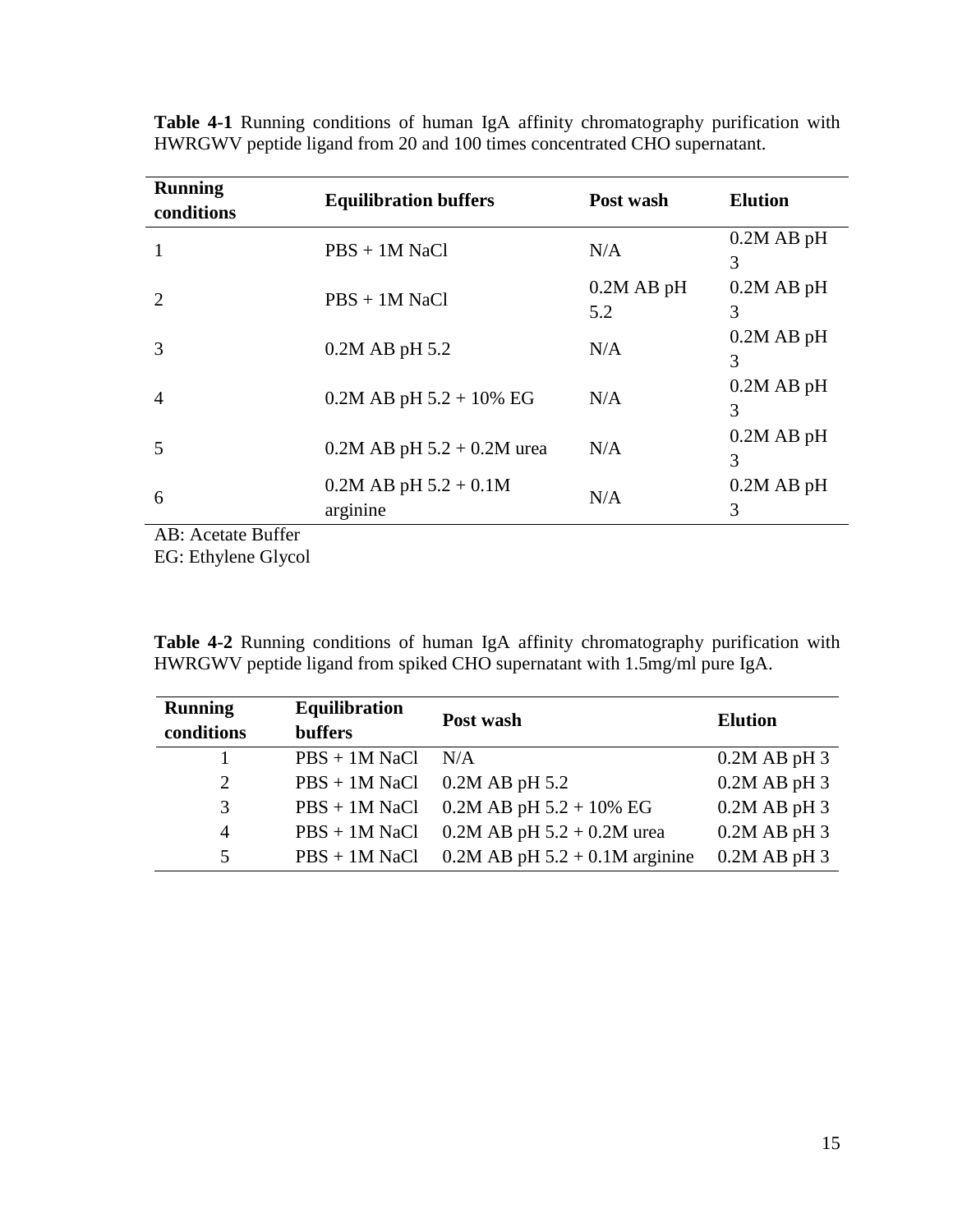### <span id="page-26-0"></span>**V. RESULTS AND DISCUSSION**

#### <span id="page-26-1"></span>*5.1. Effect of running conditions on purity and recovery of human IgA purification from CHO supernatant*

#### <span id="page-26-2"></span> *5.1.1. CHO supernatant samples filtered using ultrafiltration filters*

The effects of different loading conditions on recovery and purity of human IgA purification using HWRGWV peptide ligand affinity chromatography from CHO supernatant was determined by using six different loading buffers (Table 4-1). The CHO supernatant samples were concentrated 20 times and 100 times by ultrafiltration filters with nominal molecular weight limit of 50K and 100K respectively. Human IgA subclasses have isoelectric points in the range between 4 and 7.1 and are negatively charged at all used binding conditions pH 7.4 except when the loading buffer pH is 5.2 (see condition 3 in Table 4-2) when the hIgA may be either negatively or positively charged.

HWRGWV peptide ligands ( $pI=9.85$ ) are positively charged at all loading  $pH$  conditions, hence the opposite charges on HWRGWV ligands and human IgA (in most loading conditions) in turn suggesting that there are some electrostatic interactions between hIgA and the peptide which may explain the higher affinity of this ligand to hIgA.

The starting human IgA concentration in the CHO supernatant was  $0.149 \pm 0.051 \mu$ g/ml making the concentration of hIgA in 20 times and 100 times concentrated samples to be approximately  $2.267 \pm 0.639 \mu$ g/ml and  $11.22 \pm 3.168 \mu$ g/ml, respectively. Figures 5-1 and 5-2 show the chromatograms and SDS-PAGE results from the six different loading conditions runs using 20 times and 100 times concentrated CHO supernatant. It can be observed from the chromatograms that the flow through and eluted peaks differ from a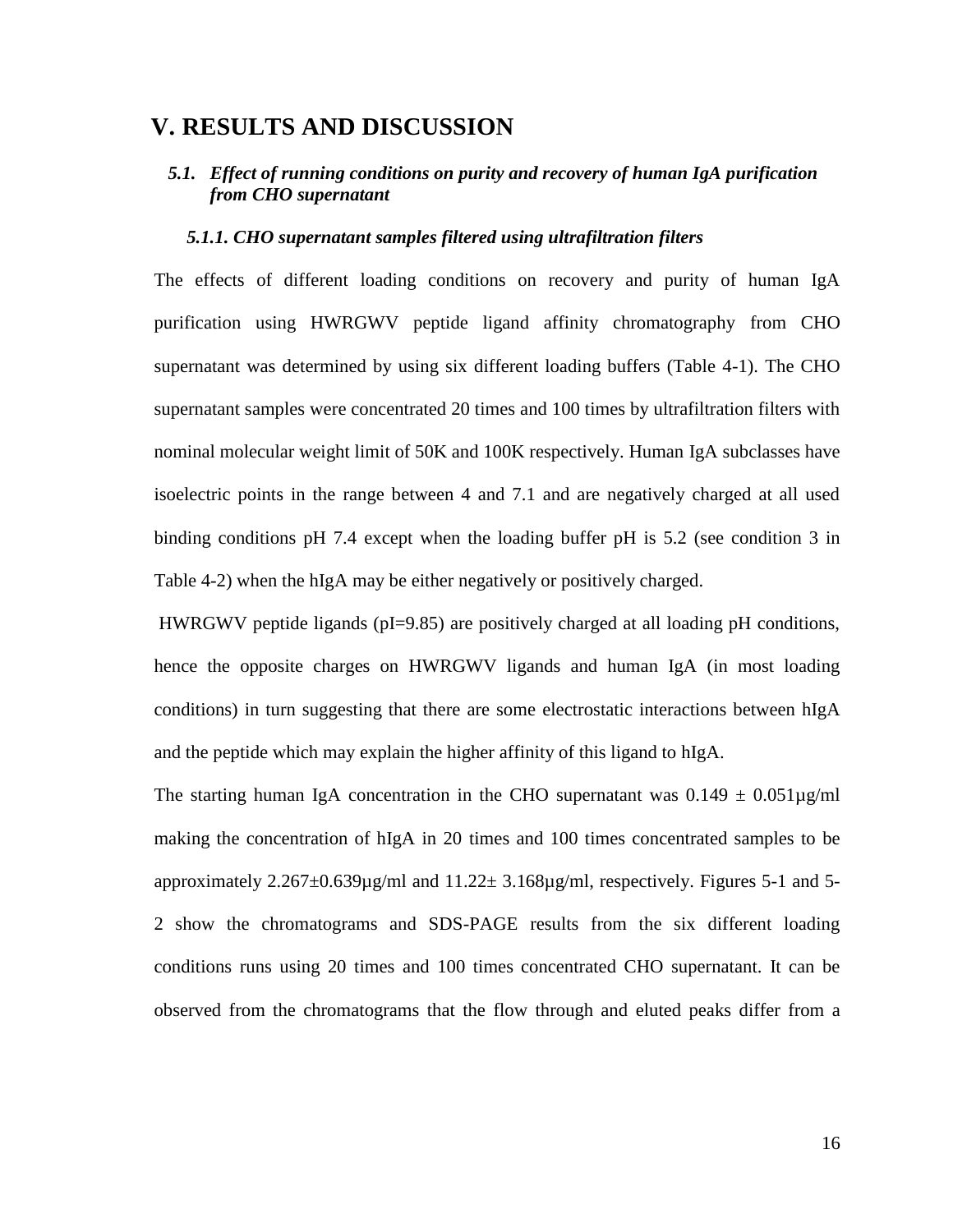loading condition to another and from the SDS-PAGE results that the BSA band still existed in all purified hIgA samples using the six different running conditions.



Figure 5-1 (A) Chromatograms of purification of human IgA from 20 times concentrated CHO supernatant using ultrafiltration filters with HWRGWV resin under different loading conditions. (B) SDS-PAGE of elution fractions under reducing conditions.MM-Molecular weight marker; EL-elution fraction.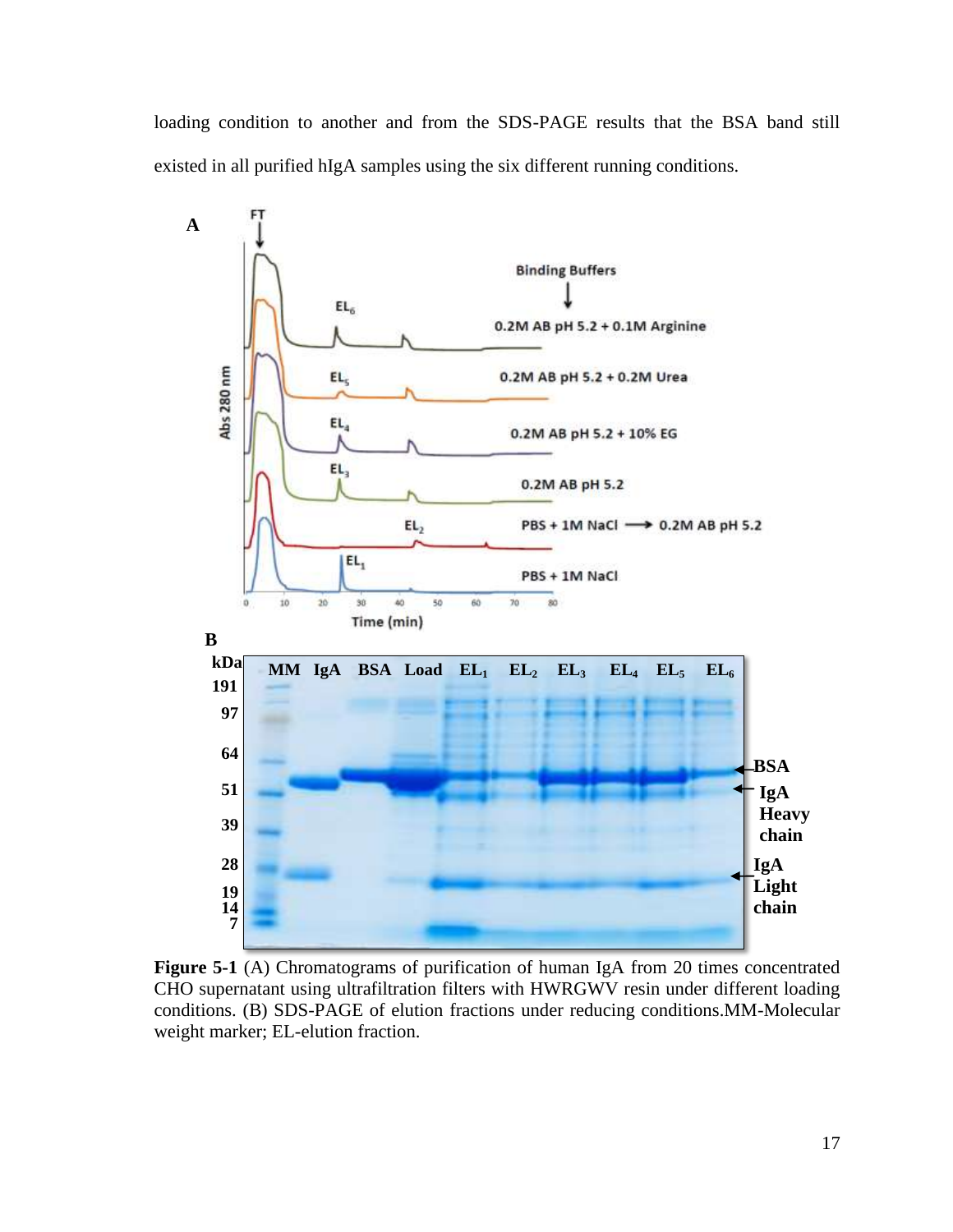

**Figure 5-2** (A) Chromatograms of purification of human IgA from 100 times concentrated CHO supernatant using ultrafiltration filters with HWRGWV resin under different loading conditions. (B) SDS-PAGE of elution fractions under reducing conditions.MM-Molecular weight marker; EL-elution fraction.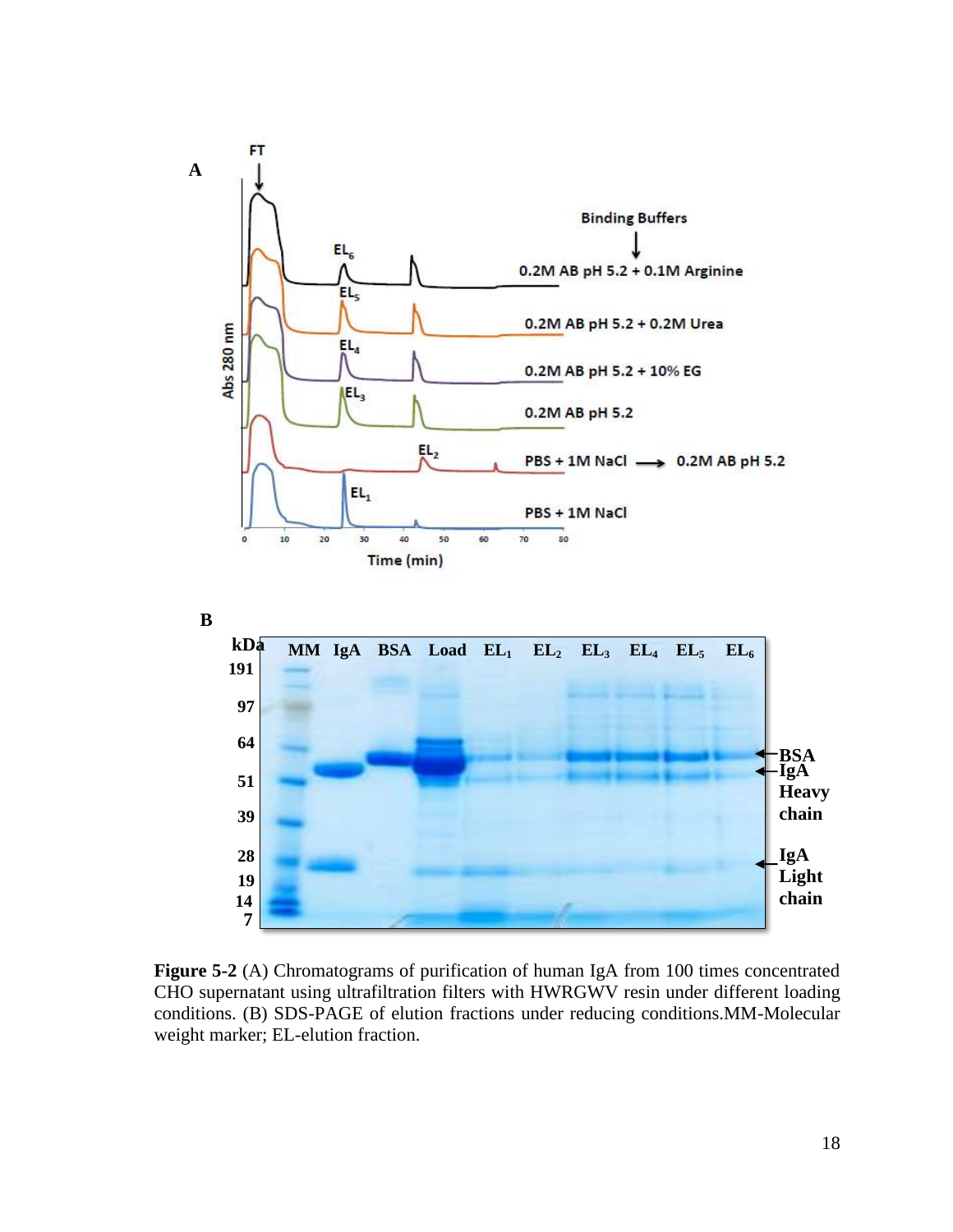The percentage recoveries and purities of eluted human IgA generated from each experiment are shown in figures 5-3 and 5-4. The results show that the yield and purity for both experiments (20 times and 100 times concentrated CHO supernatant) varied depending on the loading conditions have been used. The yield of hIgA was >70% for 20 times concentrated CHO supernatant and >90% for 100 times concentrated CHO supernatant under the following running conditions: 1)  $\text{PBS} + 1\text{M}$  NaCl without post wash step and 2) PBS + 1M NaCl with 0.2M AB pH 5.2 post wash step. NaCl plays an important role in the majority of column chromatography processes for protein purification and it can be used to facilitate binding and elution of proteins, or suppress non-specific proteinprotein or protein-surface interactions [19]. In this experiment NaCl prevents the binding of BSA to the amino groups in the resin, making HWRGWV peptide groups available for hIgA binding, thereby increasing the binding capacity, in turn explaining the high recoveriy of hIgA. The non-specific binding of BSA is electrostatic, and is mostly due to presence of free amino groups that are formed during the solid phase synthesis of peptide on the polymethacrylate-based Toyopearl Amino resin. These results confirm the role of NaCl during the capture step of the hIgA purification.

The recoveries of hIgA using running conditions 4, 5 and 6 were less than the generated yield using the two previous conditions. The ethylene glycol is protein stabilizing and has the ability to suppress hydrophobic interactions by reducing the mobile phase dielectric constant. Urea weakens hydrophobic interactions and breaks hydrogen bonds [19, 20-21]. Arginine has the ability to suppress aggregation, hydrogen bonds and hydrophobic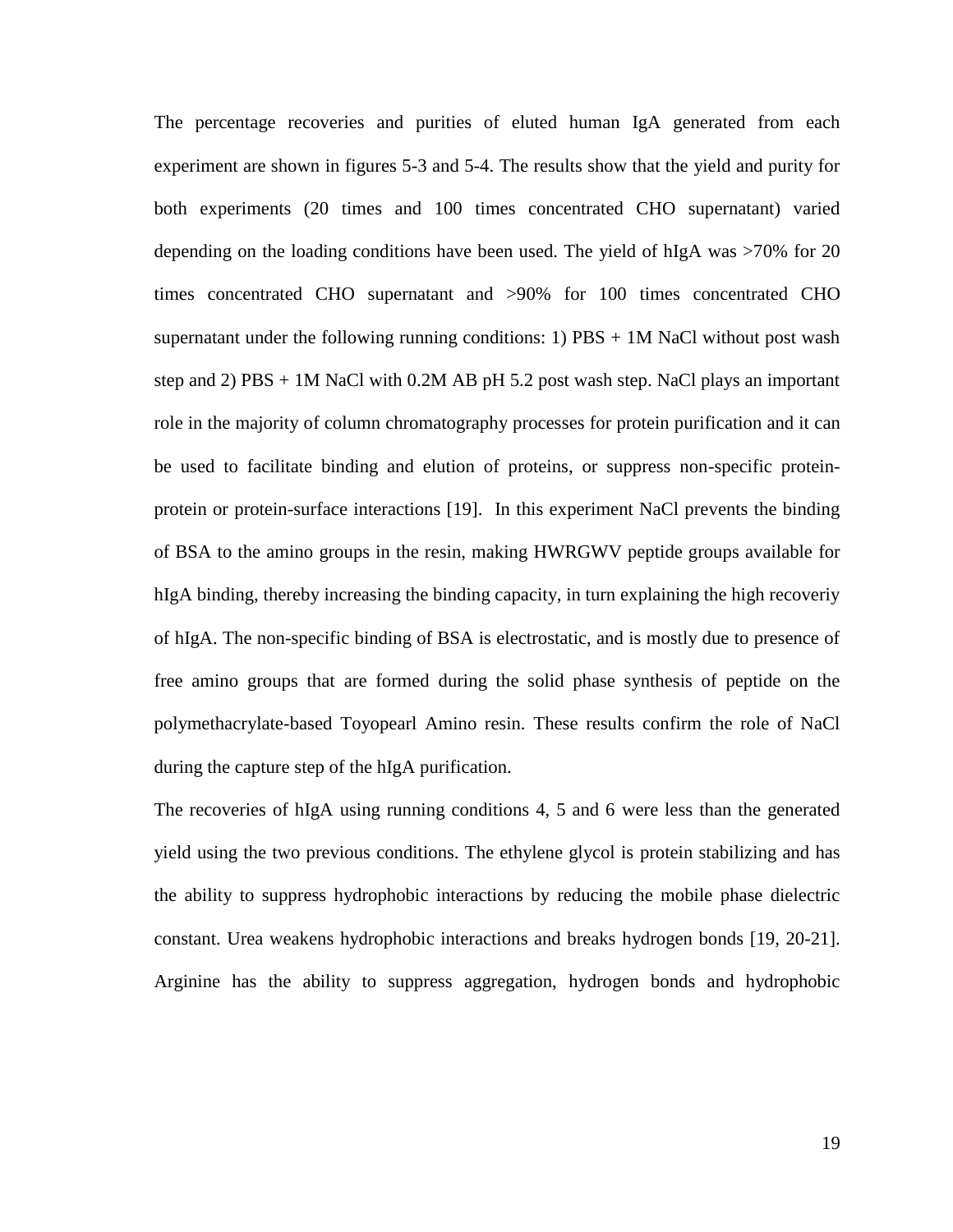interactions, but augments conductivity and thereby suppresses electrostatic interactions as well [22-23].

As results a similar effect of urea compared to ethylene glycol was observed on hIgA recoveries. The relatively high recoveries generated by using urea and ethylene glycol 70% (20 times samples) and 80% (100 times samples), might have been achieved by decreased hydrophobic interactions. However, when using arginine, the decrease in electrostatic interactions does not have the same impact on yield as the decrease of hydrophobic interactions leading to low recoveries 55% (20 times samples) and 65% (100 times samples) compared to recoveries generated from loading buffers containing urea and ethylene glycol.

A 0.2 M acetate buffer pH5.2 was used as equilibration buffer by itself in condition 3 without addition of any salt or agents. The recovery results in this experiment were approximately 65% for 20 times concentrated CHO supernatant and 80% for 100 times concentrated samples. It can be observed (Figures 5-3 and 5-4) that by adding NaCl, urea or EG the yield improved while adding arginine reduced it.

Purity results varied depending on the running conditions exactly as the yield but at low percentages. Running conditions 1 and 2 represent the highest purity achieved during those runs, approximately 45 % for 20 times concentrated CHO supernatant and 55% for 100 times concentrated CHO supernatant. However, the purity of hIgA samples generated from running conditions 3, 4, 5 and 6 was approximately 40%.

The BCA results (Table 5-1) demonstrated that the CHO supernatant has a relatively higher total protein concentration up to 62% in 20 times concentrated samples and 30.8% in 100

20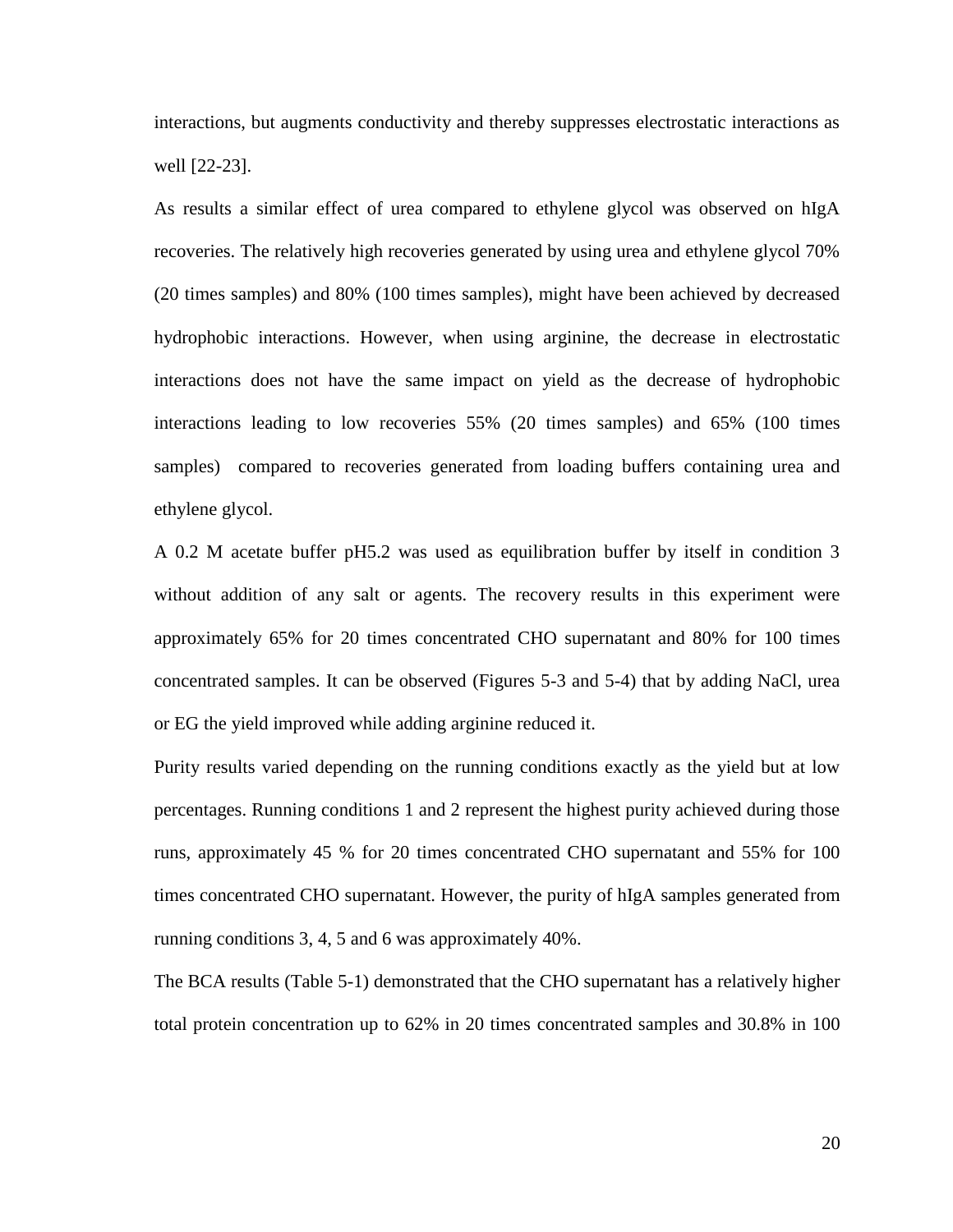times concentrated samples while hIgA concentrations represent only 0.008% and 0.016%, respectively. These results confirmed the low purity of the purified samples from the runs and doubted the effectiveness of the ultrafiltration methods used to concentrate the CHO supernatant, since the BSA which is the major contaminant protein in this process was existed in high percentages after the ultrafiltration step.



**Figure 5-3** Yield and purity of purified IgA from 20 times concentrated CHO supernatant by ultrafiltration filters using affinity chromatography purification with HWRGWV resin under six different loading conditions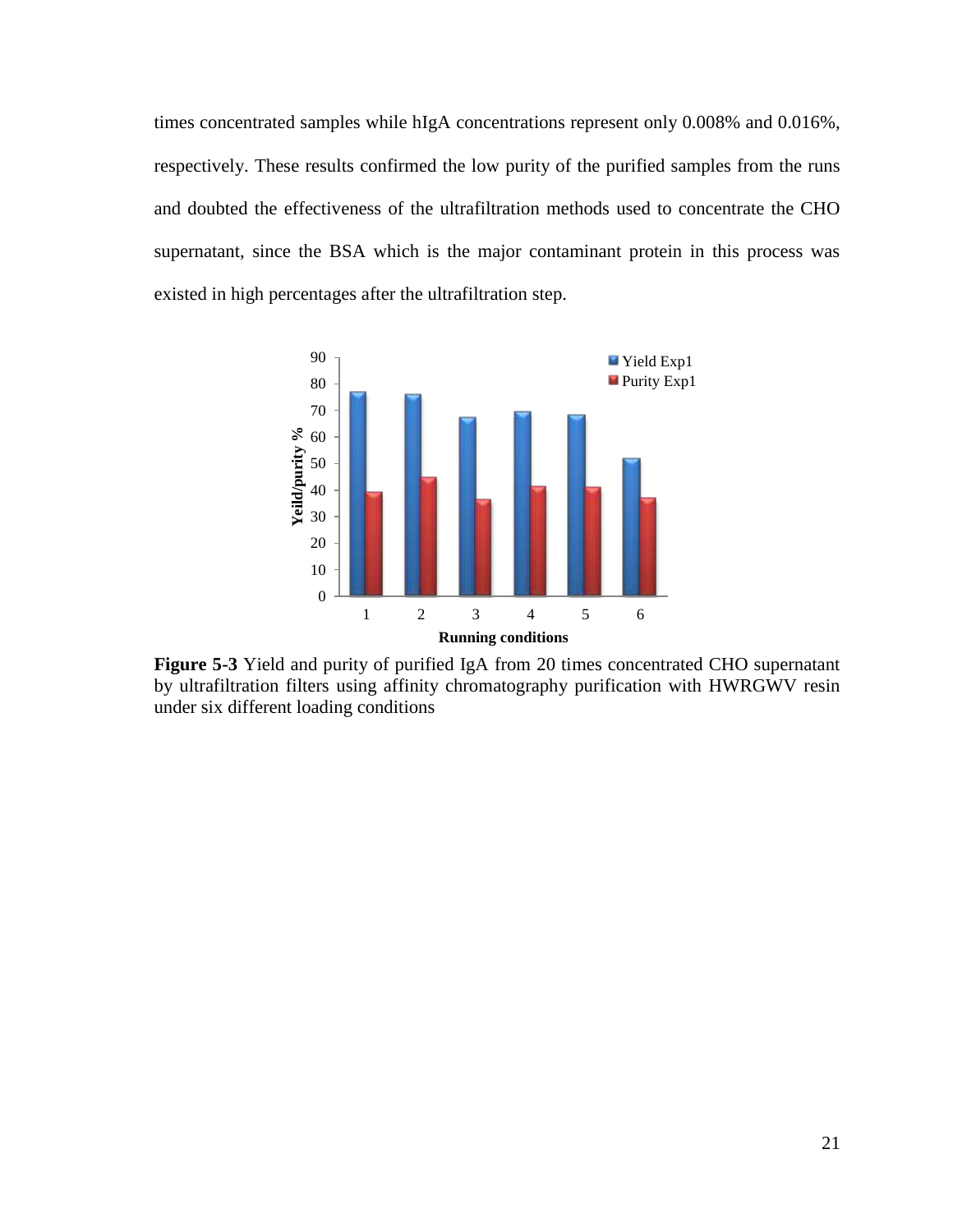

**Figure 5-4** Yield and purity of purified IgA from 100 times concentrated CHO supernatant by ultrafiltration filters using affinity chromatography purification with HWRGWV resin under six different loading conditions

| Loading<br><b>Material</b>             | $IgA$ ( $\mu g/ml$ ) | Recovery%<br>(IgA) | <b>Total Protein</b><br>$(\mu g/ml)$ | Recovery %<br>(Total protein) | IgA%  |
|----------------------------------------|----------------------|--------------------|--------------------------------------|-------------------------------|-------|
| <b>CHO</b><br>supernatant              | $0.15 \pm 0.051$     | 100.0              | 2319                                 | 100.0                         | 0.005 |
| 20 times<br><b>CHO</b><br>supernatant  | $2.27 \pm 0.639$     | 76.1               | 28740                                | 62.0                          | 0.008 |
| 100 times<br><b>CHO</b><br>supernatant | $11.22 \pm 3.168$    | 75.3               | 71315                                | 30.8                          | 0.016 |

**Table 5-1** Human IgA concentration /recovery and total protein concentration / recovery in different loading mixtures concentrated by ultrafiltration filters.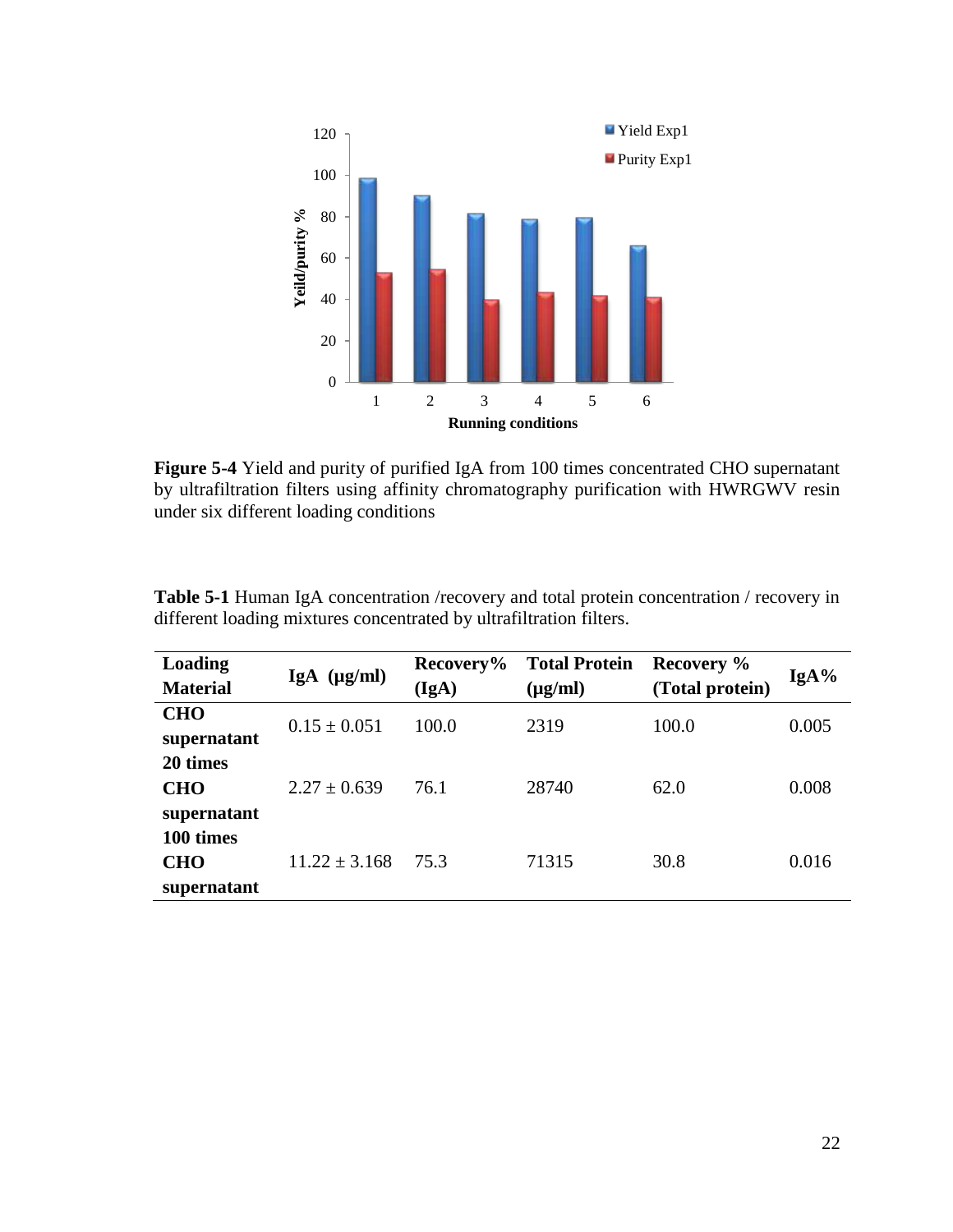#### <span id="page-33-0"></span>*5.1.2. CHO supernatant samples filtered using ultrafiltration membrane*

In order to improve the purity achieved from the previous runs, the CHO supernatant samples were concentrated using ultrafiltration membranes (100K NMWL, 44.5 mm) instead of ultrafiltration filters. The BCA results for this experiment (Table 5-2) show a decrease in the total protein concentration from 62.0% to 19.4% for the 20 times concentrated samples and from 30.8% to 9.9% for 100 times concentrated samples and increase in the hIgA concentration from 0.008% to 0.027% and from 0.016% to 0.041% for 20 times and 100 times concentrated samples, respectively.

The purity results for this experiment were not as expected, as there was no apparent improvement of purity for this set of running conditions comparing to the previous runs results (samples concentrated using ultrafiltration filters) even if the total protein concentration (BCA) decreased and the hIgA concentration increased (as per ELISA results) after using the ultrafiltration membrane. Figures 5-5 and 5-6 show the comparison of yield and purity results generated in the first and second experiments and it is clear that there was a minimal impact of using ultrafiltration membrane on the purity and yield of human IgA purification. This experiment confirms the results of previous running conditions in terms of the optimal loading conditions. The loading buffers containing NaCl used for hIgA purification generate higher relative yield and relative purity than the other four running conditions.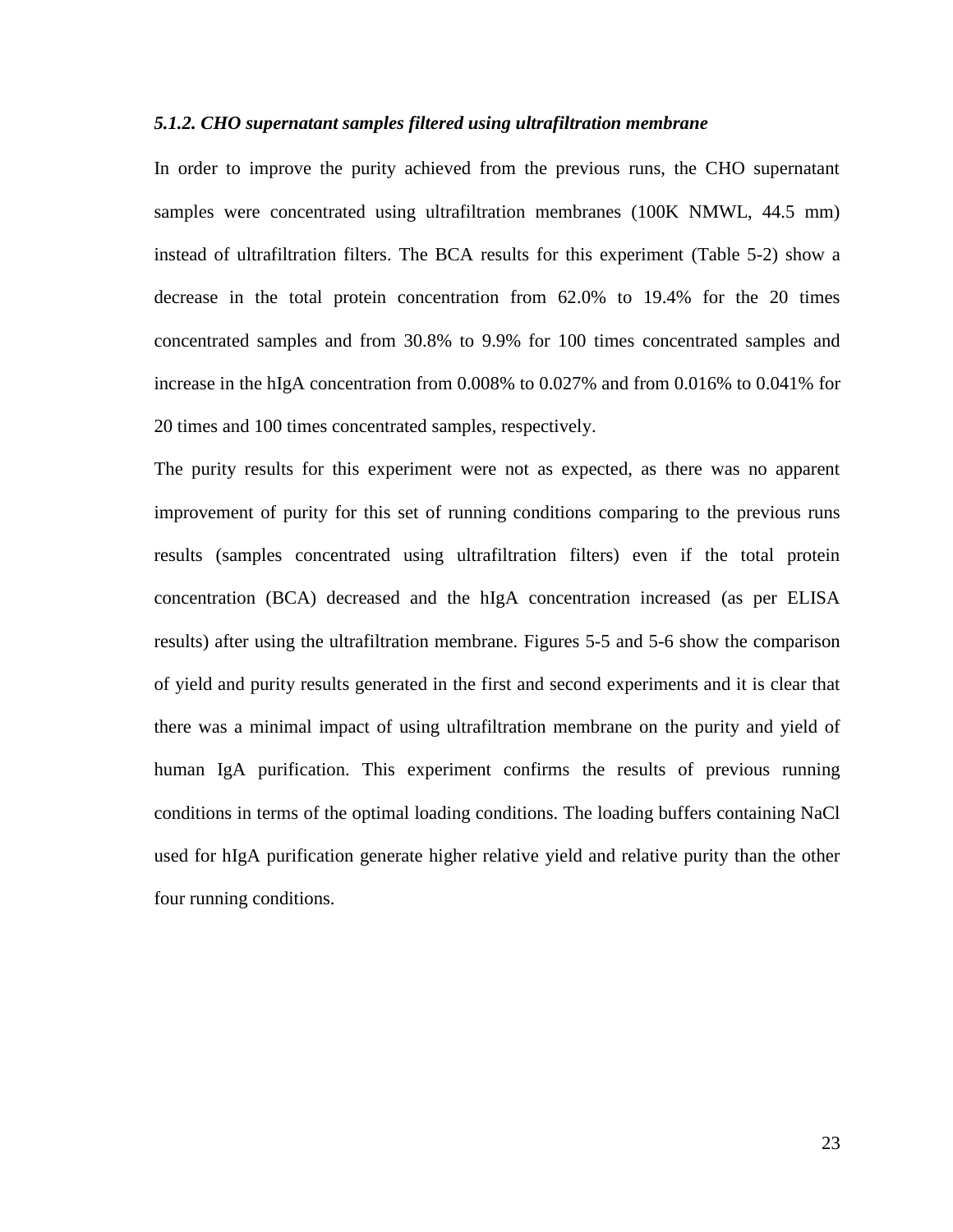

**Figure 5-5** Comparison of human IgA yield and purity from 20 times concentrated CHO supernatant in experiments 1 and 2. Experiment1- CHO supernatant was concentrated 20 times using ultrafiltration filters; Experiment 2- CHO supernatant was concentrated 20 times using ultrafiltration membrane.



**Figure 5-6** Comparison of human IgA yield and purity from 100 times concentrated CHO supernatant in experiments 1 and 2. Experiment1- CHO supernatant was concentrated 100 times using ultrafiltration filters; Experiment 2- CHO supernatant was concentrated 100 times using ultrafiltration membrane.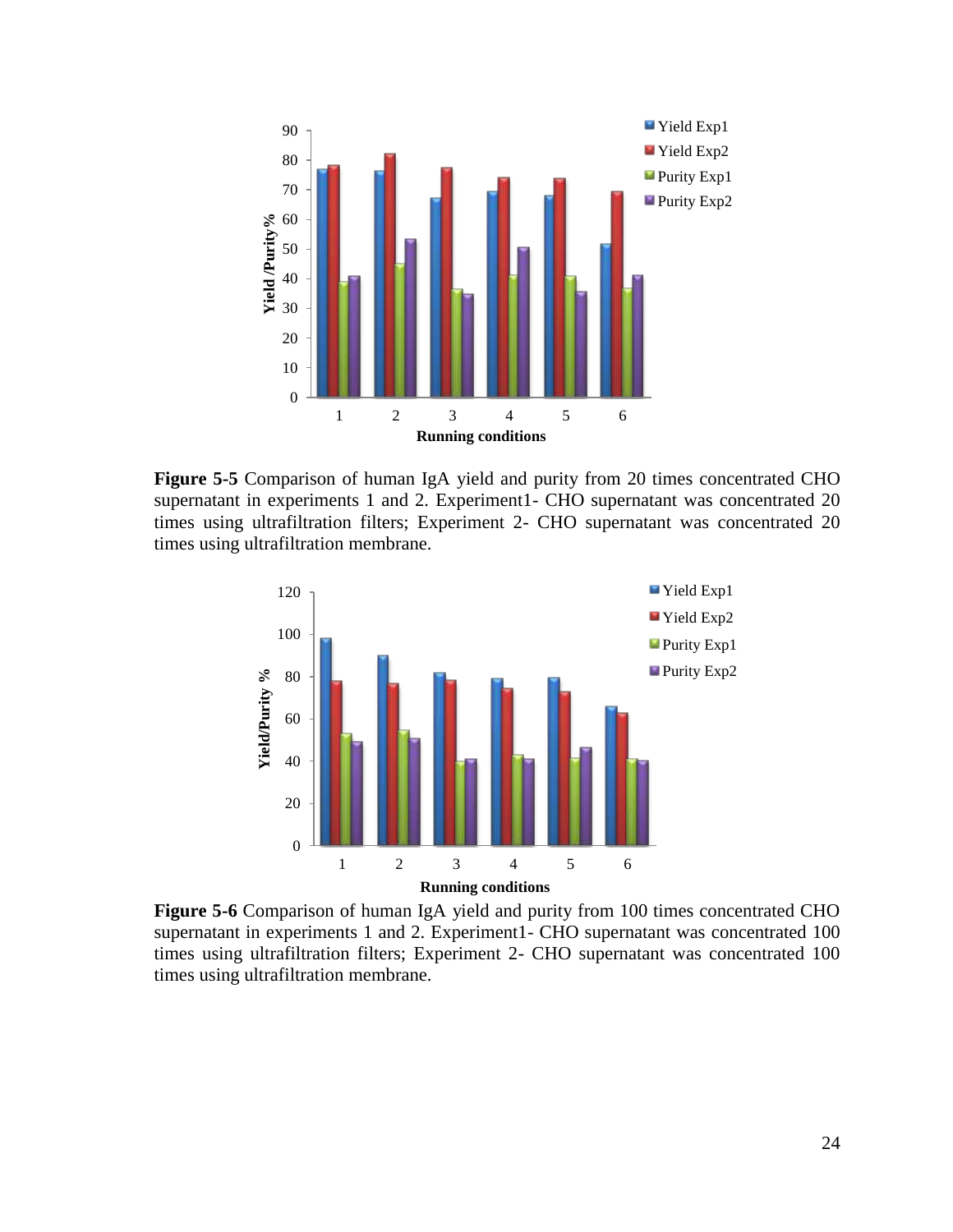In order to assess and troubleshoot the purity problem in these runs, a SEC assay was conducted on purified fractions of hIgA from 100 times concentrated CHO supernatant. The purity of the eluted fractions was verified by analyzing the generated size-exclusion chromatograms. Figures 5-7, 5-8 and 5-9 illustrated the chromatograms from analyzing CHO supernatant, pure hIgA, BSA, sample 1 (purified sample using running condition 1) and sample 2 ((purified sample using condition 2). The chromatogram in figure 5-7 distinguishes the BSA peak at 8.5 min, the BSA dimer at 7.5 min and the CHO supernatant peaks at 8.5 min(BSA) ,at 7.5 min (BSA dimer), at 11.5 light chain human IgA and and other contaminants at 13 minutes elution time.Figures 5-8 and 5-9 show the generated chromatograms from analyzing the sample 1 and 2, respectively. Since the molecular weight of hIgA is 160kDa, its peak should shows up in the very beginning of the chromatogram but in all analyzed samples we did not see any hIgA peak, also the hIgA heavy chain (approximately 50kDa) should shows up right after the BSA (66kDa). This result may be explained by the amount of hIgA in the samples that was undetectable by the system. Therefore it was impossible to determine the purity based on this method. However both chromatograms generated from sample 1 and 2, were similar to the pure hIgA chromatogram, while the BSA and other contaminants peaks were smaller when compared to the CHO supernatant chromatogram. The purification of hIgA using this process has hence removed majority contaminants that remained after the ultrafiltration step. The SEC results confirms the comparable purity of the eluted hIgA to the pure hIgA (>95%).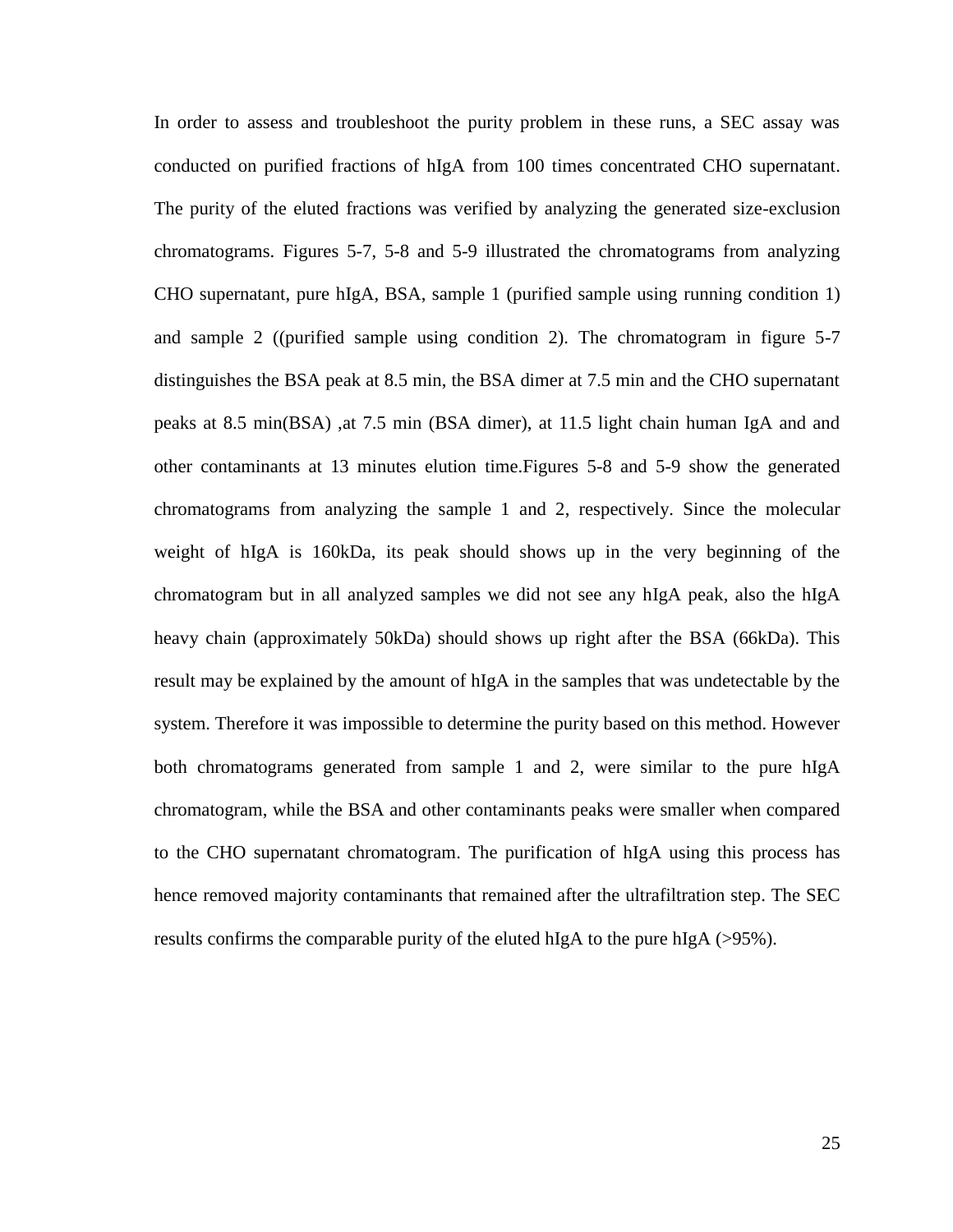Based on previous studies that have been done on the purification of hIgG using the same peptide ligand, the starting concentration of the paste can affect the yield and the purity of final product. The starting materials concentration used in previous experiments was ralatively low even after concentrated the samples 100 times, due to the low initial concentration of hIgA produced by the CHO cell lines used in this study. Therefore another experiment should be executed using relatively high starting materials concentration and evaluating different intermediate wash buffer to improve human IgA purity.

**Table 5-2** Human IgA concentration /recovery and total protein concentration / recovery in different loading mixtures concentrated using ultrafiltration membrane.

| Loading<br><b>Material</b>    | IgA<br>$(\mu g/ml)$ | Recovery%<br>(IgA) | <b>Total</b><br><b>Protein</b><br>$(\mu g/ml)$ | Recovery %<br>(Total<br>Protein) | $IgA\%$ |
|-------------------------------|---------------------|--------------------|------------------------------------------------|----------------------------------|---------|
| <b>CHO</b><br>supernatant     | $0.18 \pm$<br>0.039 | 100.0              | 2662                                           | 100.0                            | 0.008   |
| <b>20 CHO</b><br>supernatant  | $2.82 \pm 0.60$     | 78.3               | 10317                                          | 19.4                             | 0.027   |
| <b>100 CHO</b><br>supernatant | $10.95 \pm$<br>2.68 | 60.8               | 26481                                          | 9.9                              | 0.041   |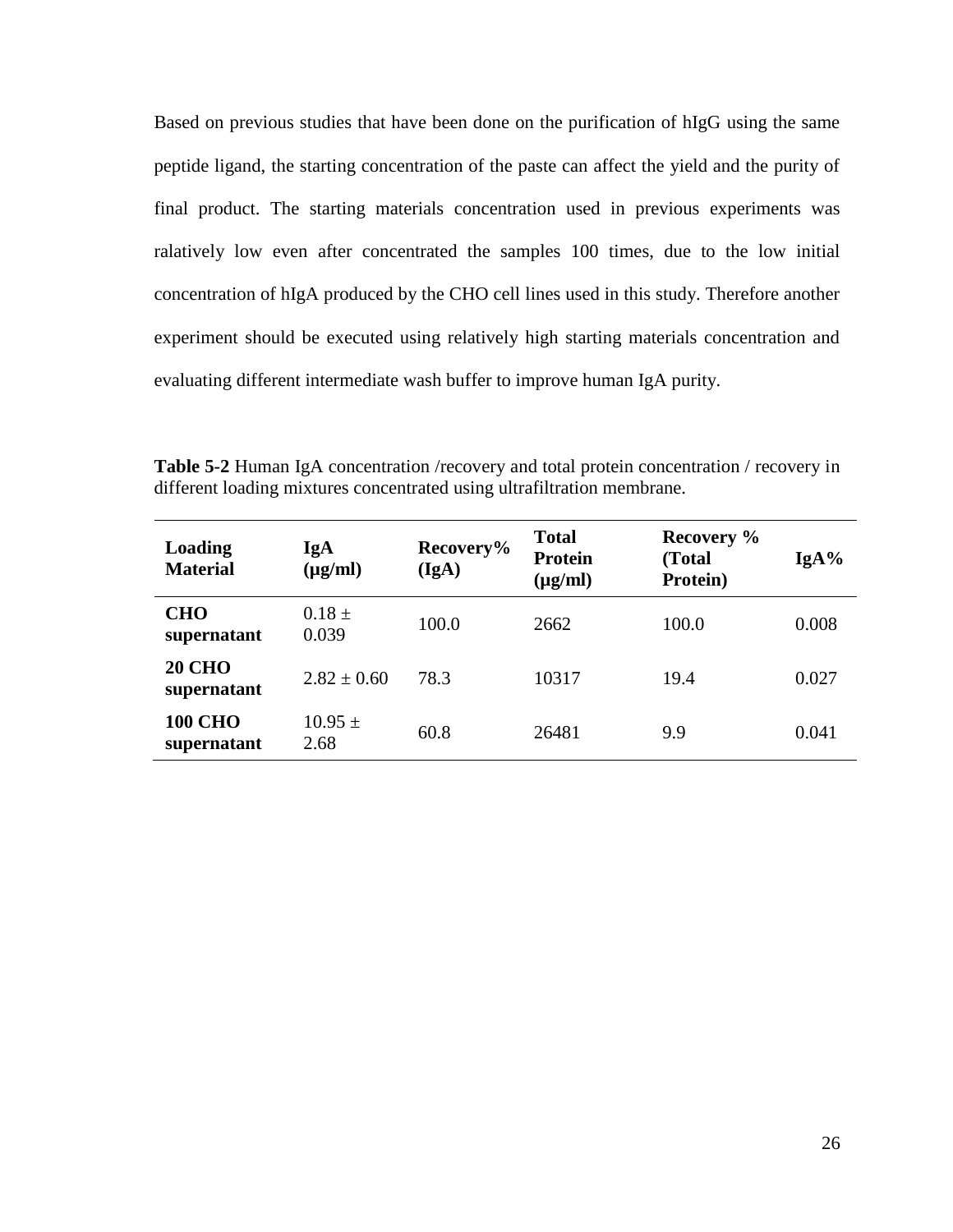

**Figure 5-7** Size-exclusion chromatograms at 280nm of the CHO cell supernatant ( $\longrightarrow$ ), pure 95% hIgA  $(\_\_\$ ), and BSA  $(\_\_\$ ).



**Figure 5-8** Size-exclusion chromatograms at 280nm of the purified sample1 (-), pure 95% hIgA ( $\qquad$ ), and BSA ( $\qquad$ ).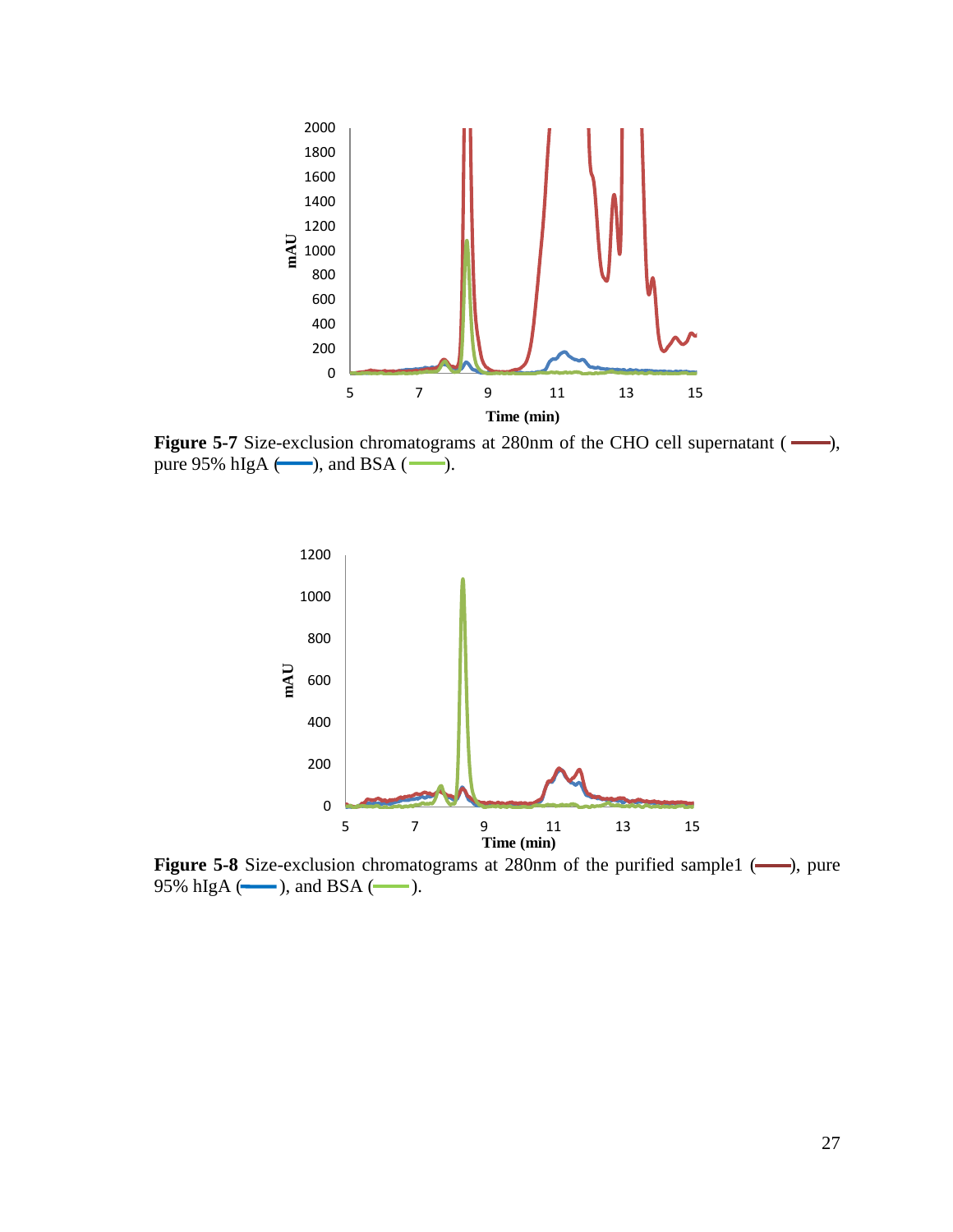

**Figure 5-9** Size-exclusion chromatograms at 280nm of the purified sample 2 ( $\rightarrow$ ), Pure 95% hIgA  $(\_\_\_\)$ , and BSA  $(\_\_\)_$ .

### <span id="page-38-0"></span>*5.2. Effect of running conditions on purity and recovery of human IgA purification from CHO supernatant spiked with pure human IgA*

Based on the previous experiments results, conditions using PBS+1M NaCl as equilibration buffer without a post wash step and  $PBS + 1M$  NaCl as equilibration buffer followed by 0.2M AB pH 5.2 as intermediate wash buffer were optimal for hIgA purification using HWRGWV peptide ligand. In this last experiment batch studies were carried out to investigate both the effect of high concentration of starting materials and different intermediate wash buffers (as described in Table 4-2) for human IgA affinity chromatography purification using HWRGWV peptide ligands. In order to check if the purity of hIgA containing fractions could be further increased, a post wash step was used in each running condition except the running condition 1.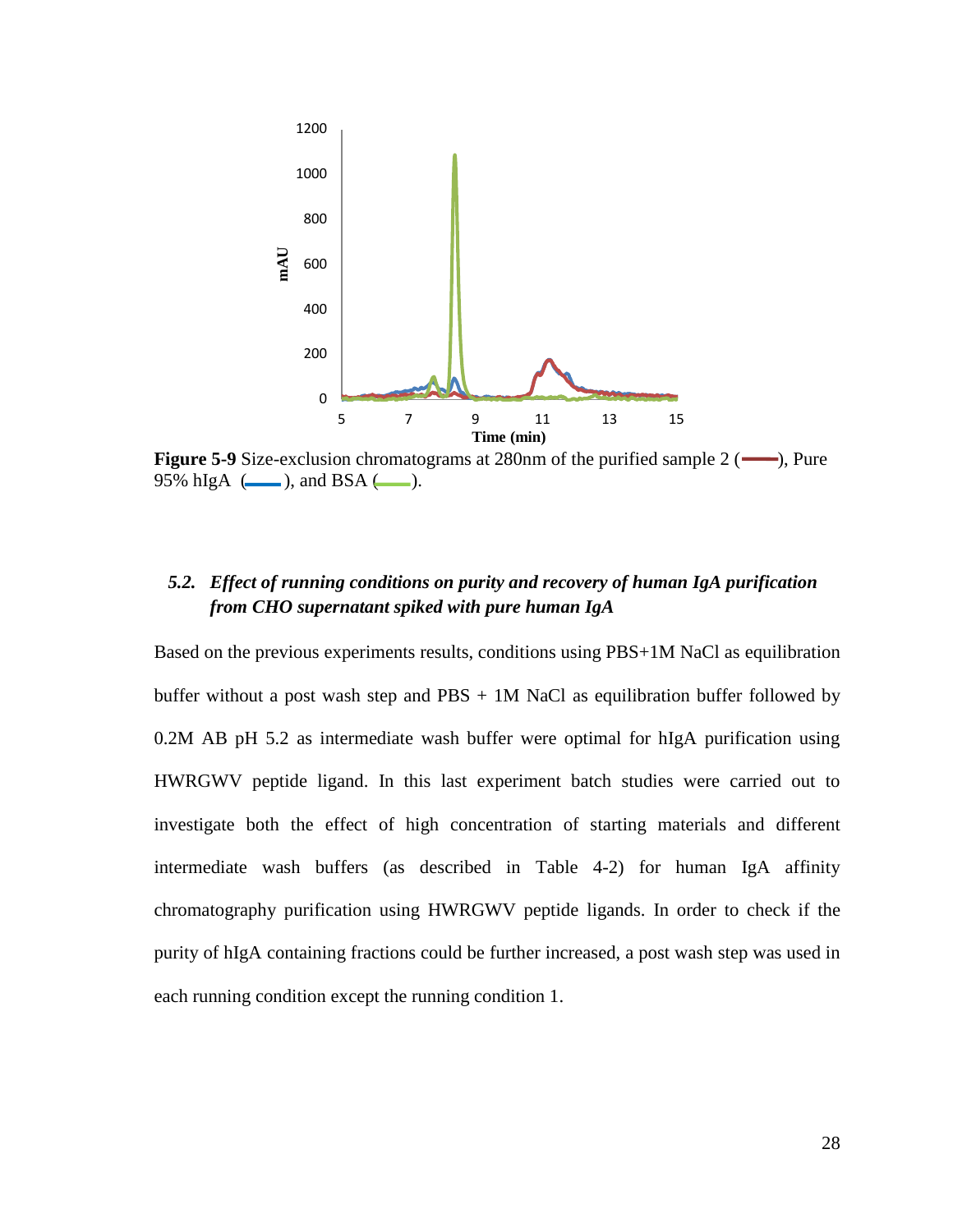The non-specific binding HWRGWV peptide ligand was already proven and it is due to either ionic or hydrophobic interactions. The aim of this experiment is to modify the postload wash buffer in such a way as to disrupt these interactions, which will elute the nonspecifically bound contaminants (BSA) without prematurely eluting the hIgA.

Acetate buffer at pH of 5.2 was used in all intermediate wash for maximum removal of non-specifically bound material; pH of 5.2 is an intermediate pH between the equilibration and the elution buffers pH, hence preventing a premature elution of the hIgA from the column. However an intermediate pH (5.2) wash may not be sufficient alone to attain desired hIgA purity and recovery. Therefore the addition of EG, urea and arginine to the intermediate wash buffer (acetate buffer) was also evaluated.

From Figure 5-10, it can be seen that all five tested conditions had effective results in terms of hIgA purity since the BSA band was not visualized in all five eluted samples analyzed. The recoveries purities and purification factor generated from running conditions 1 and 2 were calculated and compared to those from the 100 times concentrated CHO supernatant samples (Table 5-3). The equilibration buffer used in running condition 1 shows a difference in hIgA yields between the two used starting materials.

Human IgA yield achieved 96% when purified from the spiked samples and approximately 77% for the 100 times concentrated CHO supernatant under condition 1 while the yield generated from running condition 2 remained the same regardless of the starting material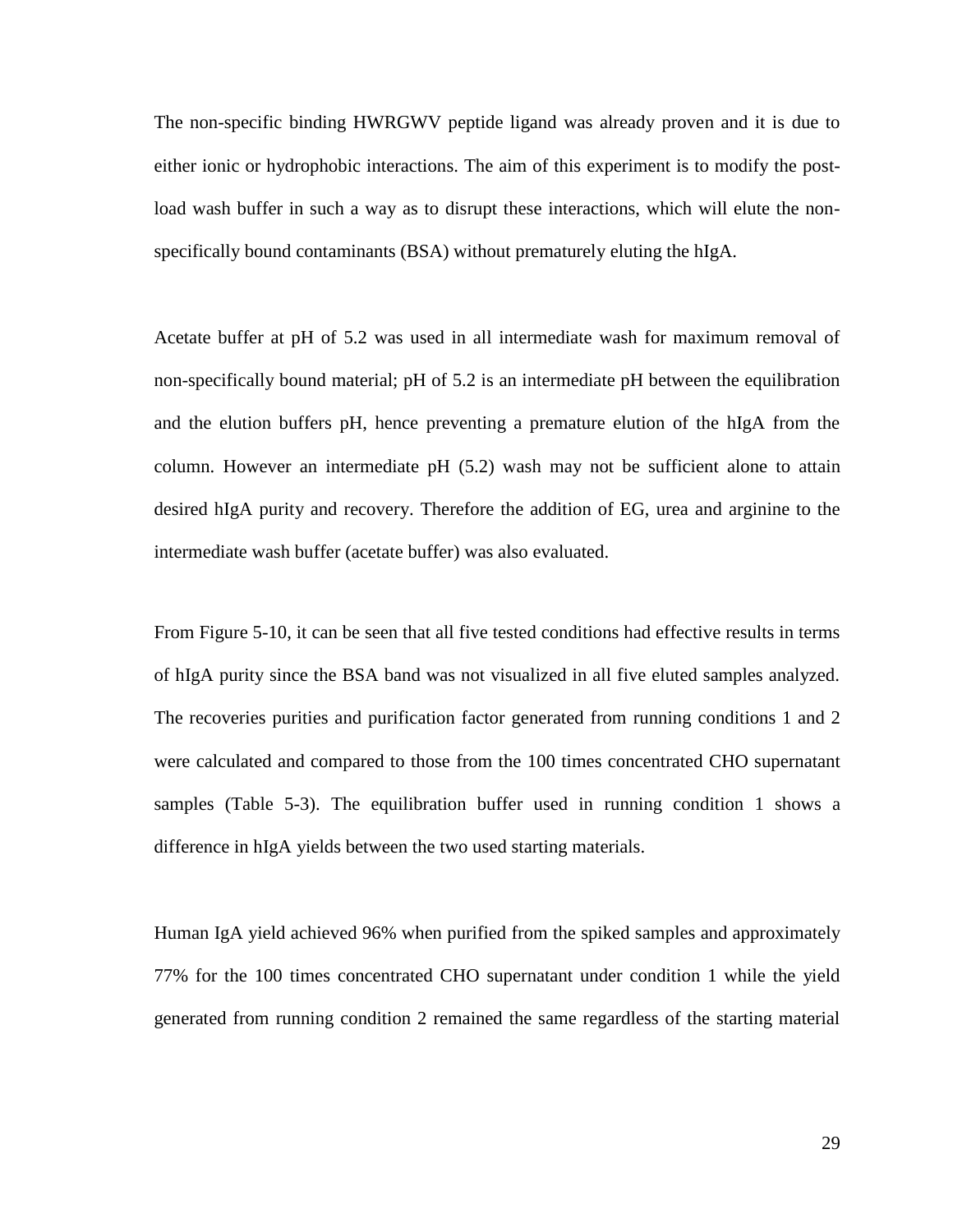concentration approximately 76%. Nonetheless with spiked samples, the purification factor decreased considerably from 1178.0 achieved in 100 times concentrated samples to 2.05 and from 1219.5 (100 times concentrated samples) to 2.2 in condition 1 and 2, respectively.

Table 5-4 summarizes the performance parameters, including yield, protein purity and purification factor for the different running conditions evaluated. The purification factor was between 2.05 and 2.24 for the five running conditions. Spiked the CHO supernatant with pure hIgA has considerably enhanced the final purity from 44.11 % to 98.9 %, with a removal of approximately all BSA (SDS-PAGE gel figure). Based on SDS-PAGE analysis and by comparing the density and intensity of the protein bands characteristic of the flowthrough and elution pools, one can conclude that after purification of hIgA using HWRGWV peptide ligands most of impurities and specially BSA have been removed. However for the 100 times concentrated samples the BSA band was existed in all purified hIgA samples. These results can be explained by relatively high amount of hIgA in loading samples for the spiked CHO supernatant. This amount was high enough to compete effectively with BSA on binding to HWRGWV peptide resin which leads to high removal of BSA, hence high hIgA purity. In previous experiments the low concentration of hIgA allowed BSA to bind to the resin and affect the eluted hIgA samples purity.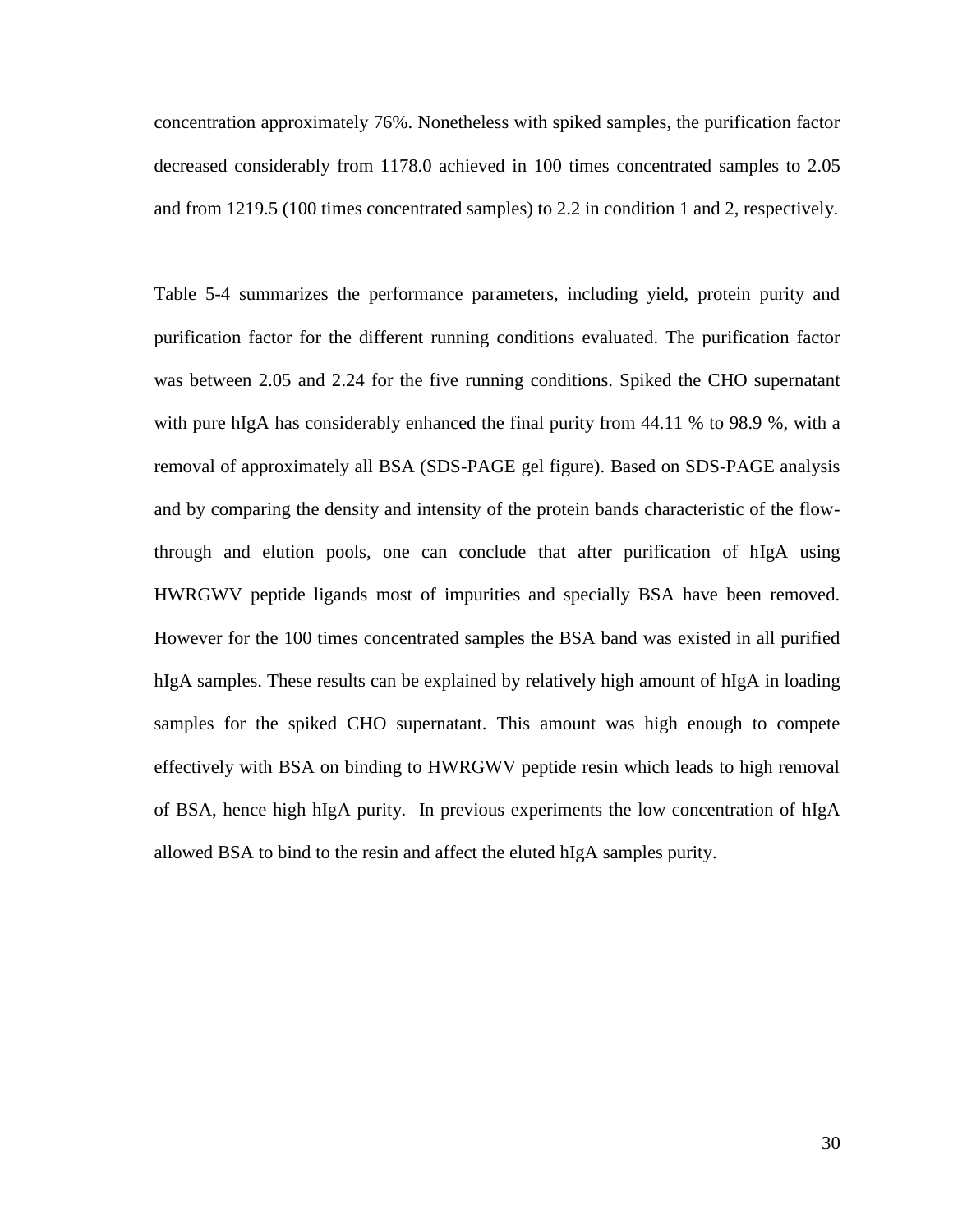

**Figure 5-10** (A) Chromatograms of purification of human IgA from spiked samples with HWRGWV resin under different running conditions. (B) SDS-PAGE of elution fractions under reducing conditions.MM-Molecular weight marker; FT-flowthrough; EL-elution fraction.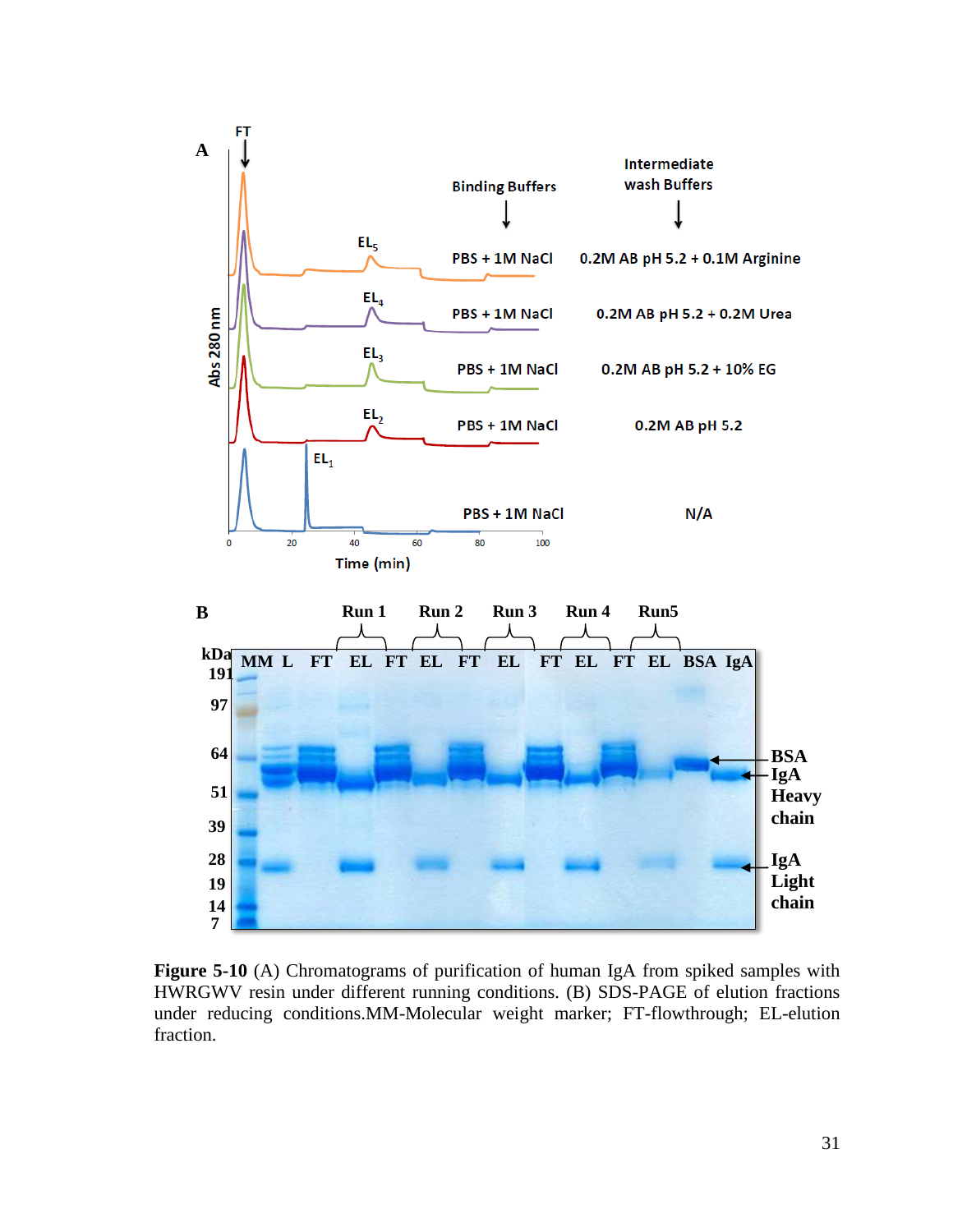These results indicate that the starting paste concentration bears an impact beside the equilibration and intermediate wash buffer used on the purity of the eluted hIgA. Therefore the screening of the optimal equilibration conditions and intermediate buffer was based on using a starting CHO supernatant with high hIgA concentration 1.5mg/ml. Starting hIgA concentration used in this experiment is comparable to normally generated hIgA concentration in CHO supernatant when using optimized CHO cell line. Table 5-4 compares the performance parameters generated from each of five running conditions using the spiked CHO supernatant samples with hIgA. There appears to be a reciprocal relationship between the yield and the purity. The running conditions 3, 4 and 5 represent high purity >94% and a lower relative yield (i.e. < 70%). These results might be explained by the addition of the reagents EG, urea and arginine to the intermediate wash buffer which strongly disrupt the non-specific binding interactions and initiate premature elution of the hIgA (loss of the target product) leading to high purity and low yield of hIgA. The yield of the hIgA sample loaded using running condition 5 was relatively low (i.e 55.7%) but with a higher relative purity (i.e. 98.9%). This results shows that arginine may have the highest capability to disrupt the non-specific binding interactions among all other reagents used, resulting in relatively high hIgA losses experienced during the post wash and elution steps.

The improved running conditions to be used for hIgA purification should be capable to generate an acceptable level of both yield and purity. Results demonstrated in Table 5-4, the running condition 1 (PBS  $+$  1M NaCl equilibration buffer followed by elution step (no post wash step)) provided improved relative yield and purity combination with 96.0 %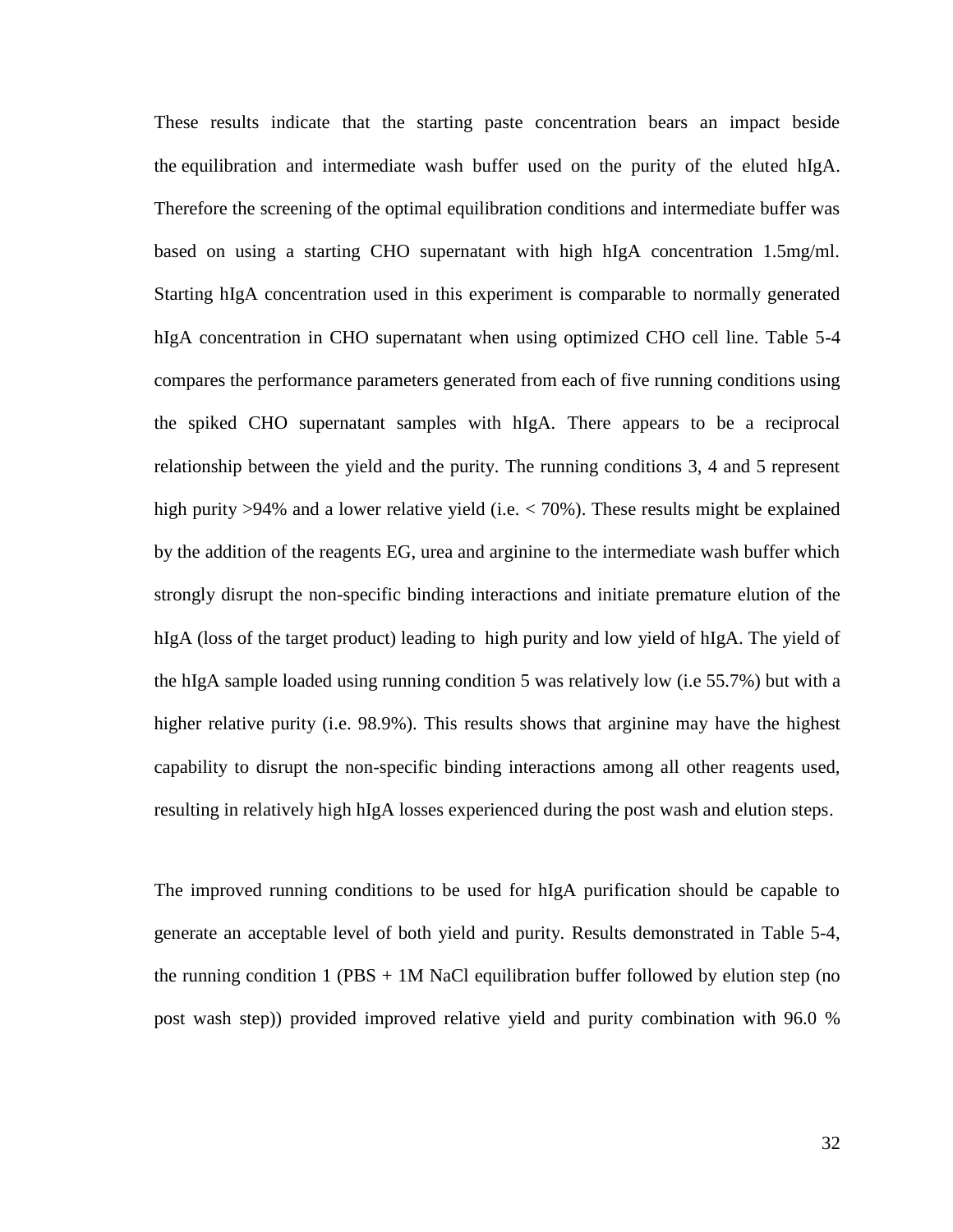recovery- 90.3 % purity. In addition the condition 2 that includes PBS +1M NaCl equilibration buffer followed by a post wash step using 0.2M AB pH 5.2 can be considered as optimal as well with 78.5% recovery and 96.8% purity. These results confirm previous conclusions from the previous experiments (low relative starting concentration of hIgA in the CHO supernatant) regarding the suitable running condition in terms of hIgA purity and recovery. Furthermore this experiment also proved that the purity of hIgA is highly dependent on the concentration of hIgA in the starting material that should be high enough to compete with BSA and bind the resin. A post wash step is not necessary in order to achieve a high purity and recovery of hIgA when using PBS + 1M NaCl as the equilibration buffer. However the addition of reagents such as EG, urea and arginine in the intermediate wash buffer was not considered as optimal running conditions even though they generated relatively high hIgA purity.

**Table 5-3** Performance parameters obtained for the purification of hIgA from a 100 times concentrated CHO cell supernatant and spiked CHO supernatant with hIgA using two first running conditions.

- 100 times concentrated CHO supernatant: 0.041% hIgA purity

- Spiked CHO supernatant: 44% hIgA purity

|                   | 100 times concentrated CHO<br>supernatant (ultrafiltration<br>membrane) |          |                                      |                        | Spiked CHO supernatant with<br>$1.5$ mg/ml hIg $A$ |                                      |
|-------------------|-------------------------------------------------------------------------|----------|--------------------------------------|------------------------|----------------------------------------------------|--------------------------------------|
| <b>Conditions</b> | Yield %                                                                 | Purity % | <b>Purification</b><br><b>Factor</b> | Yield<br>$\frac{0}{0}$ | Purity %                                           | <b>Purification</b><br><b>Factor</b> |
|                   | 77.2                                                                    | 48.3     | 1178.0                               | 96.0                   | 90.3                                               | 2.0                                  |
| $\mathbf{2}$      | 76.0                                                                    | 50.0     | 1219.5                               | 78.5                   | 96.8                                               | 2.2.                                 |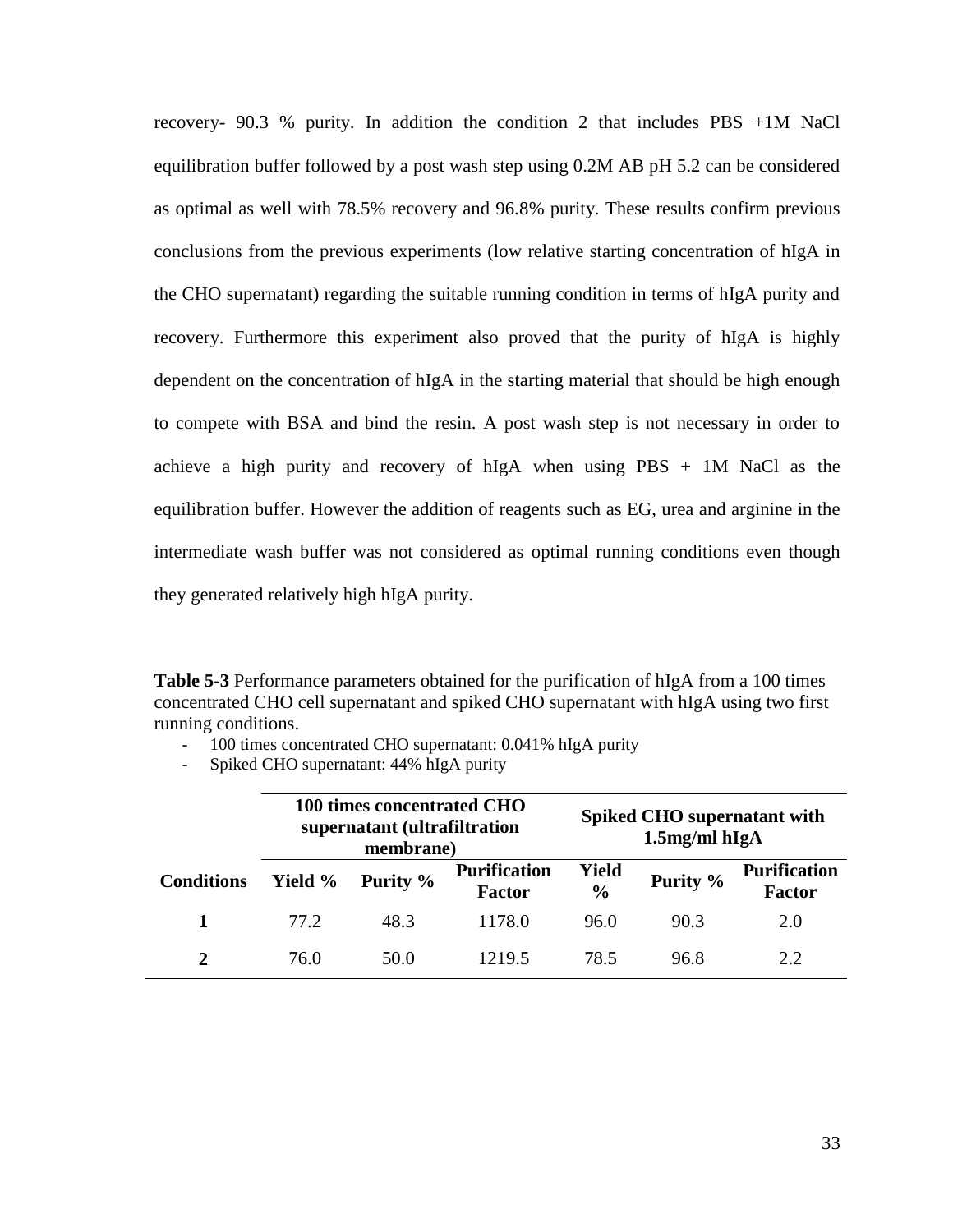| <b>Running</b><br><b>Condition</b> | <b>Recovery</b><br>$(\%)$ | <b>Purity</b><br>$(\%)$ | <b>Purification</b><br><b>Factor</b> |
|------------------------------------|---------------------------|-------------------------|--------------------------------------|
| 1                                  | 96.0                      | 90.3                    | 2.0468                               |
| 2                                  | 78.5                      | 96.8                    | 2.1941                               |
| 3                                  | 65.5                      | 97.3                    | 2.2054                               |
| 4                                  | 69.0                      | 94.4                    | 2.1397                               |
| 5                                  | 55.7                      | 98.9                    | 2.2417                               |

**Table 5-4** Performance parameters obtained for the purification of human IgA from spiked CHO supernatant with hIgA using five different running conditions.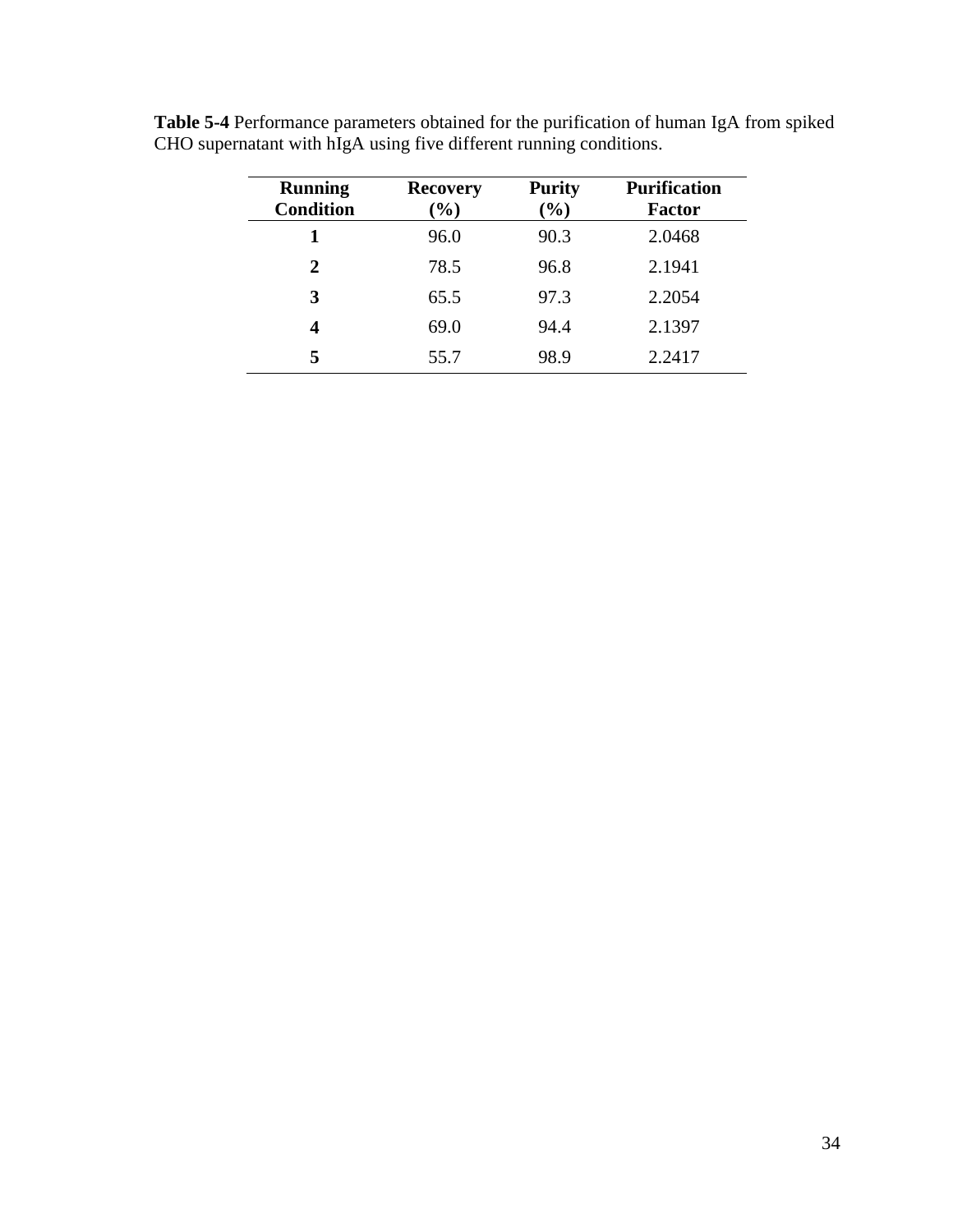# <span id="page-45-0"></span>**VI. CONCLUSION**

The running conditions had an influence on the recovery and purity of human IgA. The work in this thesis focused on optimize reliable running conditions that can be used for human IgA chromatographic purification with HWRGWV peptide ligand and achieve high relative yield and relative purity. Multiple experiments were run to investigate and evaluate different running conditions with various equilibration buffers, intermediate buffers and starting CHO supernatant concentrations. High recovery and purity can be achieved for hIgA by using PBS with 1M NaCl as an equilibration buffer without a post wash step from spiked CHO supernatant with 1.5 mg/ml hIgA.

Electrostatic and hydrophobic interactions play an important role in the screening of the equilibration buffer used in human IgA purification with HWRGWV peptide ligand. Presence of the salt in the equilibration buffer was found to be an important parameter during the purification of hIgA by HWRGWV peptide resin. In low initial CHO supernatant concentrations (20 times concentration) of hIgA, the equilibration buffer containing NaCl increased the yield 75% whereas the purity was below 45%. Increasing the starting concentration by using 100 times concentrated CHO supernatant samples appeared to increase the yield 98% with a minimal effect on the purity below 50%.

The concentration of the CHO supernatant (20 and 100 times) using ultrafiltration membrane instead of ultrafiltration filters had relatively little meaningful influence on the human IgA purity and recovery even if the total protein concentration decreased. However,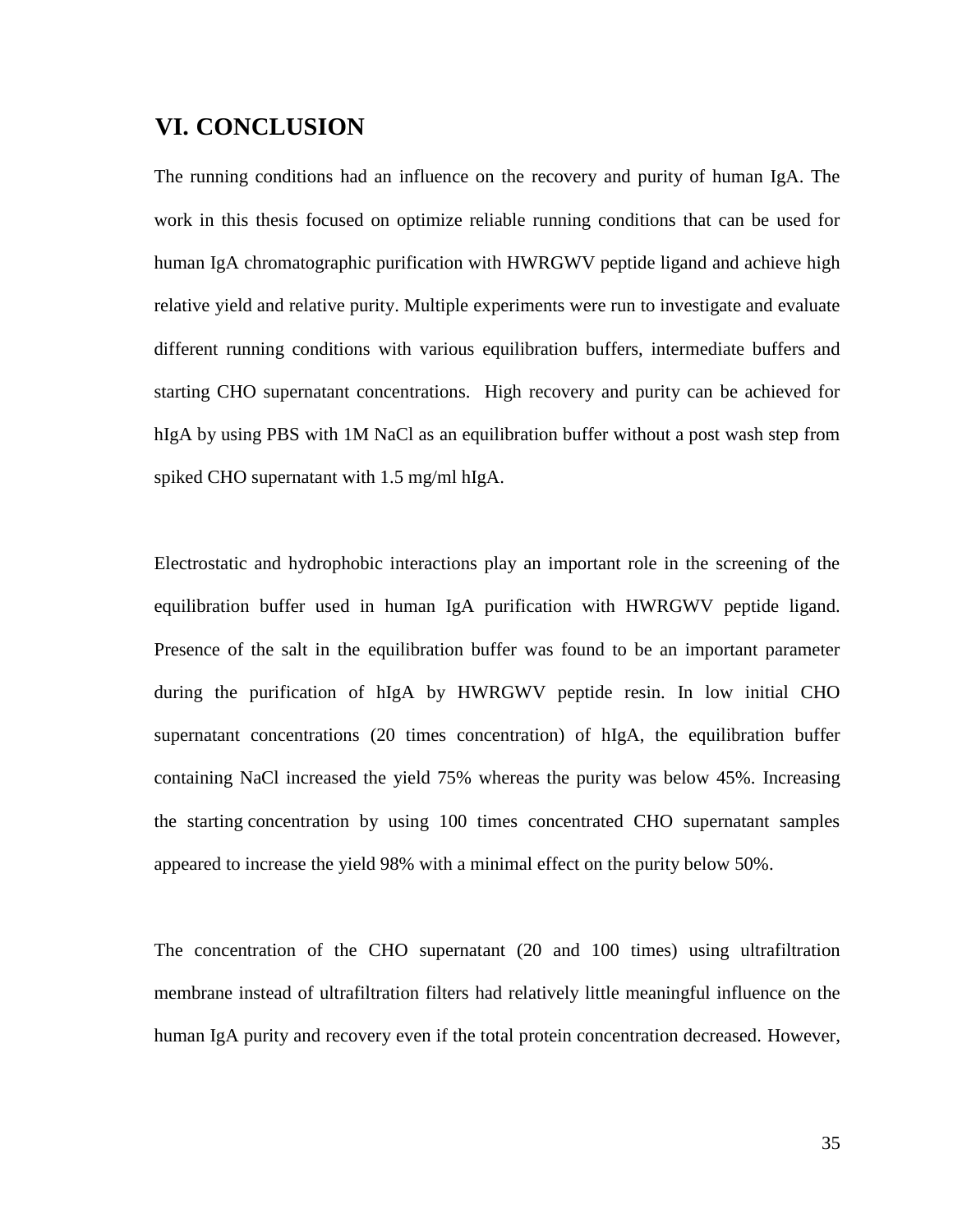starting with spiked CHO supernatant with 1.5 mg/ml hIgA, samples show to produce high relative recovery and relative purity for hIgA purification using NaCl salt along with PBS as equilibration buffer. The addition of NaCl prevents the binding of the impurities and allows the HWRGWV available for hIgA binding. In addition increasing the initial hIgA concentration increased the product purity.

After screening for the equilibration buffer, various intermediate wash buffers were evaluated using the spiked CHO supernatant with 1.5 mg/ml samples. For the human IgA purification using HWRGWV resin, PBS+1M NaCl equilibration buffer followed with no post wash step or just acetate buffer pH 5.2 were found to provide more efficient post washing conditions. The addition of other agents such as ethylene glycol, urea and arginine to the intermediate wash buffer (acetate buffer) increased the hIgA purity to greater than 96%. However the improved purity due to increased capability of the intermediate buffer to wash off the maximum of impurities was compensated by the decrease in recovery. The addition of the previously cited reagents to the intermediate wash buffer disrupt the non-specific binding interactions and initiate premature elution of the hIgA which lead to high purity and low yield.

Affinity chromatography using HWRGWV peptide ligand is a promising process for the purification of human IgA therapeutics. Compared with traditional protein A and G chromatography usage, this process is considerably simpler and relatively inexpensive. Human IgA, which will be used in many therapeutic products in the future, was purified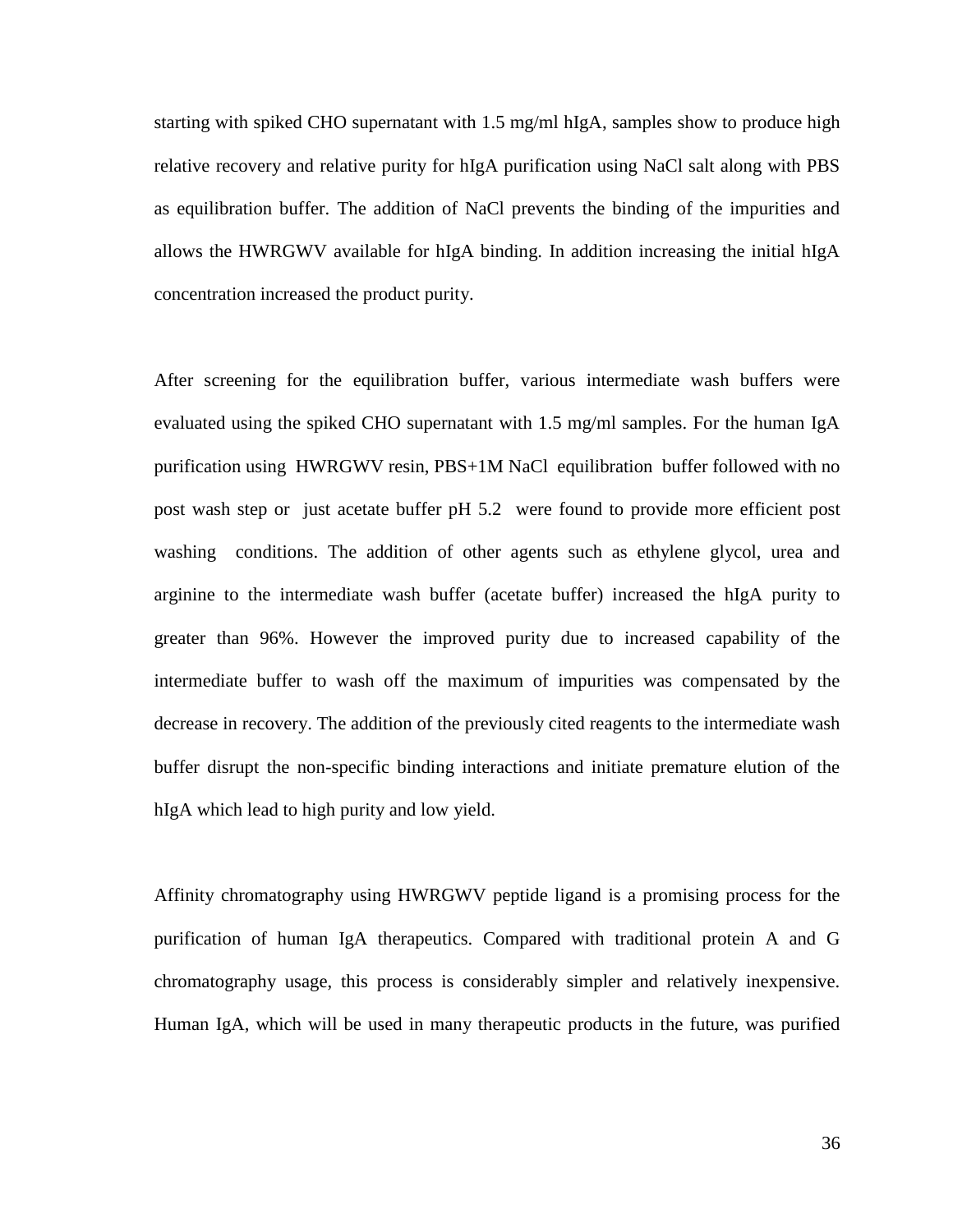from CHO cell culture supernatant with a purity and yield above 90.3 % and 96% respectively. The yield and purity results obtained with the HWRGWV peptide resin were equal and comparable to the results obtained with a Protein A or Protein G column.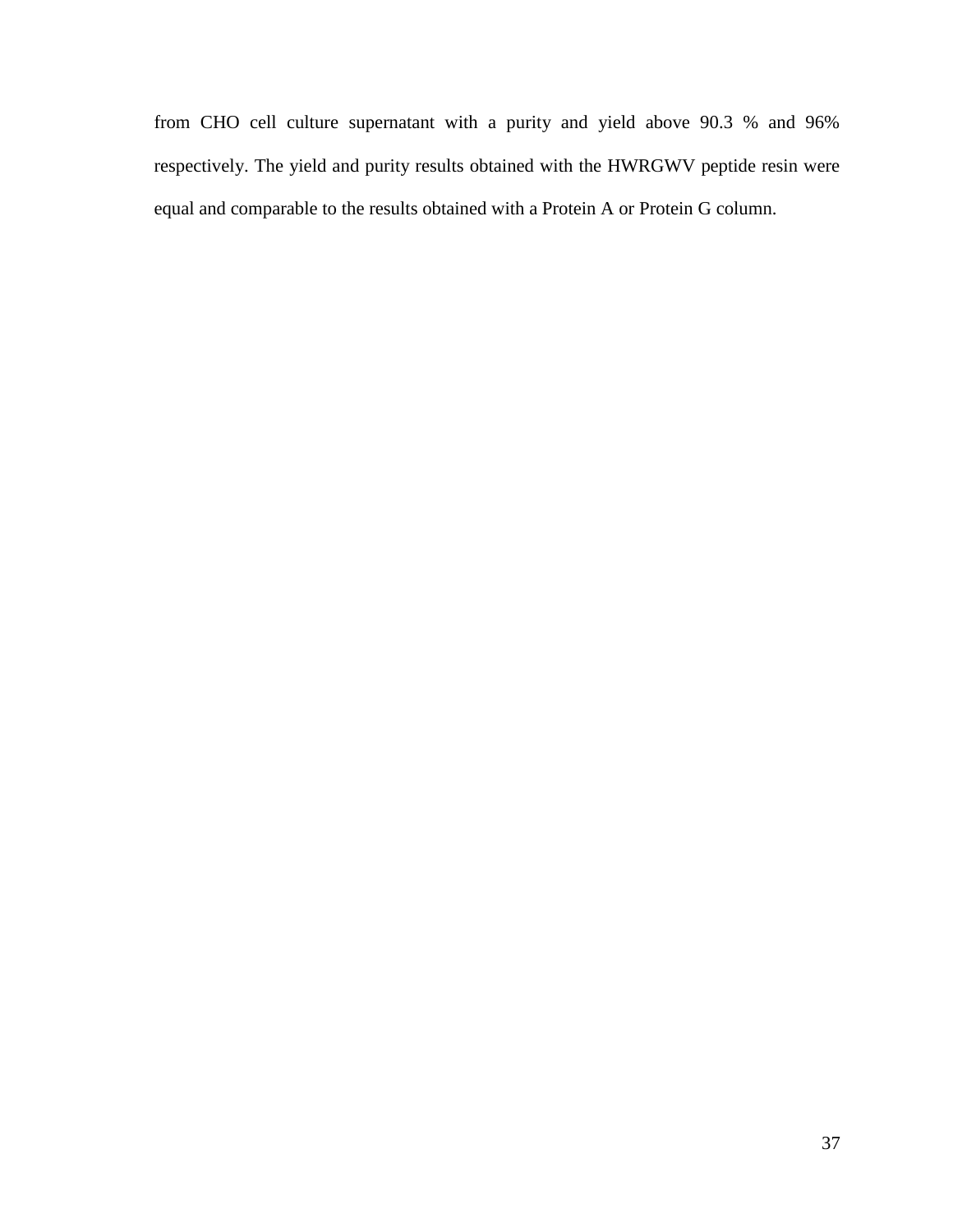# <span id="page-48-0"></span>**VII. FUTURE WORK**

This thesis studied multiple running conditions during the purification of hIgA using HWRGWV peptide resin. The condition used PBS+1M NaCl as equilibration buffer without any post wash step and elution with acetate buffer at pH 3 has proved to be optimal. This condition gave a high relative purity and recovery of human IgA after the affinity chromatography purification step with HWRGWV peptide resin. This thesis also investigated the effects of the starting CHO supernatant concentration on purity and recovery of human IgA. However there are various other areas that need further consideration.

This section looks at some of these areas where further work is necessary to complete the study and determine the optimal processing conditions to be used to purify human IgA by affinity chromatography using HWRGWV peptide resin from CHO supernatant. In order to determine accurately the optimal running condition for hIgA affinity chromatography purification with HWRGWV peptide resin, an optimized CHO cell line for hIgA expression can be used to repeat the same study since the one used here had a very low hIgA yield.

HWRGWV peptide ligand can bind to BSA which is the major contaminant in the human IgA purification process. To optimize the running conditions; the binding mechanism between the two structures should be detailed and fully understood. It is important to fully understand the binding mechanisms between human IgA, the related contaminants, and the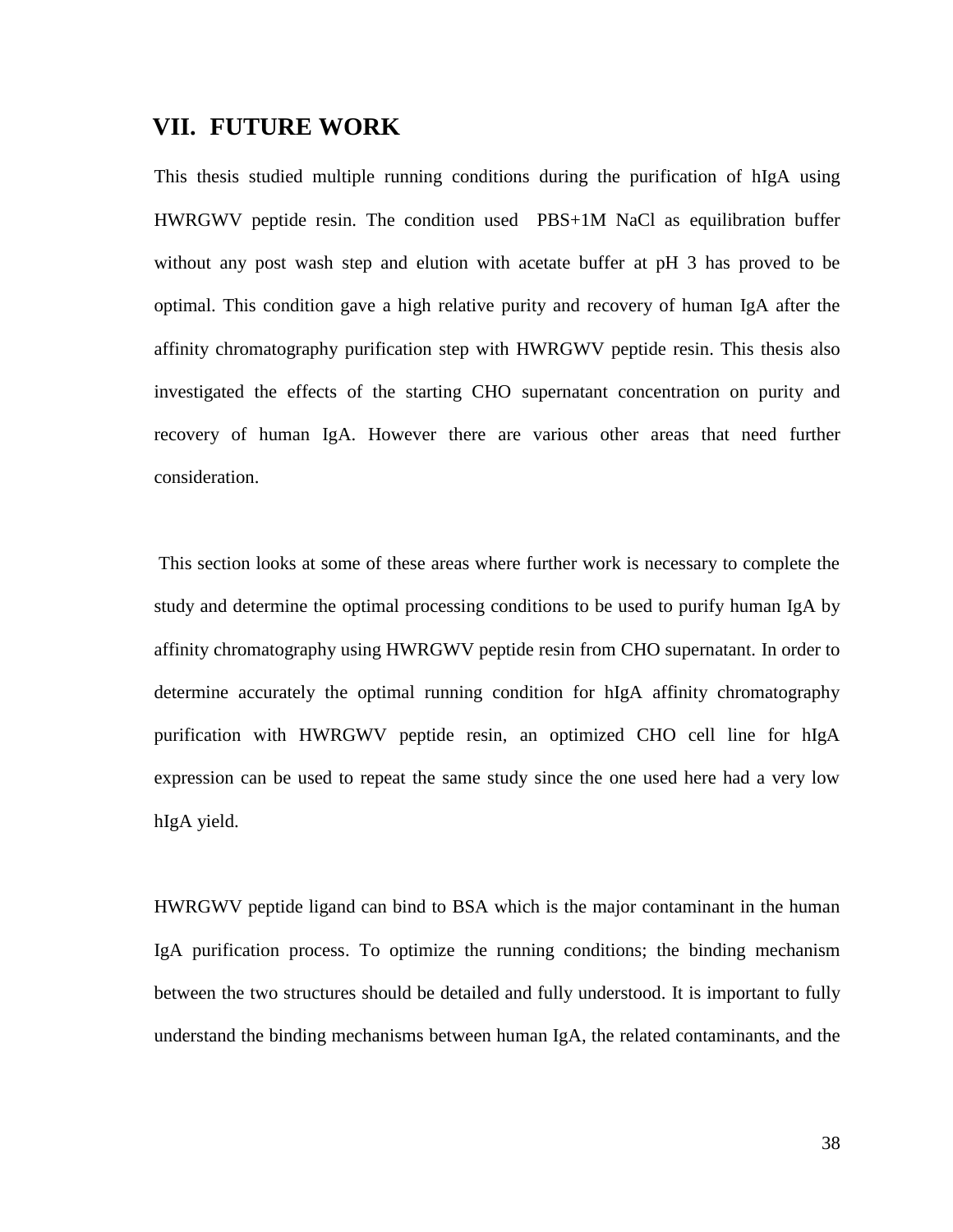HWRGWV peptide ligand. Previous studies demonstrated that four out of five binding sites may be localized in the  $C_H2$  and  $C_H3$  domains of human IgA that correlate to these activities [17]. These domains may be studied in more depth.

HWRGWV peptide resin has demonstrated a strong binding affinity to human IgA. Chromatography purification of human IgA from CHO cell culture supernatant materials using the HWRGWV resin obtained relative purity and yield of 90.3% and 96.0% respectively. These results indicate that HWRGWV affinity resin may be possibly used to purify secretory immunoglobulin (sIgA).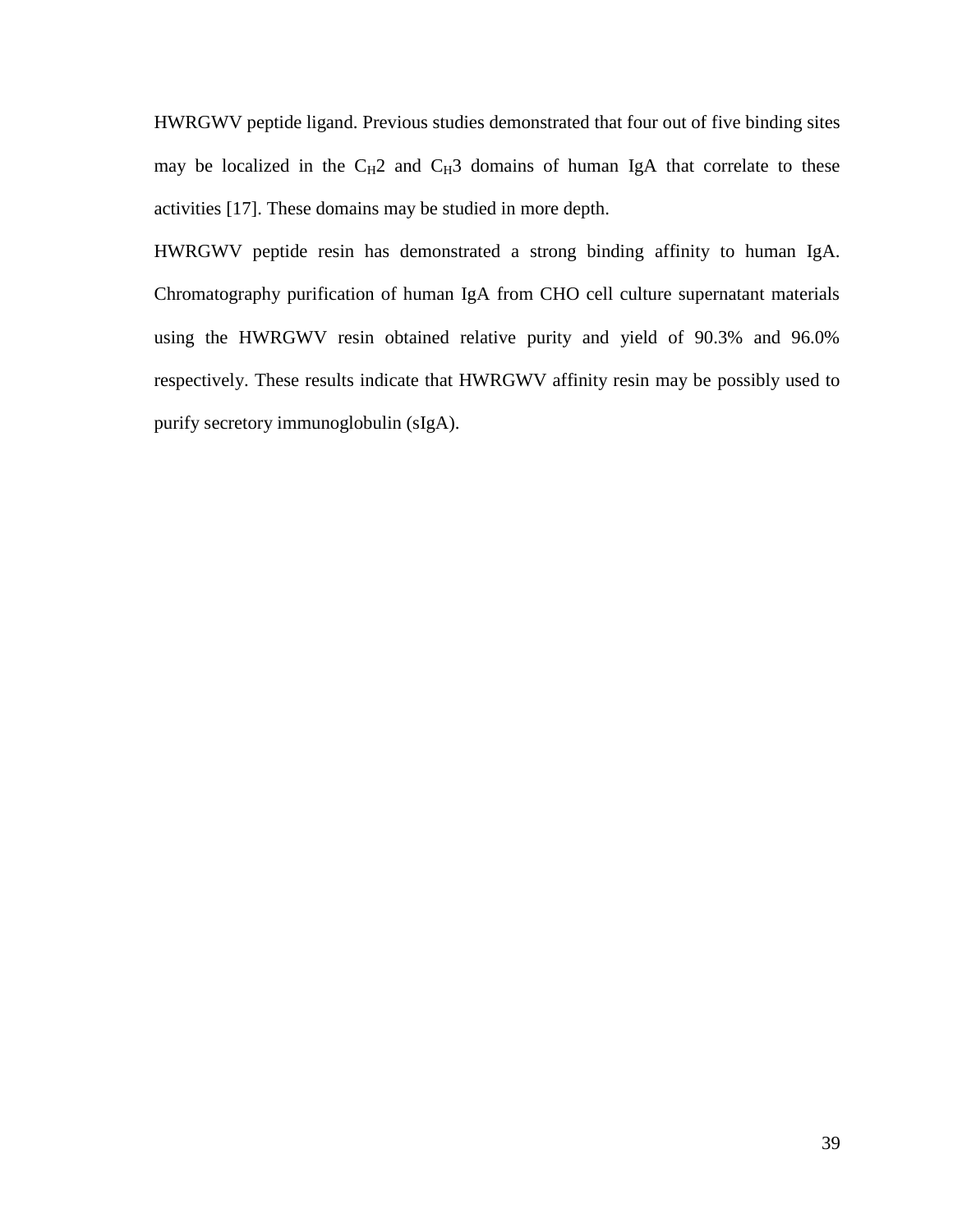# <span id="page-50-0"></span>**VIII. REFERENCES**

**[1]** Committee on Methods of Producing Monoclonal Antibodies Institute for Laboratory Animal Research National Research Council (1999) Monoclonal Antibody Production .Ntional Academy Press Washington, DC

**[2]** Amershan biosciences antibody. Purification handbook. Edition AC, 18-1037-46

**[3]** Zhiqiang An (2009) Therapeutic monoclonal antibodies from bench to clinic. John Wiley & Sons, INC, Publication.

**[4]** Xiao-yun Liu, Laurentiu M. Pop and Ellen S Vitetta (2008) Engineering therapeutic monoclonal antibodies. Immunological Reviews, 222: 9–27

**[5]** John W. Rose, John Foley and Noel Carlson (2008) Monoclonal antibody treatments for multiple sclerosis. Current Neurology and Neuroscience Reports, 8: 419 – 426

**[6]** E. H. S. Choy, G. H. Kingsley and G. S. Panayi (1998) Monoclonal antibody therapy in rheumatoid arthritis. British Journal of Rheumatology, 37:484–490

**[7]** World Market 2011-2021 (2011) Therapeutic monoclonal antibodies

**[8]** Michael E. Lamm (1997) Interaction of antigens and antibodies at mucosal surfaces. Annual Review Microbiology, 51:311–40

**[9]** Michael Dechant and Thomas Valerius (2001) IgA antibodies for cancer therapy. Critical Reviews in Oncology/Hematology, 39: 69–77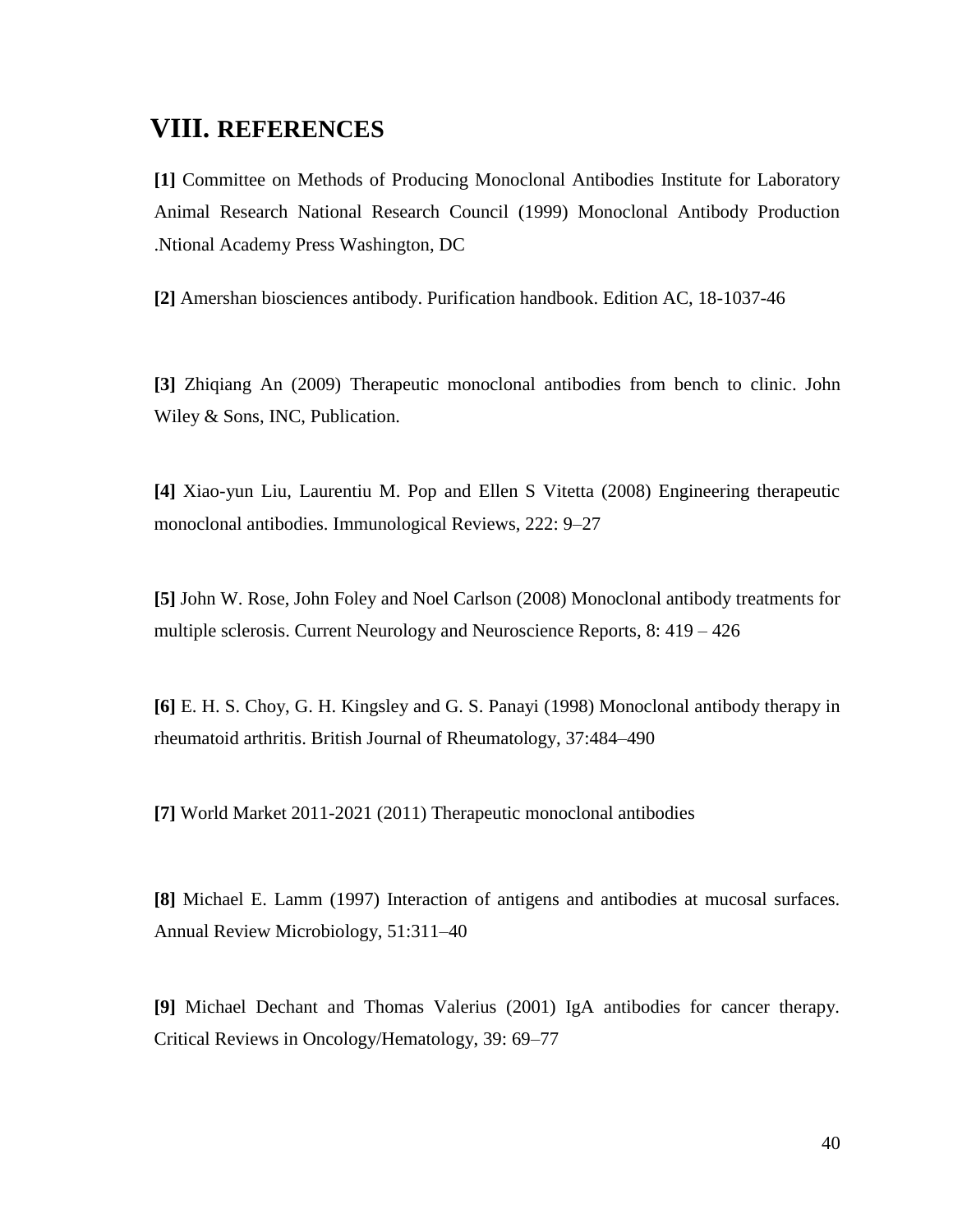**[10]** Abhinav A. Shukla, Brian Hubbard, Tim Tressel, Sam Guhan and Duncan Low (2007) Downstream processing of monoclonal antibodies—Application of platform approaches. Journal of Chromatography B, 848: 28–39

**[11]** Sophia Hober, Karin Nord and Martin Linhult (2007) Protein A chromatography for antibody purification. Journal of Chromatography B, 848:40–47

**[12]** Sunil Chhatre, Nigel J Titchener-Hooker, Anthony R Newcombe and Eli Keshavarz Moore (2007) Purification of antibodies using the synthetic affinity ligand absorbent mabsorbent A2P. Nature Publishing Group, 2: 1763-1769

**[13]** A.C. Grodzki and E. Berenstein (2010) Antibody purification: ammonium sulfate fractionation or gel filtration. Methods in Molecular Biology, 588:15-26

**[14]** B. Vijayalakshmi Ayyar, Sushrut Arora, Caroline Murphy and Richard O'Kennedy (2012) Affinity chromatography as a tool for antibody purificatio[n, Methods 56:1](http://www.sciencedirect.com/science/journal/10462023/56/2)16–129

**[15]** Sunanda R. Narayanan (1994) Preparative affinity chromatography of proteins. Journal of Chromatography A, 658: 237-258

**[16]** Michael A. KERR (1990), The structure and function of human IgA. Biochemical Journal, 271:285-296

**[17]** Zhuo Liu, Patrick V. Gurgel and Ruben G. Carbonell (2011) Effects of peptide density and elution pH on affinity chromatographic purification of human immunoglobulins A and M. Journal of Chromatography A, 1218 : 8344– 8352